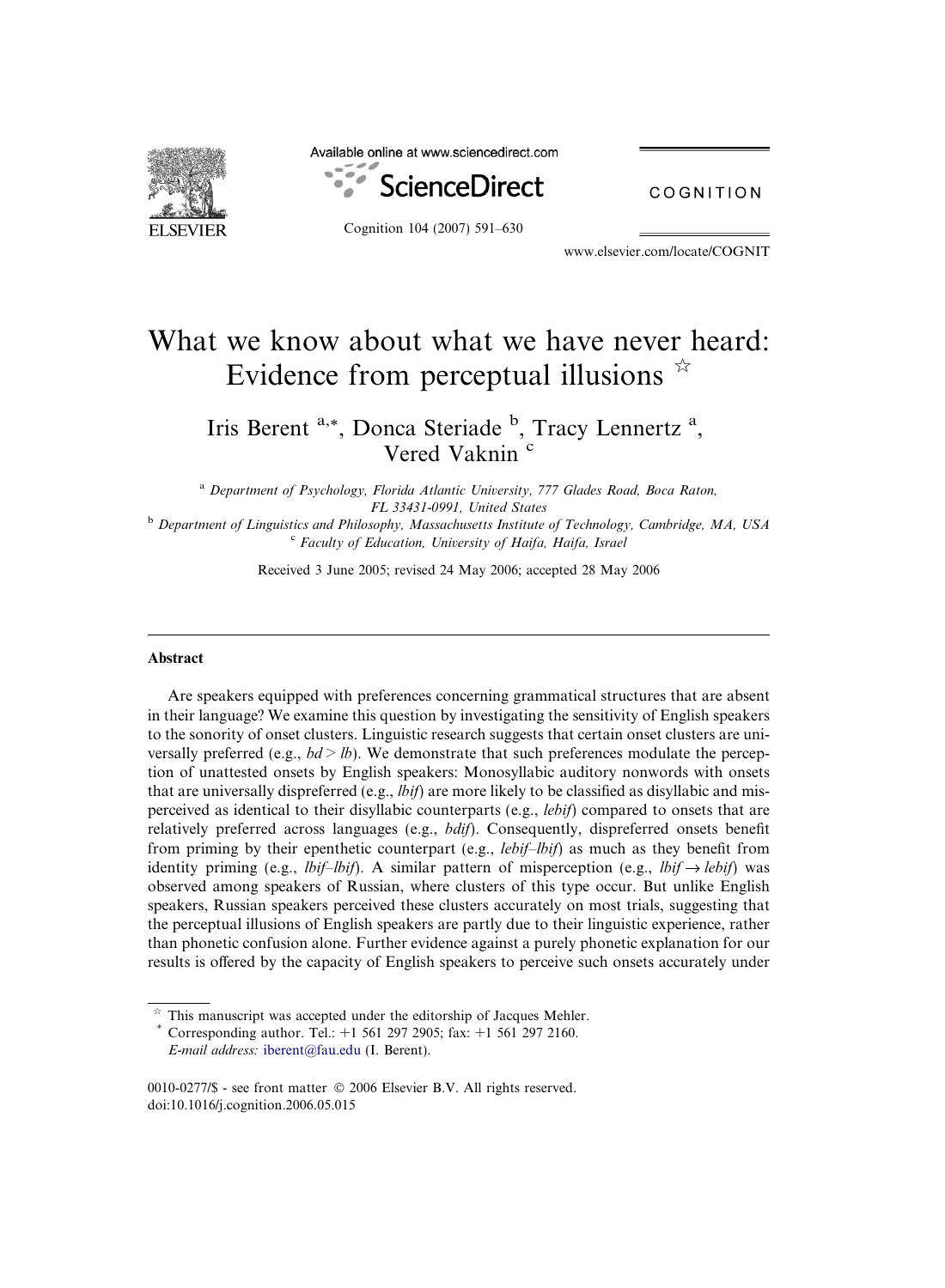conditions that encourage precise phonetic encoding. The perceptual illusions of English speakers are also irreducible to several statistical properties of the English lexicon. The systematic misperception of universally dispreferred onsets might reflect their ill-formedness in the grammars of all speakers, irrespective of linguistic experience. Such universal grammatical preferences implicate constraints on language learning. © 2006 Elsevier B.V. All rights reserved.

Keywords: Phonology; Markedness; Sonority; Typology; Optimality theory; Speech perception

#### 1. Introduction

# 1.1. Markedness in typology and individual grammars

There is ample evidence that speakers (including young infants) are sensitive to the statistical structure of linguistic input (e.g., [Dell, Reed, Adams, & Meyer,](#page-37-0) [2000; Saffran, Aslin, & Newport, 1996\)](#page-37-0). Whether statistical learning is sufficient to account for phonological competence is far less clear: Is linguistic knowledge fully explicable by the properties of linguistic tokens, or are speakers equipped with preferences concerning the representation and processing of language–preferences that shape learning, but are irreducible to their experience with specific linguistic expressions? Do speakers possess knowledge concerning linguistic structures that they have never encountered?

These questions can be addressed by comparing the linguistic preferences of individual speakers to typological surveys. Typology, the comparative study of linguistic systems, often reveals universal laws. A typological survey of languages along any given structural dimension shows that certain structural variants (e.g., structure A) are more frequent than others (e.g., structure B). Moreover, the existence of infrequent structures implicates common ones: If a language tolerates the relatively infrequent structure B, it is likely to allow the more frequent structure A. For example, any language that permits a complex onset (e.g.,  $drug$ ) also permits simple onsets (e.g., rug, see [Blevins, 1995; Greenberg, 1978; Prince & Smolensky, 1993/2004](#page-36-0)). The rare variants (e.g., structure B) are called *marked* whereas the more frequent ones are unmarked (e.g., structure A). Such laws reflect universal regularities in the distribution of linguistic structures. Of interest is whether these typological universals reflect the inherent linguistic preferences of individual speakers.

A long line of linguistic research ([Chomsky & Halle, 1968; Jakobson, 1941;](#page-37-0) [Trubetzkoy, 1938/1958\)](#page-37-0) links typology to individual linguistic competence. Building on that tradition, [Prince and Smolensky \(1993/2004\),](#page-38-0) propose that structures that are typologically marked (i.e., dispreferred across languages) are also grammatically marked–such structures violate a set of grammatical restrictions, called markedness constraints. These two meanings of ''markedness'' are causally linked: Typological markedness is a consequence of grammatical markedness in the linguistic competence of individual speakers. Grammars of distinct languages differ only on whether they tolerate marked structures. However, all grammars express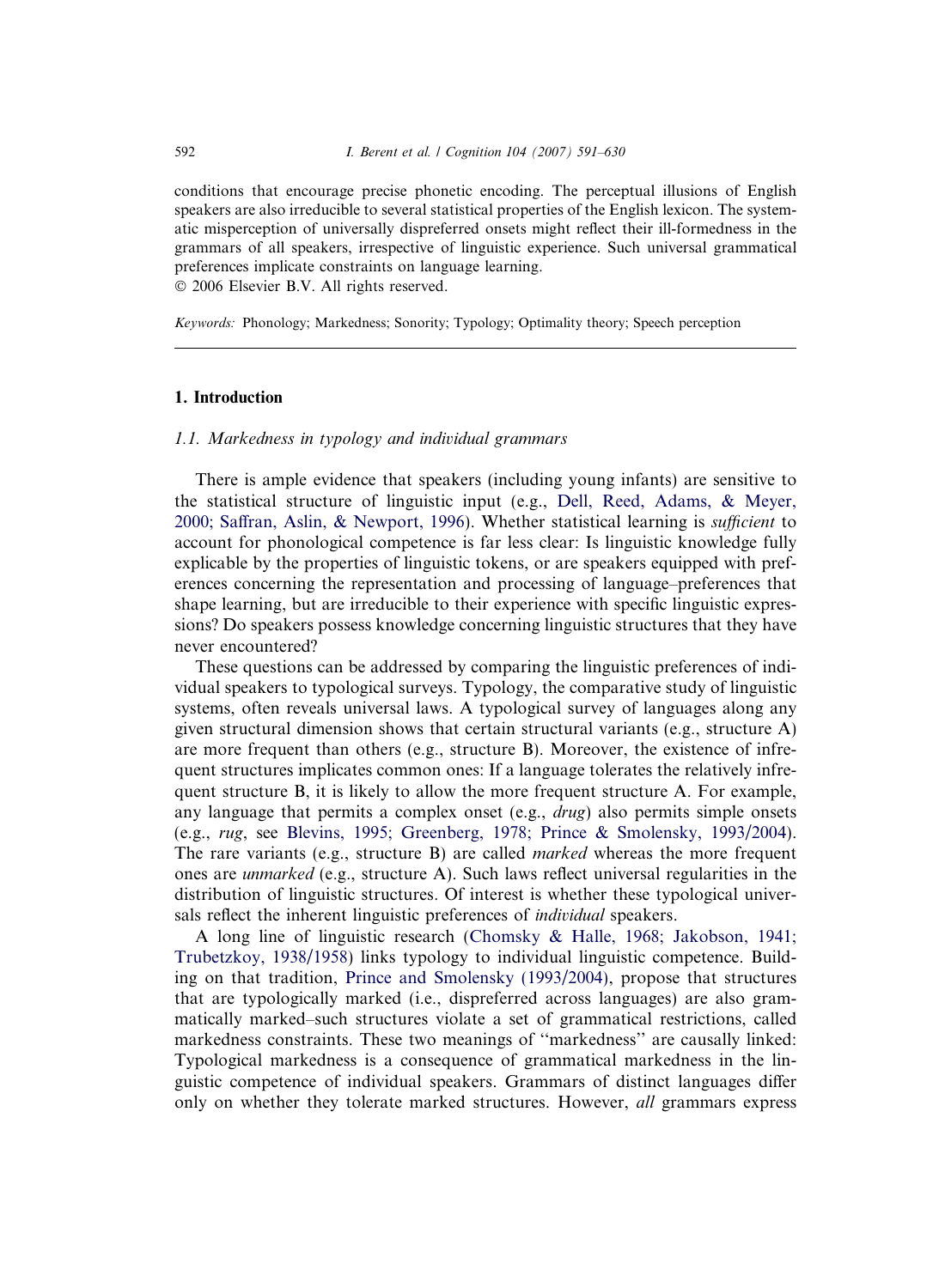preferences for unmarked over marked structures. For example, the typological preference for simple onsets (e.g., rug) over complex onsets (e.g., drug) is attributed to a principle that marks complex onsets as dispreferred in all grammars, including the grammars of English (a language that tolerates complex onsets such as *drug*) and Japanese (a language that allows only simple onsets like  $rug$ ). To generalize, if B is marked and A is unmarked (in the typological, distributional sense) then, on this view, all grammars contain statements that identify A as preferred to B, irrespective of whether either or both structures are attested in the relevant language.

The following research takes some initial steps to investigate this proposal (for related work, see [Davidson, 2000; Moreton, 2002; Wilson, 2003, in press;](#page-37-0) [Zuraw, 2005](#page-37-0)). To this end, we explore speakers' sensitivity to the markedness of structures that are absent in their lexicon. If speakers are equipped with markedness preferences, such preferences should generalize to unattested structures. To illustrate our approach, let us assume that a phonological structure A is unmarked (i.e., preferred) relative to structure B across languages, but neither A or B are attested in the English lexicon. Of interest is whether English speakers nonetheless prefer A to B. To the extent that such preferences are found, and they are inexplicable by the statistical characteristics of attested exemplars and the acoustic properties of the input, they could potentially reflect on inherent preferences of the language system. Our goal here is to probe for such preferences.

We chose to assess the scope of markedness constraints using the restrictions on onset clusters as a case study. Cross-linguistic surveys (e.g., [Greenberg,](#page-37-0) [1978\)](#page-37-0) suggest that certain onset clusters as in *blif* are preferred to certain others, as in bnif, which, in turn, are preferred to onsets such as in bdif. At the bottom of the hierarchy is the type of onsets found in lbif. English tolerates onsets like blif, but it offers speakers little evidence as to the remainder of the hierarchy. Of interest is whether speakers of English are sensitive to the hierarchy of onsets that are absent in their lexicon. We begin by documenting some cross-linguistic preferences concerning the co-occurrence of consonants in the onset. We next examine whether English speakers generalize such preferences to onsets that are unattested in their language.

## 1.2. The markedness of onset clusters in typology and grammar

Languages constrain the co-occurrence of segments in the syllable. For instance, English speakers accept *plin*, but not *lpin* as a possible word. Such preferences have been analyzed as bearing on the sonority profile of the syllable [\(Blevins, 1995; Clements, 1990\)](#page-36-0). Sonority is a scalar property of segments correlated with acoustic intensity (i.e., loudness, [Ladefoged, 1975; Ohala, 1990,](#page-38-0) for critical discussion; [Parker, 2002](#page-38-0), for details). Louder segments (e.g.,  $l$ ) are more sonorous than quieter segments (e.g.,  $p$ ,  $t$ ). Segments are arrayed on the sonority scale as follows: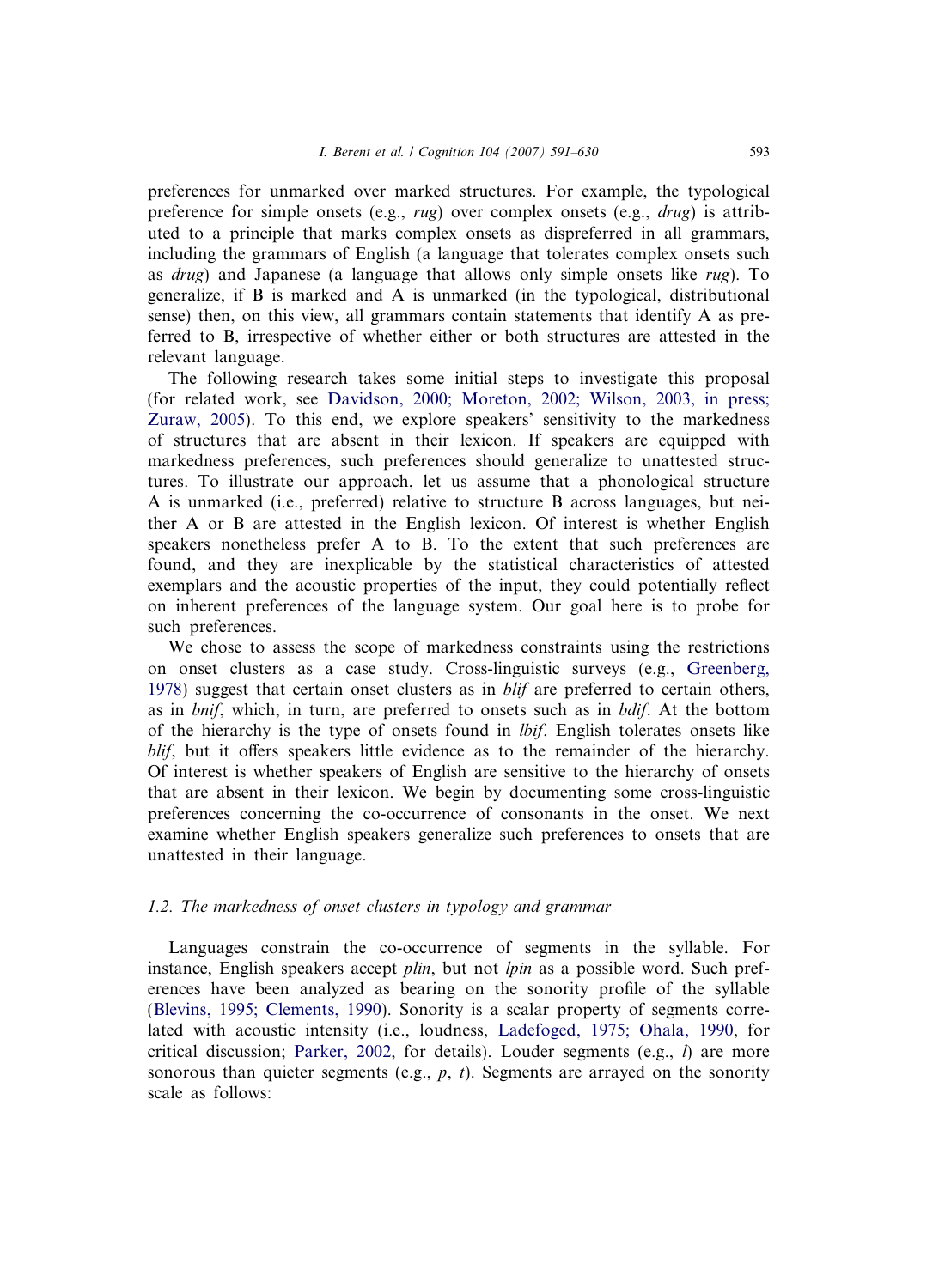(1) A sonority scale

| Vowels/glides $(5)$ | Liquids (4) | Nasals (3) | Fricatives (2)                      | Stops $(1)$   |
|---------------------|-------------|------------|-------------------------------------|---------------|
| a, e/v, w           | l, r        | n. m       | s, sh, z, f, v, th p, b, t, d, k, g |               |
| More sonorous       |             |            |                                     | Less sonorous |

One can formulate general conditions on the sonority profile of the syllable relative to this scale. In an English syllable like *plank*, the sonority level rises abruptly from [p] to [l], it continues to rise to [a], and then steadily declines. We are concerned here with the large initial rise in the onset [pl]: this sonority profile is typical of English onsets. English biconsonantal onsets manifest systematic combinations of obstruents (i.e., stops and fricatives) with either liquids (e.g., **play**, **drive**) or glides (e.g., **cute**, **sweet**)– both manifesting an abrupt sonority rise [\(Hammond, 1999, pp. 51–56\)](#page-37-0). A third type of onsets, including s-stop combinations (i.e., onsets of falling sonority), presents a systematic exception, since s is the only consonant that forms a falling sonority onset in English and many other languages (for different views on the status of sC onsets, see [Blevins, 1995; Kiparsky, 1979; Selkirk, 1982; Wright, 2004](#page-36-0)).<sup>1</sup> Leaving the  $sC$  onsets aside, there is a consensus that English requires a large sonority rise in its onset (e.g., [Blevins, 1995; Clements, 1990; Kenstowicz, 1994; Selkirk, 1982\)](#page-36-0). Although onsets with a large sonority rise are most common across languages, other sonority profiles are tolerated (for illustration, see [Table 1](#page-4-0)). For example, Ancient Greek manifests onsets with small rise (obstruent–nasal onsets; e.g., pneuma, ''breath''); Hebrew tolerates sonority plateaus (e.g., *ptil*, "wick"), whereas Russian even allows sonority falls (e.g., rzhan, "zealous; [Halle, 1971\)](#page-37-0). Interestingly, however, languages that tolerate rare profiles tend to tolerate more frequent ones as well. These regularities can be described in the following three implicational statements about onsets:

- (2) Implicational universals regarding sonority profiles in typology. In any given language:
	- (a) The presence of a small sonority rise in the onset implies that of a large one.
	- (b) The presence of a sonority plateau in the onset implies that of some sonority rise.
	- (c) The presence of a sonority fall in the onset implies that of a plateau.

The statements in  $(2a-c)$  are hypotheses regarding the typological contingencies among sonority-profiles. Statement (2a) maintains that languages allowing small rises like [pn], should also allow large rises, as in [pl]; languages that allow small, but not large rises should be rare. Likewise, the contingency between sonority plateau and sonority rise in (2b) states that if  $[pt]$  – a plateau – is a possible onset, so is [pl] or [pn]–so in principle, counter examples (e.g., languages that allow [pt] to the exclusion of  $[p]$  or  $[pn]$ ) should not occur. Finally, according to (2c), languages that

<sup>&</sup>lt;sup>1</sup> Because s-stop sequences violate the sonority restrictions of numerous languages, we will not consider them further.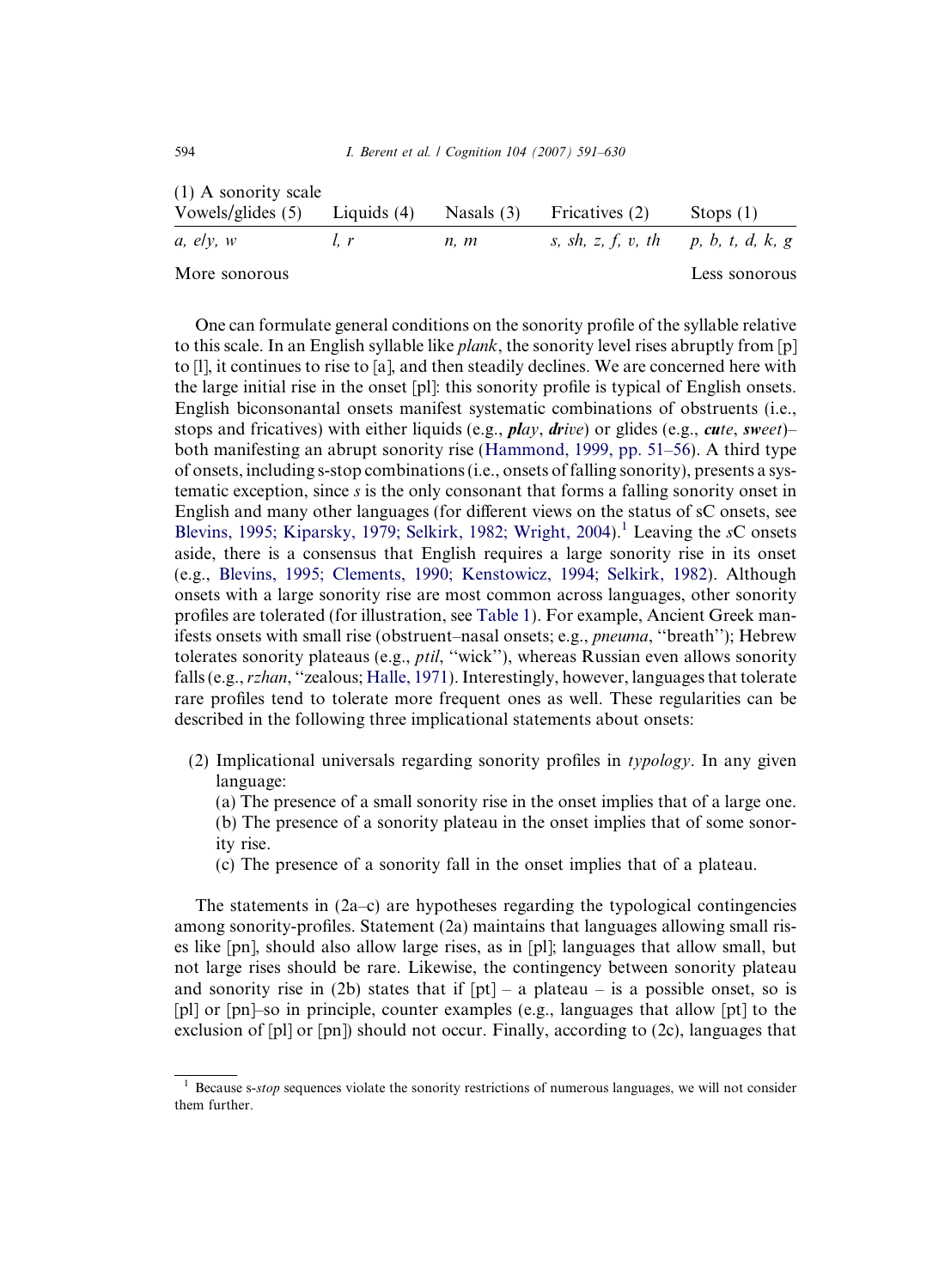| Onset cluster | Sonority level of C1 | Sonority level of C <sub>2</sub> | Sonority profile of onset |
|---------------|----------------------|----------------------------------|---------------------------|
| blif          |                      |                                  | Large rise                |
| bnif          |                      |                                  | Small rise                |
| bdif          |                      |                                  | Plateau                   |
| <b>lbif</b>   |                      |                                  | Fall                      |

<span id="page-4-0"></span>Table 1 The sonority profile of various onset clusters

allow a falling-sonority onset like [lp] should allow a plateau onset like [pt]. English disallows both, Russian allows both, while Greek allows only plateaus and rises, but not falls in word-initial onsets. Together, (2a–c) predict that smaller sonority rises (plateaus and falls) imply larger rises.

1.2.1. The typological markedness of sonority profiles: Evidence from a survey of onset clusters

Typological hypotheses such as (2) are of interest to us in so far as they reflect on preferences in the grammar of all individual speakers. Before we proceed to define and test speakers' preferences, it is first necessary to verify that the typological generalizations in  $(2a-c)$  are, in fact, true. Although some version of  $(2a-c)$  has been assumed by many linguists (cf. [Blevins, 1995; Smolensky, 2006; Steriade,](#page-36-0) [2003\)](#page-36-0), no survey has been carried out specifically to test these generalizations. As an initial test of (2), we turned to an existing, widely cited survey of onset clusters by Greenberg [\(Greenberg, 1978\)](#page-37-0). Because he was not testing any explicit hypothesis about sonority profiles, Greenberg's conclusions do not address (2a– c) directly. However, the data described in his survey allows one to reconstruct the implicational relations among onsets with a sonority rise (either small or large), plateau and fall, along the lines of  $(2a-c)$ .<sup>2</sup> This reconstruction is presented in the corresponding [Table 2](#page-5-0)a–c below.

An inspection of [Table 2](#page-5-0) suggests two general conclusions. First, abrupt sonority rises (e.g., obstruent–liquid, 83% of the sample) are more frequent as word onsets than small rises (64% of the sample), smaller rises are more frequent than sonority plateaus (49% of the sample), and sonority plateaus are more frequent than sonority falls (13% of the sample). Second, if a language tolerates onsets with a rare sonority profile, it is likely to tolerate onsets with more common profiles. For example, consider the contingency between small and large sonority rises. Not only are word onsets with small rises less frequent across languages, but the presence of an onset with a smaller rise in any one language implies the presence of onsets with larger rises. There are no counter-examples to this generalization in Greenberg's survey: Only one language with a small sonority rise lacks a large rise (i.e., it lacks obstruent–liquid onsets), but because that language (Santee Dakota) lacks liquids altogether, it is not a true counter example to 2a. Similar

<sup>&</sup>lt;sup>2</sup> In [Greenberg's \(1978\)](#page-37-0) sample, onsets with large sonority rises are obstruent–liquid clusters; onsets with smaller rises are nasal–liquids and obstruent–nasals; onsets with sonority plateaus are stop–stop and fricative–fricative onsets, and onsets with sonority falls are liquid–obstruent and liquid nasal clusters.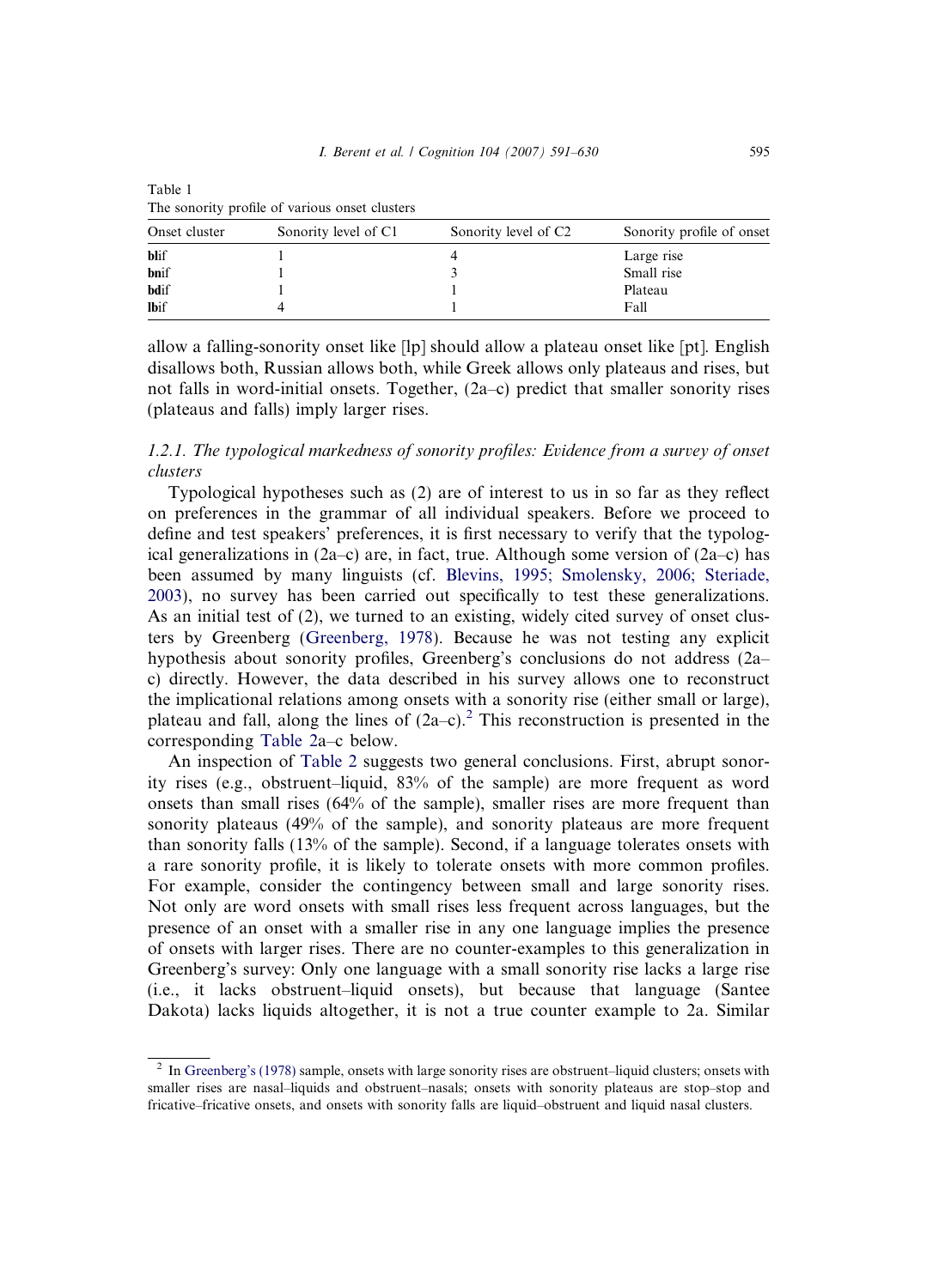<span id="page-5-0"></span>

The contingency between small sonority rise and larger sonority rise (a); sonority plateau and sonority rise (b); and sonority fall and sonority rise (c)

| a.         |           | Large rise      |         |  |  |
|------------|-----------|-----------------|---------|--|--|
|            |           | $\ddot{}$       |         |  |  |
| Small rise | $\ddot{}$ | 57              | 1       |  |  |
|            |           | 18              | 14      |  |  |
|            |           |                 |         |  |  |
| b.         |           |                 | Rise    |  |  |
|            |           | $\ddot{}$       |         |  |  |
| Plateau    | $\pm$     | 41              | 3       |  |  |
|            |           | 35              | 11      |  |  |
|            |           |                 |         |  |  |
|            |           |                 |         |  |  |
| c.         |           |                 | Plateau |  |  |
|            |           | $^{+}$          |         |  |  |
| Fall       | $\pm$     | 11              |         |  |  |
|            |           | $\overline{33}$ | 45      |  |  |

The presence of a cluster is indicated by  $+$ , whereas its absence is indicated by  $-$ . Data from [Greenberg](#page-37-0) [\(1978\).](#page-37-0)

implicational links are present between sonority falls and plateaus and between sonority plateaus and rises. The frequency of large sonority rises and their implicational dependence on profiles of smaller (or no) rise is consistent with their hypothesized status as relatively unmarked.

To assure that the contingency of frequent (i.e., unmarked) sonority profiles on the presence of infrequent (i.e., marked) ones is not merely due to the overall preponderance of frequent profiles, we evaluated the statistical significance of these contingencies. Consider first the contingency of large sonority rises on the presence of small rises in (2a). We first assessed the statistical significance of this contingency by means of a contingency table. The overall contingency was significant  $(\chi^2(1) = 23.28$ ,  $p < .0001$ , with continuity correction). This result suggests a dependency between these two profiles, but it does not specify its precise nature. In particular, this result cannot distinguish the possibility that common (i.e., unmarked) cases depend on the presence of rare (i.e., marked) ones – the principal prediction of the markedness account – from alternative contingencies that are not predicted (e.g., that unmarked cases imply marked ones). We next tested the specific hypothesis that the presence of a marked, small sonority rise implies the presence of an unmarked, larger one by means of a binomial coefficient. As predicted in (2a), the probability that most languages with a small sonority rise also manifest a large rise (.98 of the cases) was inexplicable by the share of large rises in the sample (.83,  $p = .01$ , testing for the binomial co-efficient).

Similar results were obtained for the contingency between sonority rises and sonority plateaus (2b). The contingency between these two profiles was marginally significant ( $\chi^2(1) = 3.79$ ,  $p < .06$ , with continuity correction). The probability that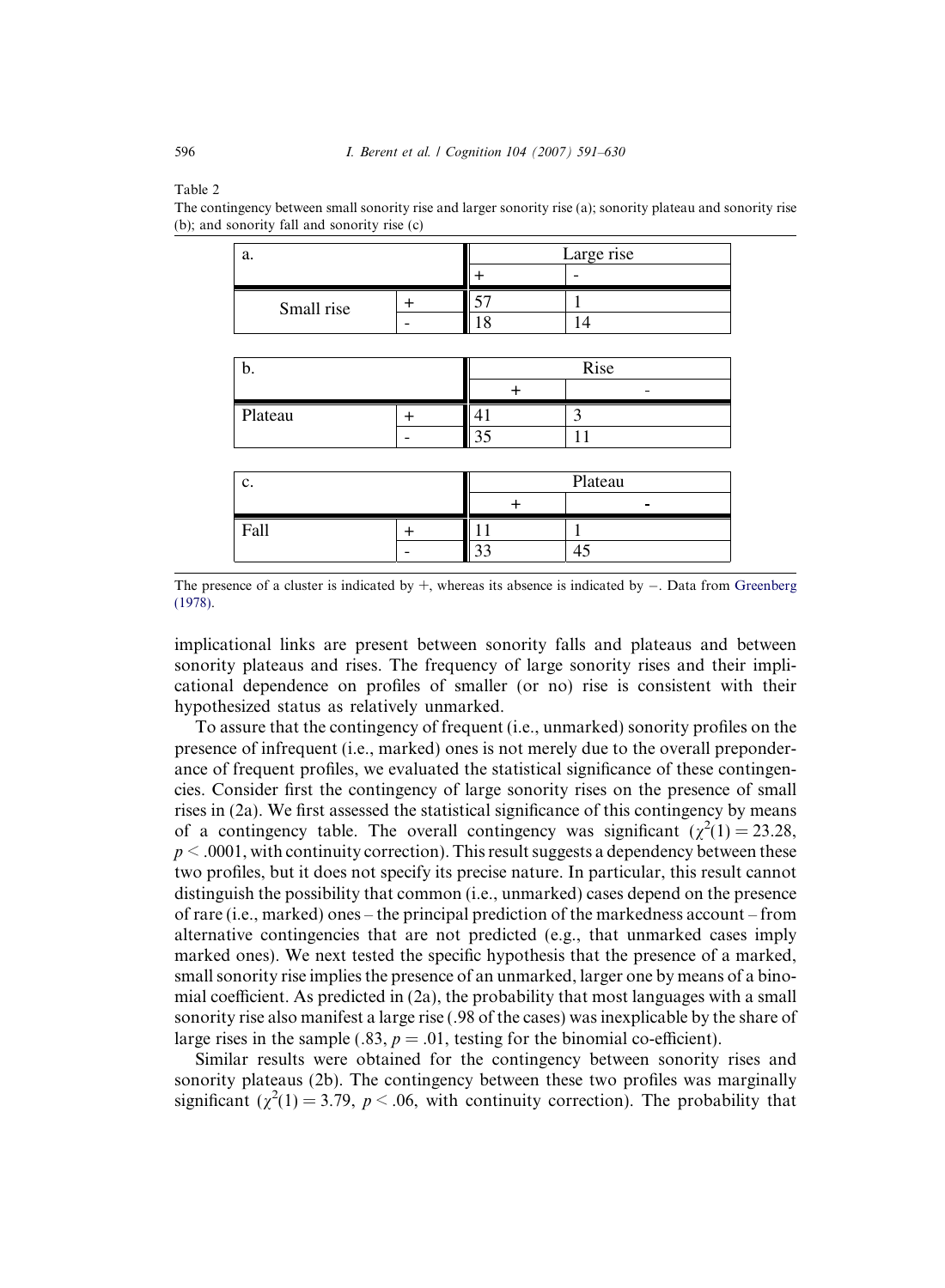most languages with sonority plateaus have sonority rises (.93 of the cases) was inexplicable by the share of large rises in the sample (.84,  $p = .049$ , testing for the binomial co-efficient). Finally, we tested the contingency between sonority falls and sonority plateaus (2c). The overall contingency between sonority falls and sonority plateaus was significant ( $\chi^2(1) = 8.26$ ,  $p < .005$ , with continuity correction). With the exception of a single language (Chatino), all languages with sonority falls manifested plateaus. A test of the binomial co-efficient specifically showed that the probability that most languages with sonority falls have sonority plateaus (.92) is inexplicable by the overall probability of sonority plateaus in the sample (.49,  $p = .002$ ).

#### 1.2.2. The markedness of sonority profiles: from typology to grammar

The typological evidence derived from [Greenberg's \(1978\)](#page-37-0) sample supports the contingency between sonority falls, plateaus and rises described in (2a–c). Not only is the statistical contingency between marked and unmarked profiles significant, but the number of counter examples is remarkably low (virtually no counter examples were found to 2a, one counter example to 2c, and three to 2b). The observation of such reliable contingencies in the typology sets the stage for examining whether they reflect the presence of universal preferences encoded in the grammars of individual speakers. We ask whether the generalizations in  $(2a-c)$  have a counterpart in the grammar of individual speakers, as in  $(3)^3$ :

- (3) The markedness of sonority profiles in the grammars of individual speakers.
	- a. Small sonority rises in the onset are more marked than large rises.
	- b. Sonority plateaus in the onset are more marked than rises.
	- c. Sonority falls in the onset are more marked than plateaus.

Suppose further that these markedness differences among onsets are potentially present in every grammar, regardless of what types of onset clusters occur overtly. This could be either because the preferences in  $(3)$  are innate ([Prince & Smolensky,](#page-38-0) [1993/2004\)](#page-38-0) or because speakers are equipped with mechanisms that allow them to induce (3) from the information available to them (e.g., information regarding the perception and production of such sound sequences, see [Hayes & Steriade, 2004\)](#page-37-0). On either of these interpretations, these preferences among onset types will be potentially available to all speakers, even if the relevant onsets are absent in their language. Under this scenario, even if speakers are exposed overtly only to [pl]-onsets, they should be sensitive to the markedness difference between  $[pn]-[pt]$  and  $[pt]-[lp]$ onsets. This is the possibility investigated here.

<sup>&</sup>lt;sup>3</sup> The statements in (3) express grammatical preferences – they do not constitute a formal account of how such preferences are encoded by the grammar. For different views regarding the mechanisms that underlie these differences in marked status, cf. [Blevins \(1995\), Gouskova \(2002\), Hammond \(1999\), Smolensky](#page-36-0) [\(2006\)](#page-36-0), and [Steriade \(1982\).](#page-39-0)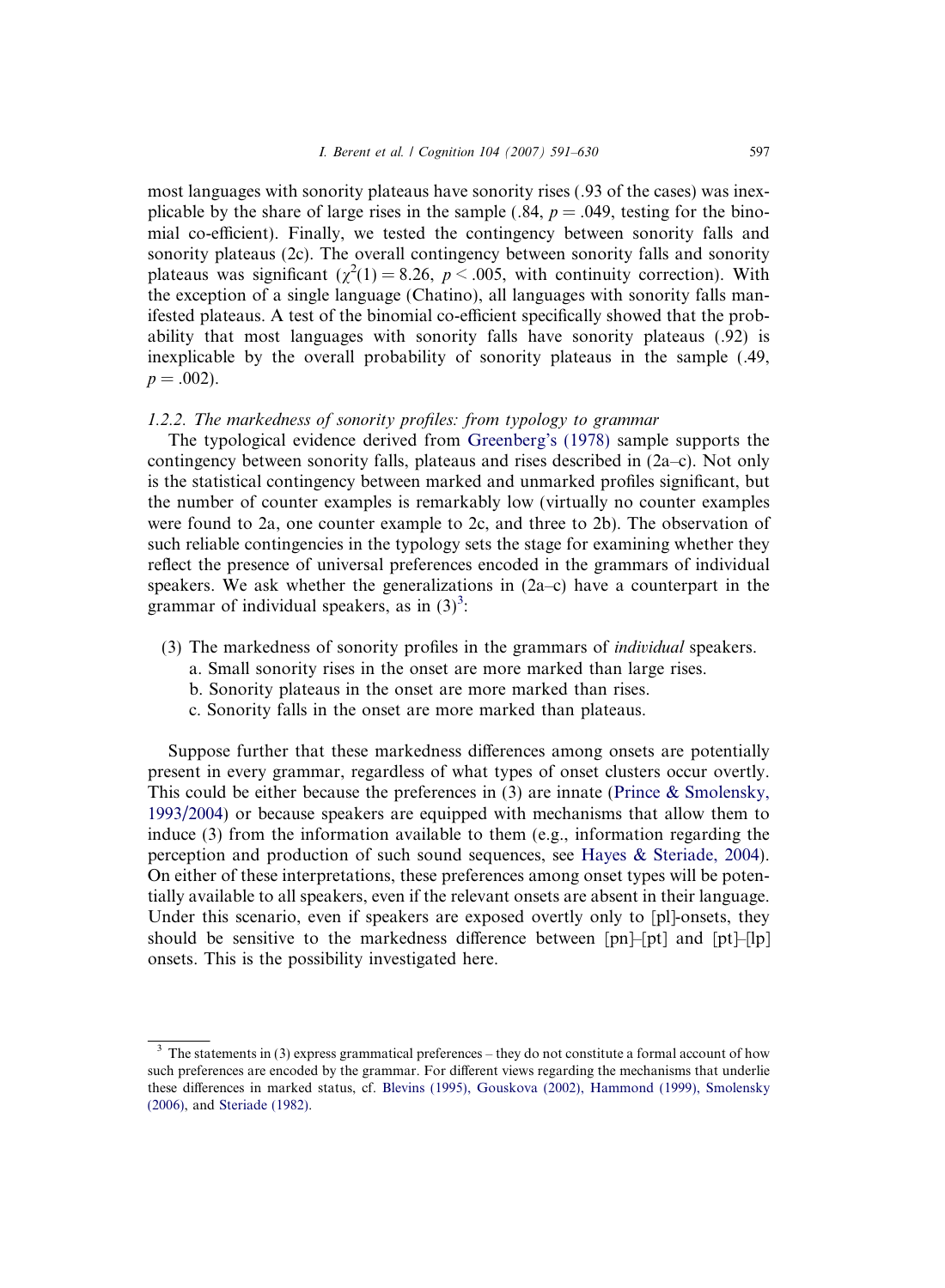#### 1.3. Are speakers sensitive to the markedness of onset clusters?

To probe for such universal grammatical preferences, it is necessary to determine whether speakers generalize them to onset clusters that are unattested in their language. Although much research examined sonority-related preferences for attested clusters (e.g., [Gierut, 1999; Ohala, 1999; Romani & Calabrese, 1998; Treiman,](#page-37-0) [1984; Treiman, Bowey, & Bourassa, 2002; Treiman & Danis, 1988; Treiman, Straub,](#page-37-0)  $&$  Lavery, 1994), the evidence with respect to preferences for unattested clusters is limited. A few studies have examined the effect of sonority on the production of unattested onsets, but their results are unclear. Pertz  $\&$  Bever (1975) compared the responses of English speakers to unattested onsets which participants were instructed to articulate. They found that marked onsets were judged as less likely to occur than unmarked onsets. Likewise, [Broselow & Finer \(1991\)](#page-37-0) reported that Korean and Japanese speakers (languages manifesting only obstruent-y onsets and lacking the phoneme f) produced English onsets with large sonority rises (e.g., [f] in fuse) more accurately than onsets with smaller rises (e.g.,  $[fr]$  in *frugal*). Using different sequences, however, [Davidson \(2000\)](#page-37-0) found no systematic effects of sonority profile in the production of novel onset clusters by English speakers. Thus, the few existing results regarding the production of unattested onsets are inconsistent. Moreover, the preferences inferred from tasks that require the production of unattested clusters might be due to articulatory limitations, rather than grammatical markedness. It is thus desirable to complement these findings by assessing the effect of sonority on perception.

How should the markedness of an onset cluster affect its perception? Prior research suggests that, in the case of extremely marked structures, the representation of the input may be systematically distorted. [Pitt \(1998\)](#page-38-0) showed that English speakers confuse marked illicit clusters (e.g., tha) with their epenthetic counterparts (e.g., tela). Additional perceptual difficulties with illicit syllables are observed with speak-ers of English ([Massaro & Cohen, 1983; Moreton, 2002\)](#page-38-0) French (Hallé, Segui, Fra[uenfelder, & Meunier, 1998\)](#page-37-0) and Japanese ([Dupoux, Kakehi, Hirose, Pallier, &](#page-37-0) [Mehler, 1999; Dupoux, Pallier, Kakehi, & Mehler, 2001\)](#page-37-0). Because the perceptual difficulties with marked, unattested syllables are typically assessed relative to syllables that are both unmarked and attested, it is conceivable that they might be due to the unfamiliarity with marked structures. However, linguistic analysis suggests a different possibility. In this view, perceptual illusions might reflect the organization of the grammar: Highly marked inputs are repaired in perception to abide by the grammatical restrictions of the language.

In the framework of Optimality theory ([Prince & Smolensky, 1993/2004](#page-38-0)), the grammar includes two types of constraints: markedness constraints (expressing structural restrictions on outputs, e.g., "avoid the output  $t^{\prime\prime}$ " and faithfulness constraints (e.g., which require identity between outputs and inputs, e.g., map the input  $tl$  to the output  $tl$ . The linguistic representation inferred by listeners is determined by the ranking of these two sets of constraints ([Smolensky, 1996\)](#page-38-0). Given relatively unmarked structures (e.g.,  $dr$ ), the faithfulness to the input is likely to be ranked above the avoidance of marked outputs, hence inputs are encoded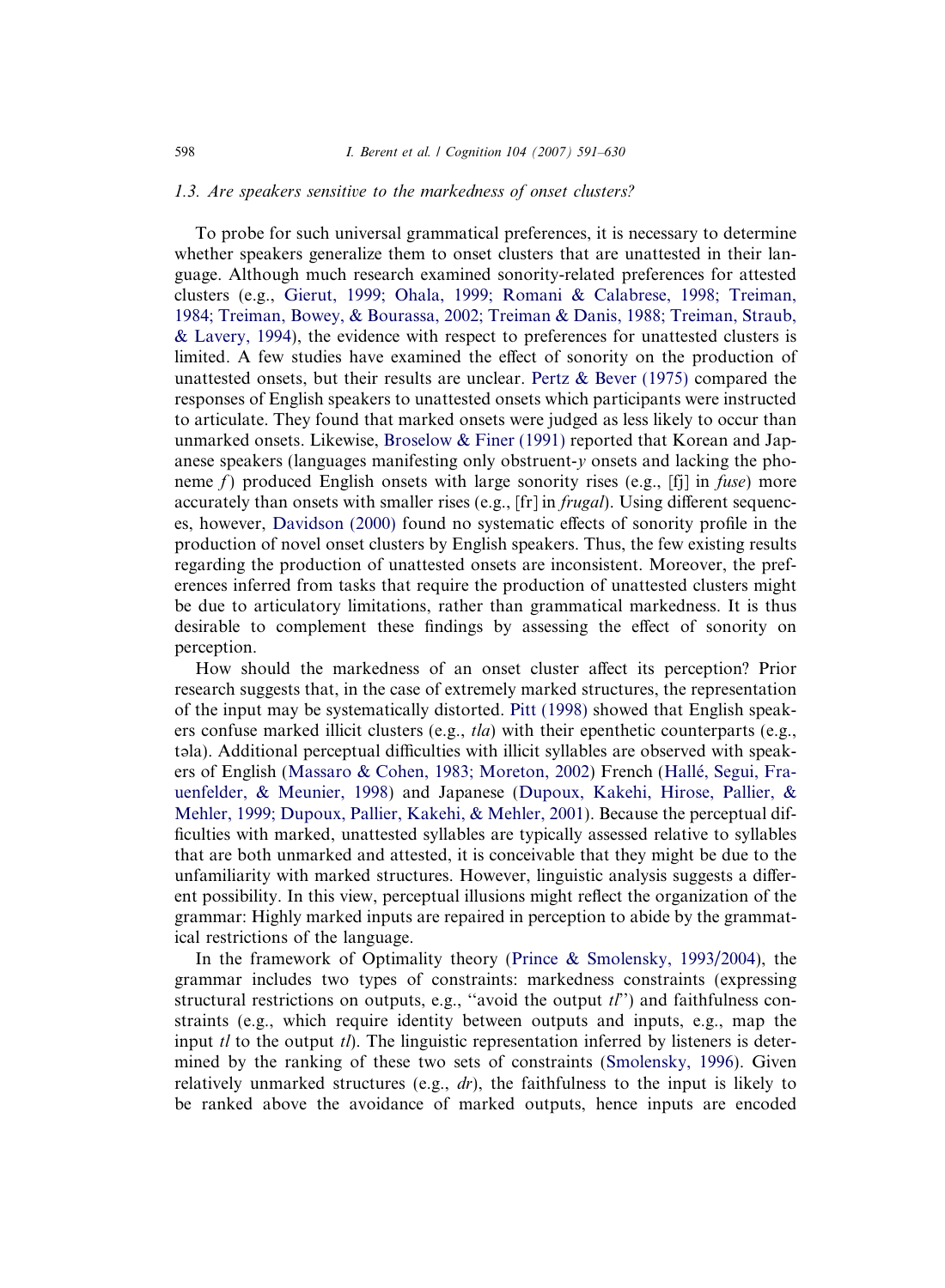accurately. In contrast, with marked structures, the avoidance of marked inputs might outweigh their faithful encoding. Accordingly, such inputs are less likely to be represented in a way that faithfully matches the acoustic properties of the stimulus. Instead, they would be systematically recoded as less marked structures. The grammatical recoding of marked onsets should trigger systematic illusions in their perception.

The present research exploits such perceptual illusions to investigate speakers' sensitivity to the markedness of onsets that are unattested in English. Previous research (e.g., [Dupoux et al., 1999; Pitt, 1998\)](#page-37-0) shows that syllables that are both marked and unattested in one's language are more likely to trigger perceptual illusions compared to syllables that are both unmarked and attested. Our investigation probes for such illusions among syllables that are all unattested (e.g., syllables with the onsets bn, bd, lb). Moreover, these unattested syllables instantiate a hierarchy of structural types (i.e., sonority profiles) that are not systematically allowed in English (i.e., small sonority rises, plateaus and falls). Of interest is whether English speakers are sensitive to the markedness of linguistic structures that they have never heard before. If speakers are sensitive to the markedness of unattested sonority profiles, then marked structures should be more likely to undergo repair compared with unmarked ones. In production, English speakers are known to repair highly marked clusters by means of vowel epenthesis – a process that inserts a vowel between adjacent consonants (e.g.,  $t/a \rightarrow tela$ ). Such repairs are utilized for this purpose in inflection (e.g.,  $/bu[z] \rightarrow [bu[oz]$ ; [Anderson, 1974, 54ff\)](#page-36-0) and on-line loan adaptation [\(Davidson & Stone, 2004\)](#page-37-0). Assuming a single grammar for perception and production [\(Smolensky, 1996](#page-38-0)), we expect similar repair strategy in the perception of marked onsets. Consequently, English speakers should fail to distinguish marked onsets from their epenthetic counterparts.<sup>4</sup>

Participants in our experiments are presented with monosyllabic nonwords with three types of onset clusters that are unattested in English: Onsets with small sonority rises, plateaus or falls (e.g., *bnif, bdif, lbif*). In Experiments  $1-2$ , participants judge the number of syllables in the input, whereas in Experiments 3–4, they determine whether monosyllabic inputs are identical to their disyllabic counterparts (e.g., is *lbif* identical to *lebif*?). Experiments 5–6 compare the potential of marked and unmarked structures to exert identity priming. If marked unattested clusters are repaired in perception (e.g., *lbif*  $\rightarrow$  *lebif*), then as the markedness of the onset cluster increases, speakers should be more likely to consider the cluster as disyllabic (in Experiments 1–2) and misperceive it as identical to its disyllabic counterpart (in Experiments 3–4). Consequently, marked onsets should benefit from priming by their epenthetic counterparts (e.g., *lebif–lbif*) as much as they benefit from identity priming (e.g., *lbif–lbif*, in Experiment 5).

Our investigation also seeks to determine the source of such perceptual illusions. We consider the possibility that the difficulties with marked onsets might

<sup>&</sup>lt;sup>4</sup> In what follows, we use an orthographic transcription such as tela to indicate the phonetic representation [tala].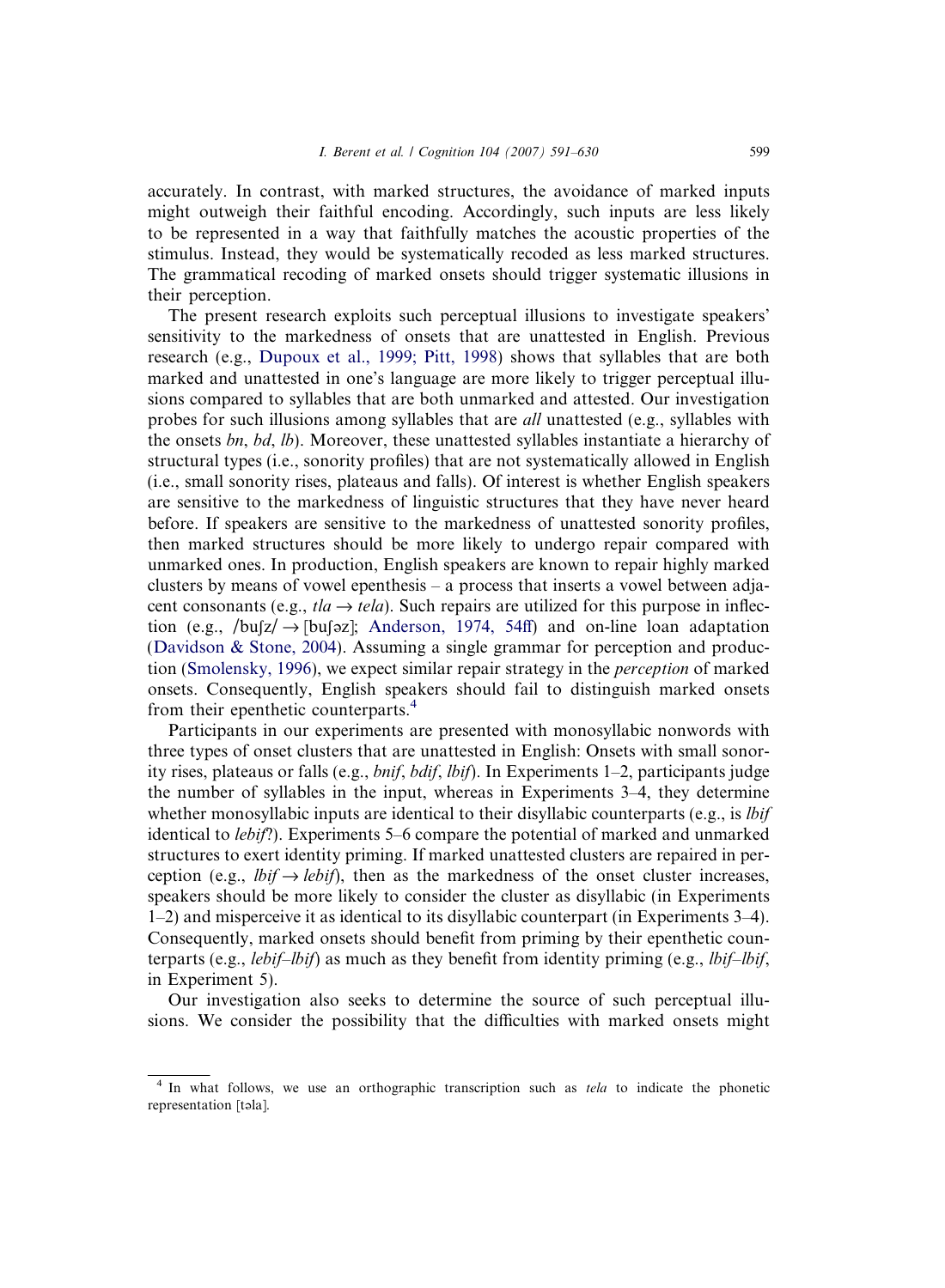be due to the statistical properties of the English lexicon. We also assess whether such errors are due to the acoustic properties of the different clusters, rather than grammatical repair – the active recoding of an intact phonetic percept by the grammar (e.g., [lbif]  $\rightarrow$  /labif/). We address this possibility in two ways. First, we examine whether marked clusters can be accurately perceived by speakers of Russian – a language that tolerates all cluster-types used in our experiments. If the tendency of English speakers to misperceive marked monosyllabic nonwords is due to their linguistic knowledge (both universal and language-specific), then the performance of English and Russian speakers should diverge: Although both groups might be sensitive to markedness, Russian speakers should perceive most marked clusters accurately (as a result of their specific experience with these types of clusters). A second test of the phonetic explanation evaluates the ability of English speakers to encode marked clusters. Here we examine whether the perceptual illusions with marked onsets can be eliminated under conditions that encourage precise phonetic encoding of the input. If English speakers can encode the acoustic properties of marked onsets accurately, then marked and unmarked onsets might yield similar performance when attention to their phonetic form is enhanced. The demonstration of systematic markedness preferences that are inexplicable by the statistical properties of the lexicon or phonetic confusions implicates inherent constraints on the organization of the language system.

## 2. The effect of markedness on syllable judgment

## 2.1. Experiment 1

In Experiments 1–2, participants are asked to quickly indicate whether the auditory stimulus has one or two syllables. If English speakers are sensitive to the markedness of unattested clusters, and if marked clusters are repaired by epenthesis (e.g., *lbif*  $\rightarrow$  *lebif*), then accuracy should be inversely related to markedness: As the markedness of a monosyllabic cluster increases, speakers should be more likely to (incorrectly) classify it as disyllabic. The dispreference for marked sonority profiles should exert the opposite effect on the perception of the disyllabic counterparts. In our forced choice task between lbif and lebif, aversion to the marked monosyllabic stimulus (e.g., *lbif*) might increase the likelihood of interpreting the acoustic input as consistent with the disyllabic counterpart (e.g., *lebif*). Accordingly, the perception of disyllabic forms should become more accurate as the markedness of their monosyllabic counterpart increases.

## 2.2. Method

## 2.2.1. Participants

Sixteen native English speakers, students at Florida Atlantic University took part in the experiment in partial fulfillment of a course requirement.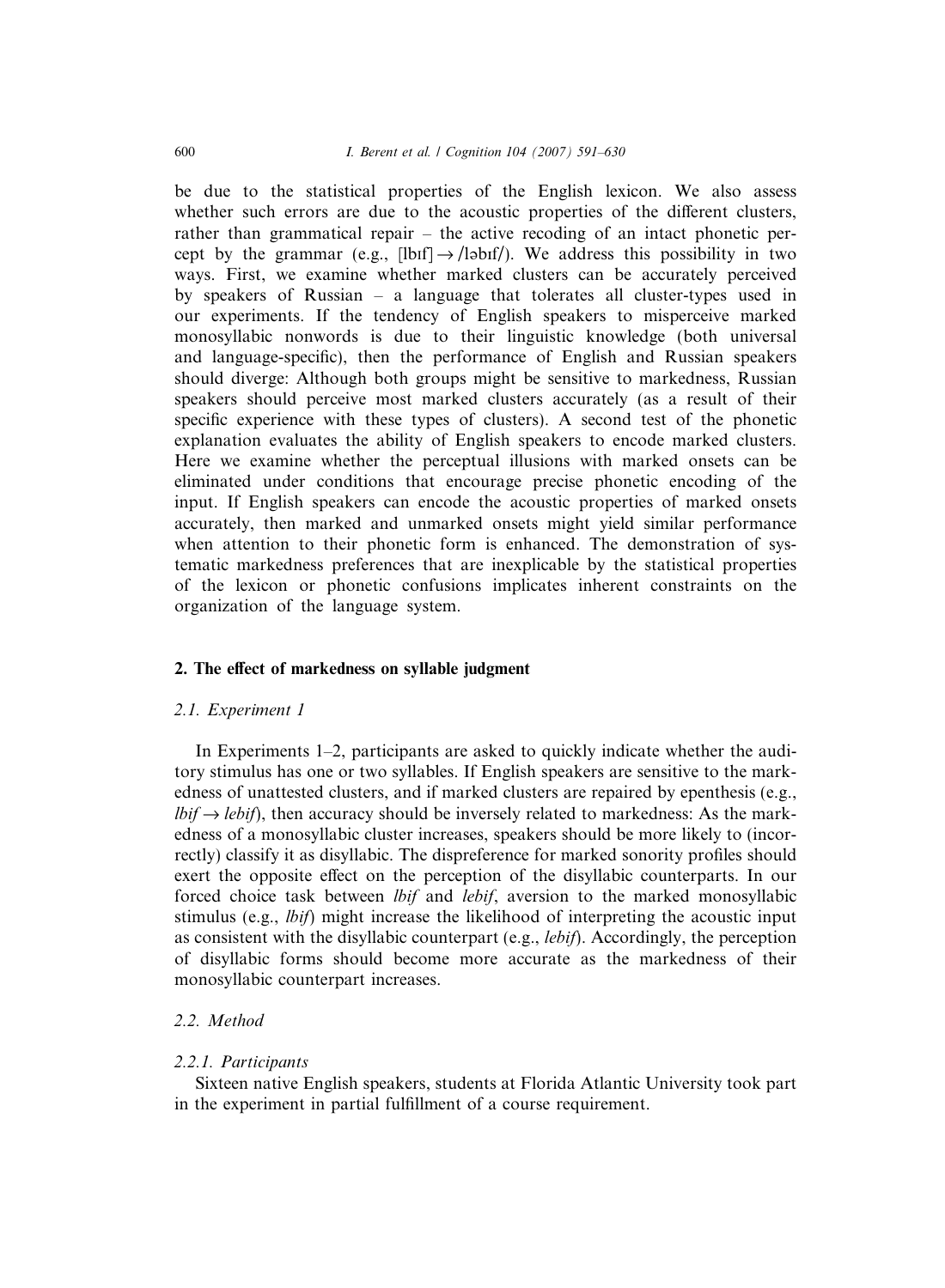## <span id="page-10-0"></span>2.2.2. Materials

The experimental materials consisted of 90 pairs of CCVC monosyllabic and CECVC disyllabic nonwords, presented aurally (see [Appendix A](#page-35-0)). The monosyllabic nonwords had an unattested onset cluster, either sonority rises (mostly obstruent–nasal or obstruent–liquid combinations), plateaus (obstruent–obstruent combinations) or falls (liquid–obstruent or nasal–obstruent combinations). The three types of onsets were arranged in triplets, matched for the rhyme (e.g., bnif, bdif, *lbif*). These nonwords were matched to disyllabic counterparts that differed only on the presence of a schwa between the onset consonants (e.g., benif, bedif,  $\ell$ bif). To encourage participants to treat the experimental materials as English, they were presented mixed with 30 pairs of fillers with attested English onsets and their disyllabic counterparts (e.g., *blif, belif)*. Because responses to items with attested onsets might be due to familiarity with their onsets, we did not include these items in the analyses.

To estimate the phonotactic properties of our nonwords with unattested onsets, we calculated the position-specific probability of each of their four segments (i.e., the probability that a given phoneme occurs at a specific position along the array of an item's four phonemes in all English words, regardless of word-length), as well as their position-specific bi-phone probability in the word (i.e., the probability that a given two-phone combination occurs at a given word position in all English words, regardless of word-length [Vitevitch & Luce, 2004](#page-39-0); [http://www.people.](http://www.people.ku.edu/~mvitevit/PhonoProbHome.html) [ku.edu/~mvitevit/PhonoProbHome.html](http://www.people.ku.edu/~mvitevit/PhonoProbHome.html)). The means provided in Table 3 were computed by summing the probability of each segment and each bi-phone across the four segments in the word. We also estimated the number of phonological neighbors (the number of words generated by substituting, deleting or adding a single phoneme) and their summed frequency using an on-line database prepared by Mitch Sommers [\(http://128.252.27.56/Neighborhood/Home.asp](http://128.252.27.56/Neighborhood/Home.asp)). The phonotactic and neighborhood properties were calculated based on an electronic version of the Merriam-Webster Pocket Dictionary of 1964, whereas the frequencies were based on [Kucera and Francis \(1967\)](#page-38-0). An ANOVA suggested that the three types of nonwords with unattested onsets differed only on the position-specific probability of their phonemes  $(F(2, 58) = 6.43, p < .004)$ . Planned comparisons of sonority rises and plateaus, and sonority plateaus and falls demonstrated that the phoneme probability of onsets with sonority rises was significantly higher than that of the

| Sonority profile             | Phoneme<br>probability |       |       | Biphone<br>probability |      | Number of<br>neighbors |       | Neighbors'<br>frequency |  |
|------------------------------|------------------------|-------|-------|------------------------|------|------------------------|-------|-------------------------|--|
|                              | M                      | SD    | M     | SD.                    | M    | SD.                    | M     | SD                      |  |
| Rise (e.g., $bnif$ )         | .1426                  | .0454 | .0094 | .0398                  | 2.03 | 3.95                   | 33.8  | 55.21                   |  |
| Plateau (e.g., <i>bdif</i> ) | .1265                  | .0328 | .0016 | .0013                  | 1.50 | 1.91                   | 36.00 | 49.83                   |  |
| Fall (e.g., $lbif$ )         | .117                   | .117  | .0018 | .0016                  | 1.17 | 1.05                   | 50.77 | 126.72                  |  |

Table 3 The statistical properties of the monosyllabic nonwords used in Experiments 1–4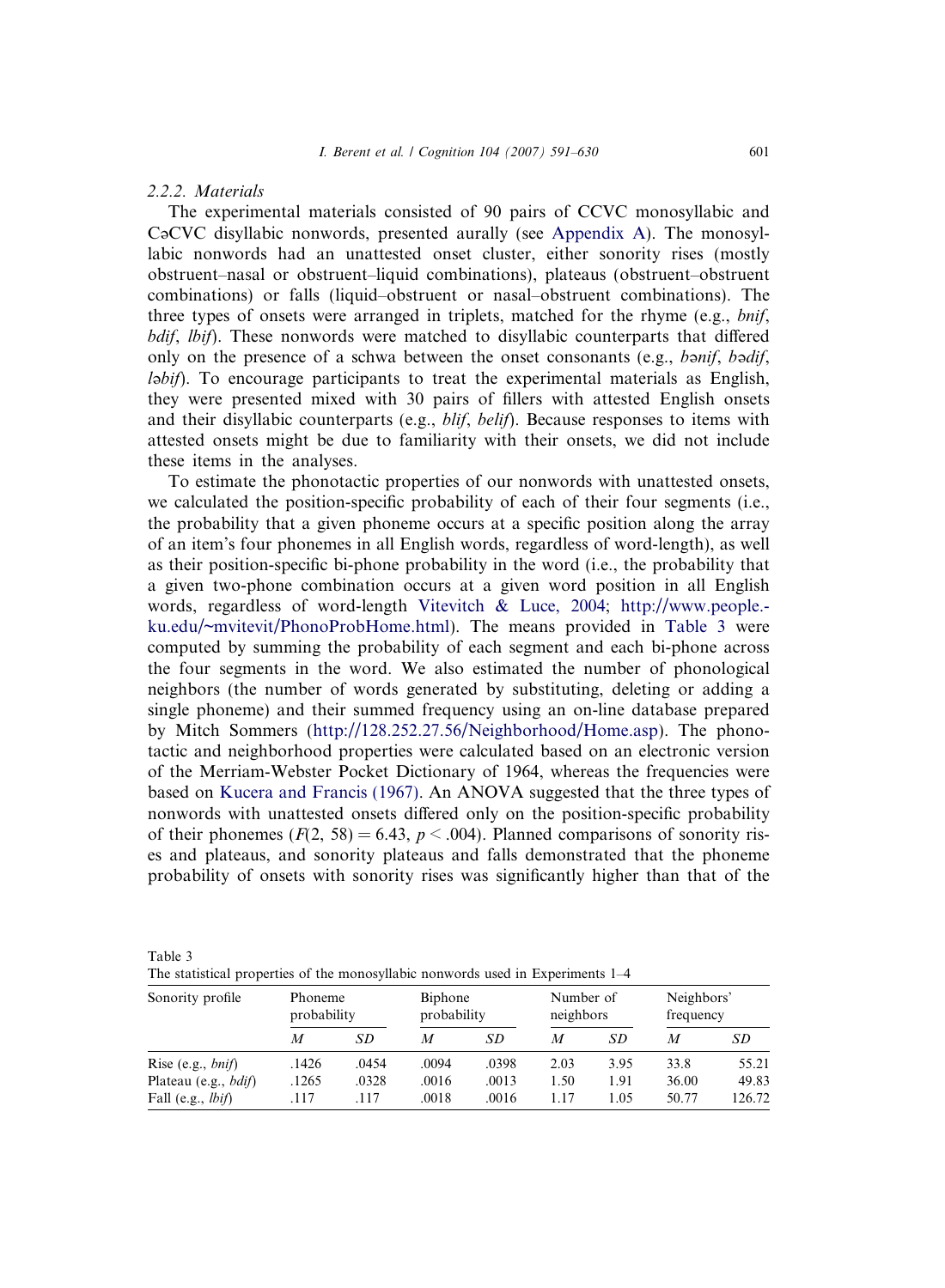<span id="page-11-0"></span>plateaus ( $F(58) = 2.26$ ,  $p < .04$ ). No other planned contrasts were significant (all  $p > .05$ ).

The monosyllabic and disyllabic materials were recorded by a native Russian speaker: because Russian manifests such cluster-types, they can be naturally produced by Russian speakers. To assure that the speaker considered these nonwords as Russian-like stimuli, they were presented in a Cyrillic alphabet embedded in a context (''X-raz'', ''once X'').

#### 2.2.3. Procedure

Each trial began with a fixation (\*) and a message indicating the trial number. Participants initiated the trial by pressing the space bar, which resulted in the presentation of an auditory stimulus. Participants indicated whether the stimulus had one syllable or two using the 1 and 2 keys, respectively. To familiarize participants with the task, they were first given practice categorizing existing English words (e.g., polite, plight). In this and subsequent experiments, trial order was randomized.

# 2.3. Results

## 2.3.1. Response accuracy

Mean response accuracy is provided in Fig. 1. An inspection of the means suggests that, as the markedness of the monosyllabic form increased, monosyllabic inputs were categorized less accurately, whereas their disyllabic counterparts yielded more accurate responses. An ANOVA (2 syllables  $\times$  3 cluster type) yielded a significant interaction (Fs(2, 30) = 32.82,  $p < .0001$ ; Fi(2, 58) = 59.15,  $p < .0001$ ).



Fig. 1. Mean response accuracy of English and Russian speakers to monosyllabic nonwords and their disyllabic counterparts in Experiments 1–2 as a function of the number of syllables and the markedness of the monosyllabic counterpart. Error bars represent the confidence interval constructed for the difference among the means.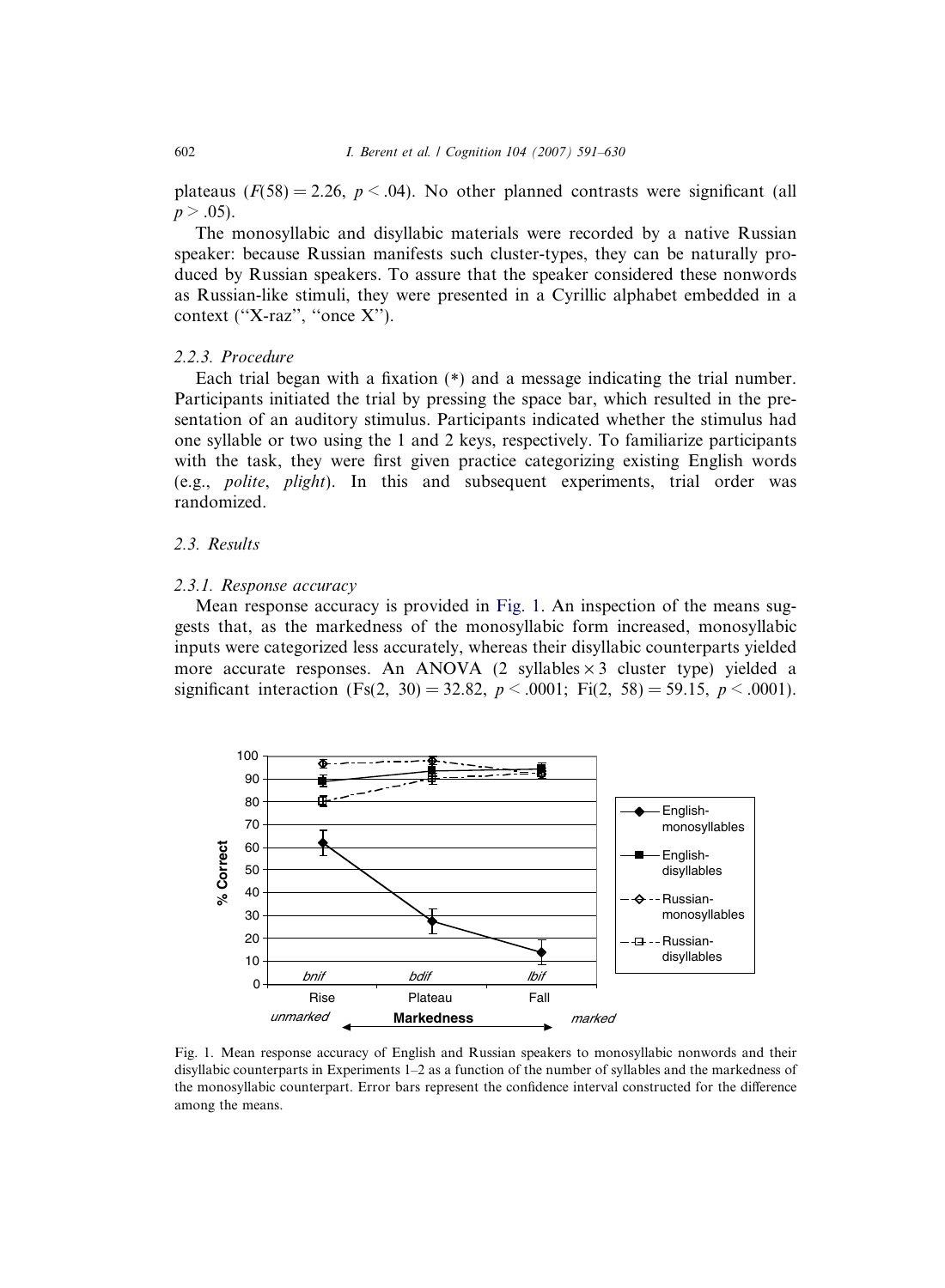The simple effect of cluster type was significant for monosyllabic inputs (Fs(2, 30) = 42.25,  $p < .0002$ ; Fi(2, 58) = 46.73,  $p < .0002$ ) and marginally significant for disyllabic ones (Fs(2, 30) = 2.93,  $p < .07$ ; Fi(2, 58) = 6.89,  $p < .003$ ).

The effect of cluster type was further investigated separately for monosyllabic and disyllabic inputs by means of planned contrasts. With monosyllabic inputs, onsets with sonority rises elicited more accurate responses than sonority plateaus  $(t\text{s}(30) = 6.38, p < .0001; \text{ ti}(58) = 6.72, p < .0001$ , which, in turn, yielded more accurate responses than sonority falls (ts(30) = 2.53,  $p < .02$ ; ti(58) = 2.65,  $p < .02$ ). The disyllabic counterparts yielded the opposite pattern: disyllabic counterparts of clusters with sonority rises elicited more errors than the counterparts of plateaus  $(t\sin(30) = 1.92, p < .07; \text{ ti}(58) = 2.96, p < .005)$ . Response accuracy for the disyllabic counterparts of sonority plateaus and falls did not differ (both  $t \le 1$ ).

#### 2.3.2. Response time

Correct responses falling 2.5 SD above or below the mean (3.3% of the correct responses) were eliminated from the analysis of response latency. The means are presented in Table 4. An ANOVA (2 syllable  $\times$  3 cluster type) did not yield a significant interaction (Fs(2, 24) = 1.08,  $p < .35$ , n.s.; Fi(2, 46) = 1.17,  $p < .32$  n.s.) nor were any of the planned comparisons significant.

## 2.4. Discussion

The findings of Experiment 1 suggest that onsets that are unattested in English are not all perceived alike: Highly marked clusters with sonority falls (e.g.,  $lbif$ ) triggered more errors than sonority plateaus (e.g.,  $bdif$ ), which, in turn, triggered more errors than sonority rises (e.g., *bnif*). Conversely, the disyllabic counterparts of marked clusters (e.g., *bedif*) were perceived more accurately than the counterparts of less-marked onsets (e.g., benif ). As markedness increases, monosyllabic onsets appear to be confused with their disyllabic counterparts. In fact, onsets with sonority plateaus (ts(15) = 3.85,  $p < .002$ , ti(29) = 7.19,  $p < .002$ ) and falls  $(t\text{s}(15) = 8.42, p < .0002, t\text{i}(29) = 13.18, p < .0002)$  were categorized as disyllabic on most trials.

Why are English speakers subject to such perceptual illusions? An Optimality-theoretic account attributes these errors to universal constraints on the organization of the grammar: Because the constraints banning highly marked structures (e.g., avoid

Table 4

Mean correct response time (in ms) in Experiment 1 for monosyllabic and disyllabic inputs as a function of the number of syllables and the sonority profile of the monosyllabic counterpart

| Cluster type            | Monosyllabic |     | Disyllabic |    |
|-------------------------|--------------|-----|------------|----|
|                         | M            | SD  | M          | SD |
| Rise (e.g., $bnif$ )    | 1581         | 145 | 1476       | 78 |
| Plateau (e.g., $bdif$ ) | 1676         | 190 | 1510       | 96 |
| Fall (e.g., $lbif$ )    | 1702         | 291 | 1503       | 58 |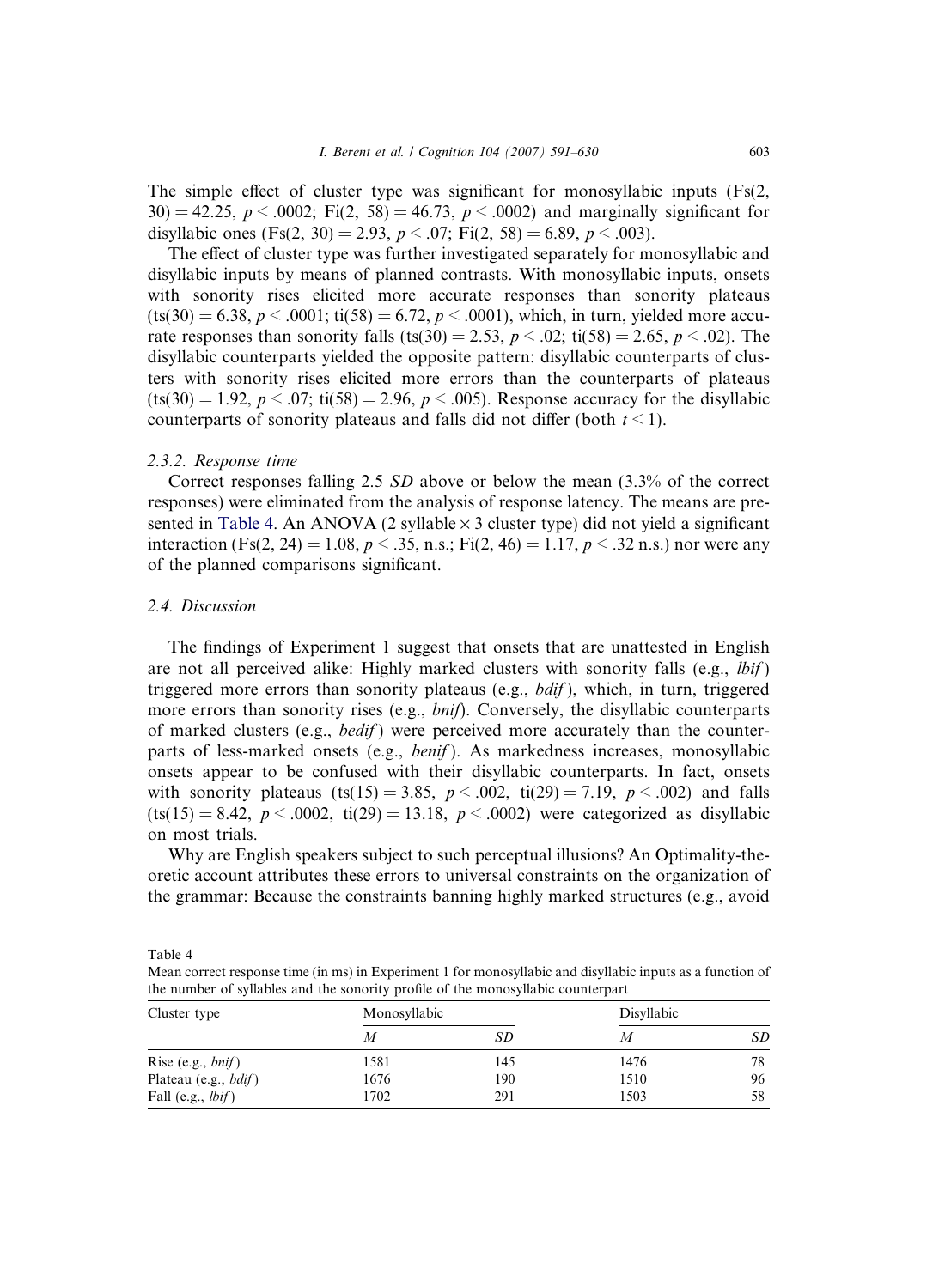lbif ) outrank the constraints that ensure their faithful representation (e.g., encode the input *lbif* as *lbif*), people do not represent highly marked structures accurately. Instead, such structures are systematically recoded as structures that are less marked. Since English is known to repair illicit clusters by means of vowel epenthesis, we expected unattested marked onsets to be repaired in the same fashion (e.g.,  $lbi f \rightarrow le bi f$ ). The perception of marked onsets as disyllabic is consistent with this prediction.5

An alternative explanation attributes the superiority of unmarked clusters to their statistical lexical properties and to grammatical restrictions that are unrelated to sonority. [Greenberg \(1978\)](#page-37-0) notes the tendency of onset consonants to avoid sharing

<sup>&</sup>lt;sup>5</sup> Although our results clearly suggest that marked onsets are perceived as disyllabic, previous research indicates that unattested onsets are also confusable with attested clusters (e.g.,  $t \rightarrow tr$ , e.g., [Massaro &](#page-38-0) [Cohen, 1983; Pitt, 1998](#page-38-0)). To determine the prevalence of epenthetic repair, we asked a group of 12 native English speakers, students at Florida Atlantic University to transcribe our materials using English letters. Speakers rarely produced outputs with an erroneous onset cluster (attested or otherwise) – such responses amounted to only 5.18% of the total observations ( $M = 4.26\%$ ,  $M = 0.83\%$ ,  $M = 0.09\%$  for sonority rises, plateaus, and falls, respectively). In contrast, epenthetic responses (e.g., *ptik*  $\rightarrow$  *petik*) were the single most frequent response category in the experiment  $(M = 37.4\%)$  as well as the most frequent response type within each of the three sonority profiles. An ANOVA suggested that the rate of epenthetic responses was modulated by cluster type in the analysis by participants  $(Fs(2, 22) = 4.13, p < .04; Fi(2, 58) = 2.44$ ,  $p < .10$ ). Epenthetic responses were more frequent for inputs with sonority plateaus ( $M = 15\%$ ) than with sonority rises ( $M = 10.5\%$ ,  $p < .05$ , Fisher PSLD), but, unexpectedly, they were numerically less frequent with sonority falls  $(M = 11\%)$ . This finding might be due to the prevalence of epenthetic responses that altered the onset consonants (e.g., *ptik*  $\rightarrow$  *pelik*). We therefore collapsed all erroneous disyllabic responses into a single category, including medial epenthesis (*ptik*  $\rightarrow$  *petik*, 37.4% of the responses), initial epenthesis  $(\text{ptik} \rightarrow \text{eptik}, 1.11\%$  of the responses) and medial epenthesis that altered the onset consonants (e.g.,  $ptik \rightarrow pelik$ , 34.4% of the total responses). We likewise formed a second broad category representing all erroneous monosyllabic responses, including replacement of one of the consonant (e.g., *ptik*  $\rightarrow$  ktik, 5.2% of the total responses), consonant deletion (e.g., *ptik*  $\rightarrow$  *pik*, 7.7% of the total responses), and other erroneous monosyllabic responses (2.78% of the total responses).We next considered the effect of onset types on the prevalence of three broad categories of response: correct responses (2.9% of the total responses), erroneous disyllabic responses (73% of the total responses) and erroneous monosyllabic responses (15.5% of the total responses). The remaining responses were lexicalizations and omissions (8.4% of the total responses). The effect of sonority profile was examined separately for each response type using one-way ANOVA's. The effect of onset type was significant for correct responses (Fs(2, 22) = 8.48,  $p < .002$ ; Fi(2, 58) = 7.93, p < .001), monosyllabic responses (Fs(2, 22) = 22.93, p < .0002; Fi(2, 58) = 11.69, p < .0002), and disyllabic responses (Fs(2, 22) = 58.72, p < .0002; Fi(2, 58) = 14.007,  $p < .0002$ ). The rate of disyllabic responses was significantly lower in onsets of rising sonority  $(M = 18\%)$  compared to those with sonority falls and plateaus  $(M = 26\%; M = 28\%$ , respectively,  $p < .05$ , Fisher PLSD by participants and items). Conversely, onsets with sonority rises ( $M = 1.94\%$ ) yielded significantly more accurate responses compared to plateaus and falls (0.8% and 0.18%, respectively, Fisher PLSD by participants and items), as well as a higher rate of monosyllabic responses  $(M = 8.7%)$  compared to onsets with sonority plateaus and falls  $(4.8%$  and 2.2%, respectively, Fisher PLSD by participants and items). Onsets with sonority plateaus and falls did not differ significantly on the rate of correct, disyllabic or monosyllabic responses (in all cases, Fisher PLSD did not reach significance by both participants and items). The lack of difference between sonority plateaus and falls might well reflect the insensitivity of the transcription task, as such distinctions are observed under implicit testing in Experiments 1–6. The demand to explicitly state the representation of an unattested onset and the memory and attention load associated with its transcription might render the transcription of an unattested onset a rather indirect reflection of its implicit representation.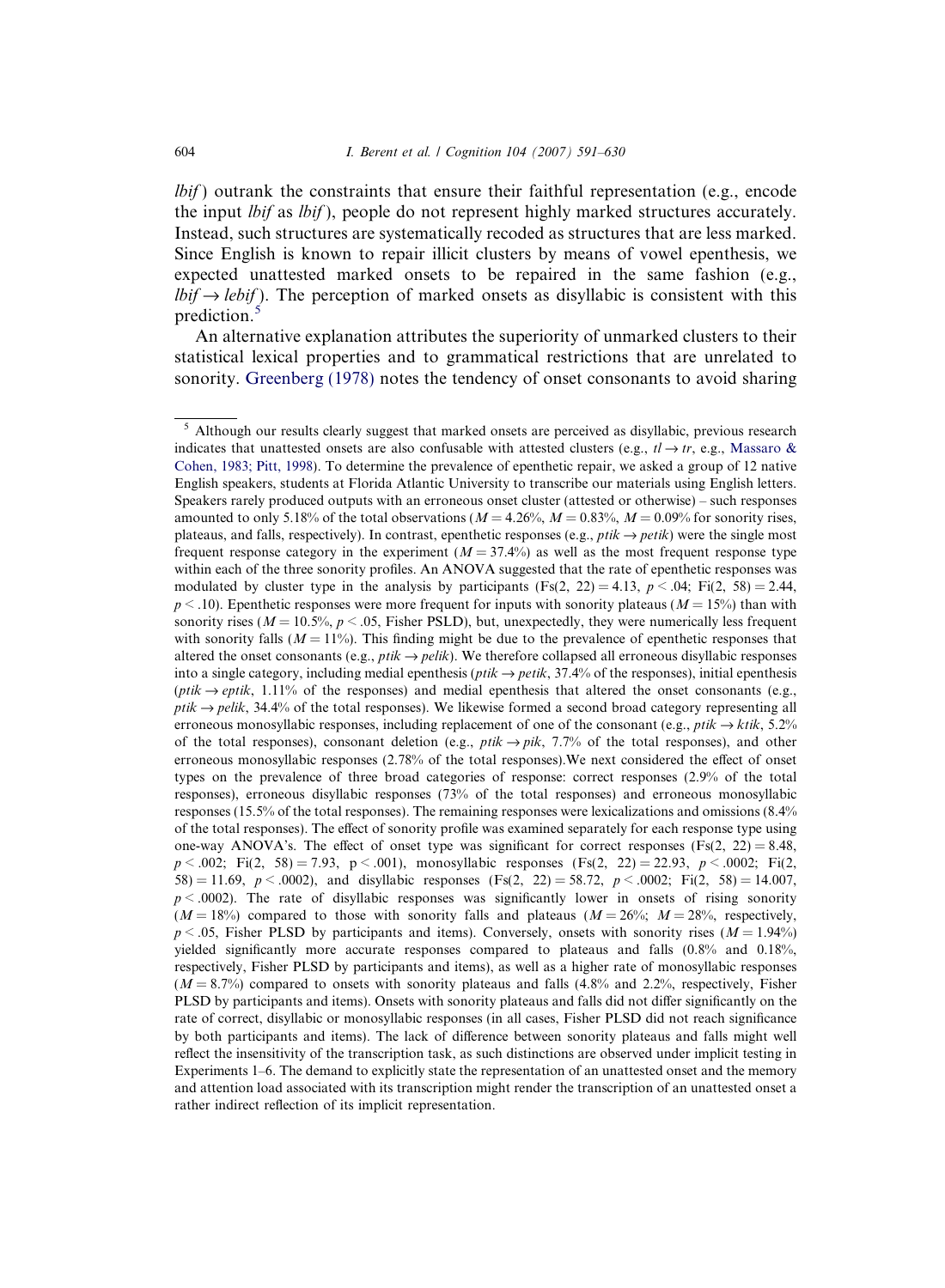| analysis asing forced entries of predictors, | Step | Predictor              | $R^2$ change | $F$ change | df    | P value |
|----------------------------------------------|------|------------------------|--------------|------------|-------|---------|
| Rises vs. plateaus                           |      | Statistical properties | .096         | 1.143      | 5, 54 | .349    |
|                                              | າ    | Homorganicity          | .519         | 71.28      | 1, 53 | .000    |
|                                              | 3    | Markedness             | .114         | 21.77      | 1, 52 | .000    |
| Plateaus vs. falls                           |      | Statistical properties | .084         | 1.26       | 4, 55 | .29     |
|                                              |      | Homorganicity          | .027         | 1.62       | 1.54  | .21     |
|                                              | 3    | Markedness             | .133         | 9.35       | 1, 53 | .003    |

The contribution of various predictors of response accuracy in Experiment 1 (a linear step-wise regression analysis using forced entries of predictors)

the same place of articulation (i.e., homorganic consonants), and this constraint also appears to affect the perception of unattested clusters in laboratory tasks ([Halle´](#page-37-0) [et al., 1998](#page-37-0)). A subset of our materials violates this constraint (e.g.,  $ltap$ ). The dislike of marked onsets could thus reflect their infrequent statistical properties and homorganicity, rather than their marked sonority profile. To evaluate this explanation, we submitted participants' response accuracy to two linear regression analyses; one comparing onsets with sonority rises vs. plateaus, and another comparing plateaus vs. falls. We first forced into the model the statistical characteristics of our materials (given in [Table 3](#page-10-0)); in the second step we forced in the homorganicity factor, whereas markedness was entered last. Markedness accounted for significant unique variance in the comparison of sonority rises and plateaus as well as in the comparison of plateaus and falls (see Table 5).<sup>6</sup> Thus, the misperception of marked clusters is inexplicable by either segment co-occurrence or homorganicity alone.

#### 2.5. Experiment 2

Table 5

The findings of Experiment 1 suggest that marked monosyllabic inputs are recoded as disyllabic. The markedness hypothesis attributes the finding to speakers' linguistic knowledge. Because extremely marked clusters are not tolerated in English, they are recoded as their unmarked, disyllabic counterparts. Alternatively, the misperception of marked clusters could reflect their phonetic properties: clusters such as lbif might be confusable with their disyllabic counterparts, lebif, because the spectral properties of sonorants and vowels are similar. The erroneous responses to marked onsets might thus reflect their imperceptibility (specifically, the indistinct quality of the contrast between  $C_1C_2VC$  and  $C_1\supseteq C_2VC$  rather than the organization of the English grammar.

To begin evaluating this possibility, we first sought to determine whether marked onsets are perceptible for some speakers. To this end, we replicated Experiment 1 with speakers of Russian – a language that tolerates all cluster types used in our experiment. If the perception of marked monosyllabic inputs as disyllabic reflects

<sup>6</sup> Similar analyses performed on response time did not yield a unique effect of markedness in either analysis (both  $F < 1$ ).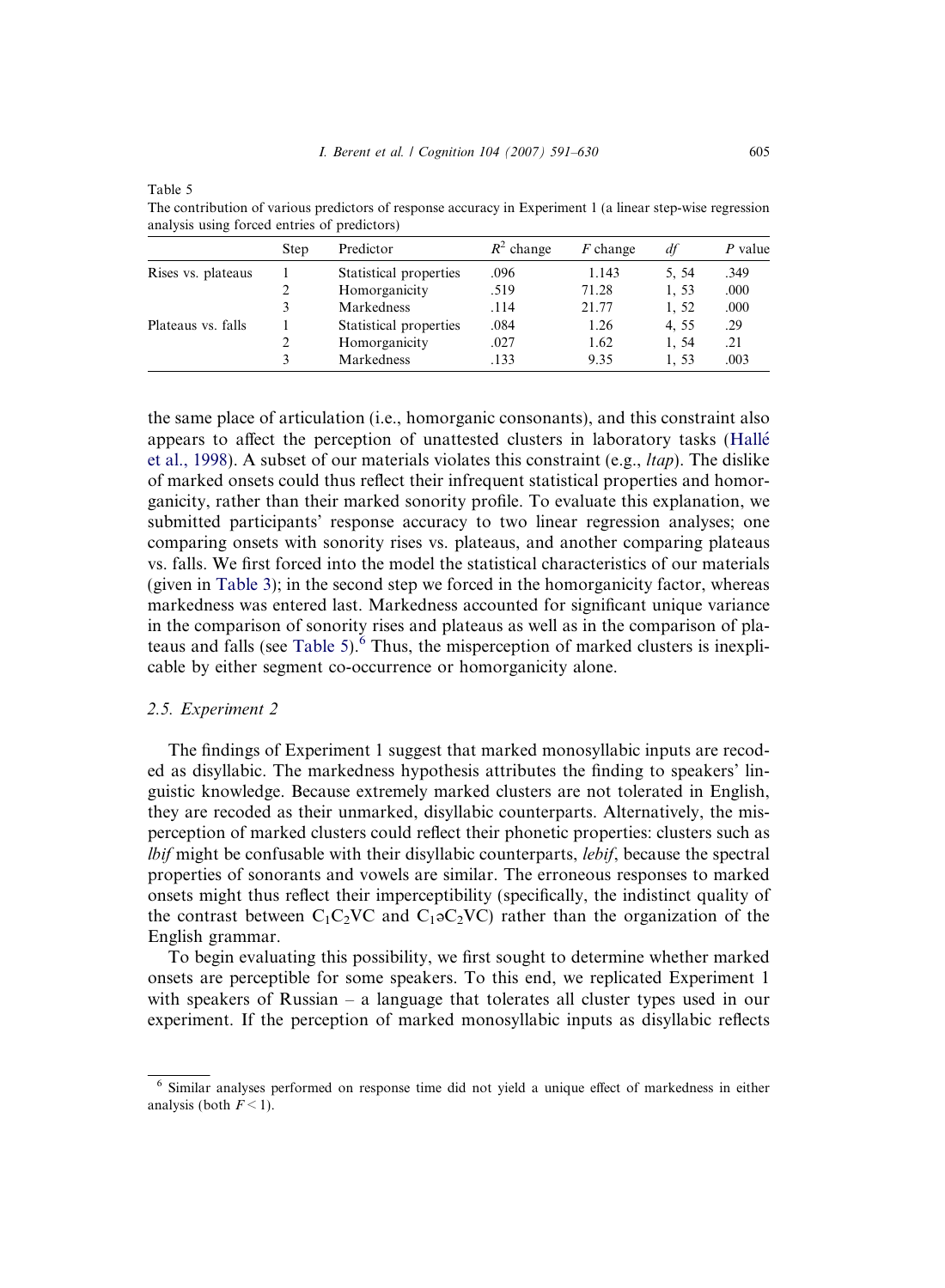only differences in acoustic properties (e.g., differences between the acoustic properties of *bdif* and *lbif*), then Russian speakers should exhibit similar patterns of confusion. Conversely, if such perceptual errors are at least partly due to the preference for sonority rise in all grammars, then (a) unlike English speakers, Russian speakers should perceive most monosyllabic inputs accurately (since their grammar tolerates all cluster types examined in our experiments); and (b) like English speakers, Russian speakers' performance should be modulated by markedness: As markedness increases, accuracy should decrease.

## 2.6. Method

#### 2.6.1. Participants

Sixteen native Russian speakers participated in the experiment. These participants were students at the University of Haifa, Israel. They emigrated to Israel between the ages 11–18 years, and they all reported speaking Russian at home. Participants were paid \$5 for taking part in the experiment.

Materials and procedure were the same as in Experiment 1, except for the use of Russian words for practice (e.g., *drov*, 'log'; *darov*, '*present*').

## 2.7. Results

We first compared the performance of Russian and English speakers (in Experiments 2 and 1, respectively) by means of a 2 Language (English  $\times$  Russian)  $\times$  2 Syllable (one vs. two)  $\times$  3 Cluster types (sonority rises, plateaus, and falls) ANOVA's. The significance of the three-way interaction in response accuracy  $(Fs(2,$ 60) = 13.89, MSE = .011,  $p < .0001$ , Fi(2, 58) = 22.80, MSE = .013,  $p < .0001$ ; In response time: Fs(2, 46) < 1, MSE = 18,482, Fi(2, 54) = 1.58, MSE = 8727,  $p < 0.22$ , n.s. indicates that the discrimination of the various types of clusters from their disyllabic counterparts is modulated by linguistic experience. We thus turned to examine the responses of Russian speakers separately.

## 2.7.1. Response accuracy

Mean response accuracy of the Russian speakers is presented in [Fig. 1.](#page-11-0) An inspection of the means suggests that Russian speakers perceived most monosyllabic inputs accurately. However, their accuracy was modulated by the markedness of the monosyllabic form. An ANOVA (2 syllables  $\times$  3 cluster types) yielded a significant interaction (Fs(2, 30) = 16.51,  $p < .0001$ ); (Fi(2, 58) = 13.08,  $p < .0001$ ). The simple effect of cluster type was significant for both monosyllabic inputs (Fs(2,  $30 = 7.02$ ,  $p < .004$ ; Fi(2, 58) = 9.62,  $p < .0003$ ) and their disyllabic counterparts (Fs(2, 30) = 14.97,  $p < .0002$ ); (Fi(2, 58) = 10.19,  $p < .0003$ ). Planned contrasts showed that, with monosyllabic inputs, participants responded more accurately to sonority plateaus than to falls  $(ts(30) = 3.54, p < .002)$ ;  $(ti(58) = 4.15, p < .0002)$ . With disyllabic inputs, clusters with sonority rises elicited more errors than plateaus  $(t\text{s}(30) = 4.17, p < .0003; t\text{i}(58) = 3.44, p < .002)$ . No other planned contrasts were significant.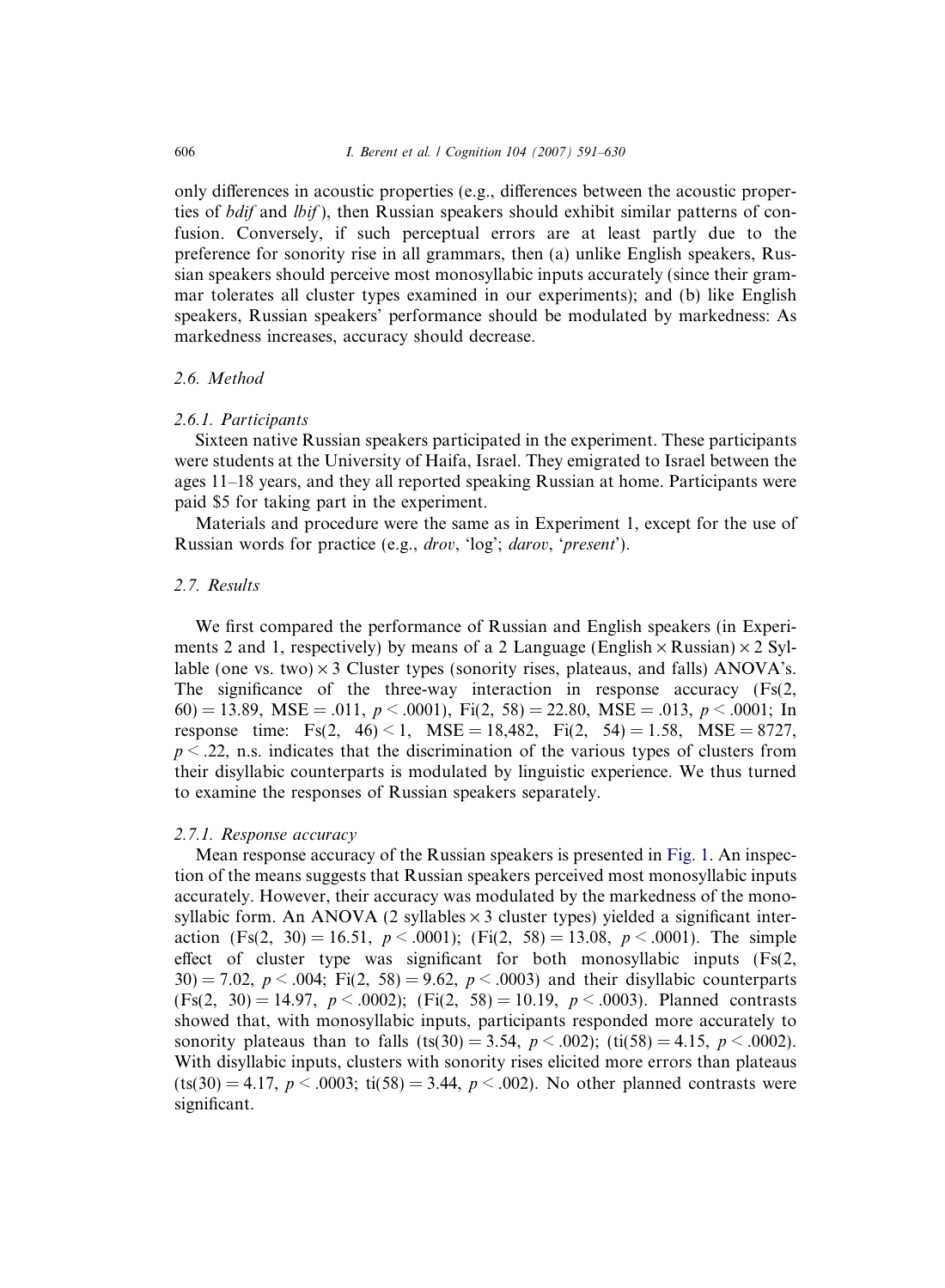| mean correct response third (in ms) in Experiment 2 for monos (maste and us) maste inputs as a ranchon or<br>the number of syllables and the sonority profile of the monosyllabic counterpart |              |     |            |     |  |  |  |
|-----------------------------------------------------------------------------------------------------------------------------------------------------------------------------------------------|--------------|-----|------------|-----|--|--|--|
| Cluster type                                                                                                                                                                                  | Monosyllabic |     | Disyllabic |     |  |  |  |
|                                                                                                                                                                                               | M            | SD  |            | SD. |  |  |  |
| Rise (e.g., $bnif$ )                                                                                                                                                                          | 1293         | 133 | 1378       | 180 |  |  |  |
| Plateau (e.g., $bdif$ )                                                                                                                                                                       | 1308         | 128 | 1340       | 111 |  |  |  |
| Fall (e.g., $lbif$ )                                                                                                                                                                          | 1372         | 124 | 1311       | 101 |  |  |  |

Table 6

Mean correct response time (in ms) in Experiment 2 for monosyllabic and disyllabic inputs as a function of

#### 2.7.2. Response time

Correct responses falling 2.5 SD above or below the mean (2.86% of the correct responses) were eliminated from the analysis of response latency. Mean correct response time is presented in Table 6. In accord with the accuracy data, as the markedness of the monosyllabic form increased, Russian speakers were slower to classify it as monosyllabic, and faster to respond to its disyllabic counterpart. The ANOVA (2 syllable  $\times$  3 type) on correct response time yielded a significant interaction (Fs(2,  $30) = 5.99, p \le 0.007$ ; Fi(2, 56) = 5.09,  $p \le 0.01$ ). The simple effect of sonority type was marginally significant with monosyllabic inputs  $(Fs(2, 30) = 6.72, p < .004; Fi(2,$  $58$ ) = 3.14,  $p < .06$ ), but not with their disyllabic counterparts (Fs(2, 30) = 1.11,  $p \le 0.35$ , n.s.; Fi(2, 58) = 2.22,  $p \le 0.12$ ). Planned contrasts showed that monosyllabic inputs with sonority plateaus elicited faster responses than sonority falls  $(ts(30) =$ 2.63,  $p < .02$ ; ti(58) = 1.92,  $p < .06$ ). No other planned contrasts were significant.

The main finding of Experiment 2 is that, unlike English speakers, Russian speakers perceived monosyllabic inputs accurately (all  $p < .0002$  compared to 50% chance). In fact, Russian speakers were more accurate in perceiving monosyllabic inputs than their disyllabic counterparts, a fact that might be due to phonotactics constraints on CaCVC words in Russian. Like English speakers, however, the performance of Russian speakers was modulated by the markedness of the input. Although the convergent effects of markedness with speakers of English and Russian are consistent with the hypothesis that both grammars favor unmarked to marked structures, we currently cannot rule out the possibility that the performance of Russian speakers might reflect the statistical properties of their lexicon. Nonetheless, the ability of Russian speakers to accurately perceive onset clusters suggests that these items are not invariably imperceptible. Accordingly, the misperceptions of English speakers are at least partly due to their linguistic experience, rather than to stimuli properties alone.

#### 3. The effect of markedness preferences on identity judgment

## 3.1. Experiment 3

The findings of Experiments  $1-2$  suggest that the linguistic knowledge of English speakers triggers perceptual illusions: English speakers misperceive marked clusters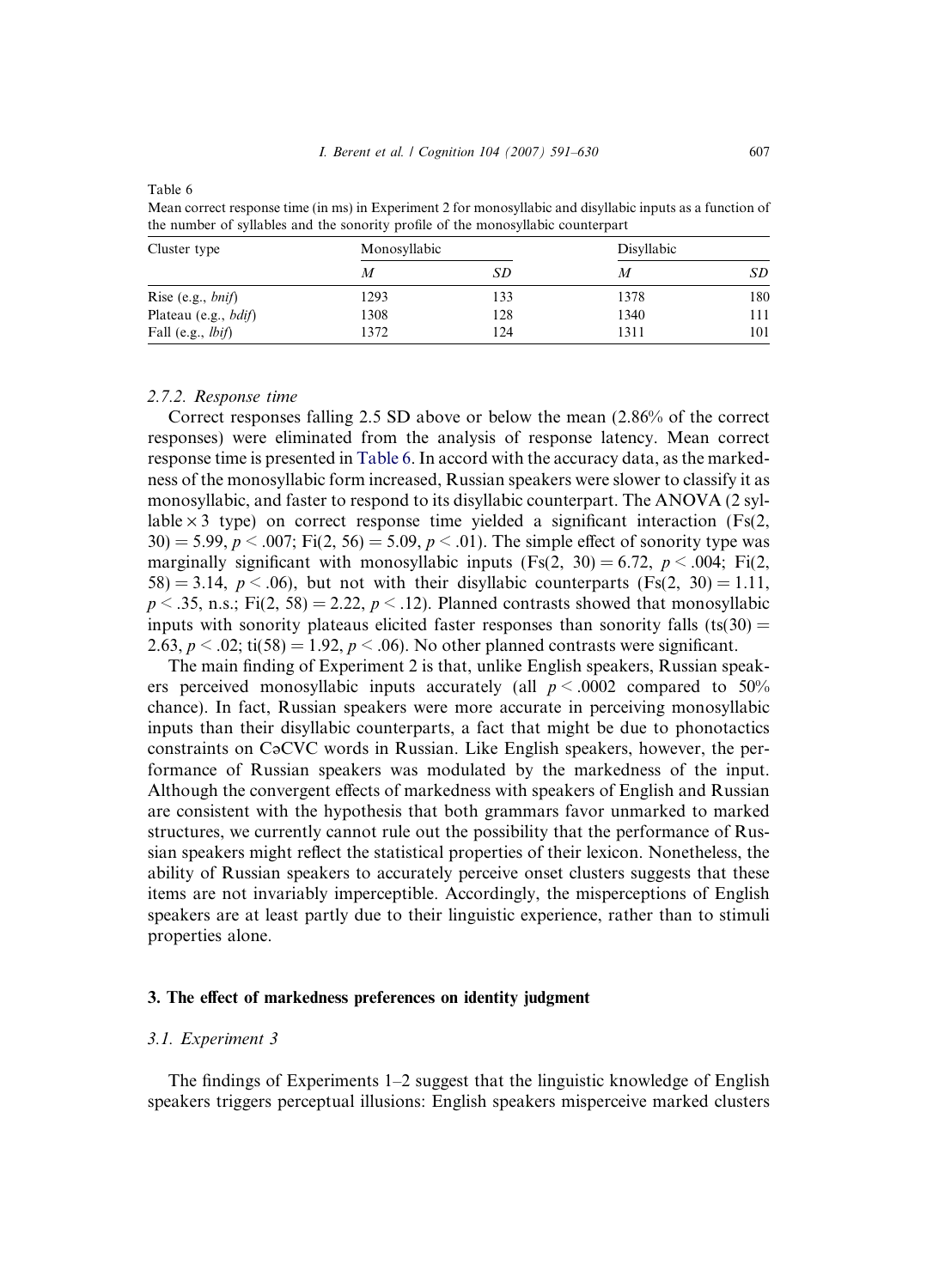(e.g., *lbif*) as their disyllabic counterparts (e.g., *lebif*). Experiments  $3-4$  directly test this hypothesis. Participants are presented with two auditory stimuli, sampled from the nonwords used in previous experiments. The stimuli are either identical (e.g., lbif–lbif) or epenthetically related (e.g., lbif–lebif). Participants are simply asked to determine whether the two stimuli are identical. If English speakers recode marked clusters as their epenthetic counterparts (e.g.,  $lbif \rightarrow lebih$ ), then as markedness increases, they should experience difficulty (i.e., an increase in errors and correct response time) in determining that epenthetically related items are distinct.

#### 3.2. Method

#### 3.2.1. Participants

Thirty native English speakers, students at Florida Atlantic University took part in the experiment in partial fulfillment of course requirements.

# 3.2.2. Method

The materials consisted of the 90 pairs of monosyllabic and disyllabic nonwords from Experiments 1–2. These materials were arranged in pairs. In half of the trials, the pair members were identical (either monosyllabic, lbif–lbif, or disyllabic, lebif– *lebif*), whereas in the other half, they were epenthetically related (e.g., *lbif–lebif*, *leb* $if-lbit$ ). The materials were next arranged in two lists, matched for the number of stimuli per condition (target type  $\times$  identity  $\times$  order) and counterbalanced, such that, within a list, each item appeared in either the identity or the nonidentity condition. As in previous experiments, these items were mixed with fillers including onsets that are attested in English.

#### 3.2.3. Procedure

Each trial began with a fixation point (\*) and a message indicating the trial number. Participants initiated the trial by pressing the space bar, triggering a change in the color of the computer screen and the presentation of the first auditory stimulus, followed by the second one (with an onset asynchrony of 1500 ms). Participants indicated whether the stimuli were identical by pressing the 1 or 2 keys, for ''identical'' and "non-identical" responses, respectively. Slow responses ( $rt > 2500$  ms) received a computerized warning signal. The experiment was preceded by a short practice using English words (e.g., plight–plight vs. polite–plight).

#### 3.3. Results

Trials with identical pairs elicited accurate ( $M = 96\%$ ) and fast ( $M = 940$  ms) responses. Our interest, however, is in responses to trials with nonidentical items. Correct responses falling 2.5 SD above or below the mean (2.7% of the correct responses) were eliminated from the analysis of response latency. Mean response accuracy and reaction time for nonidentical trials (e.g., lebif–lbif) is provided in [Figs.](#page-18-0) [2 and 3](#page-18-0), respectively.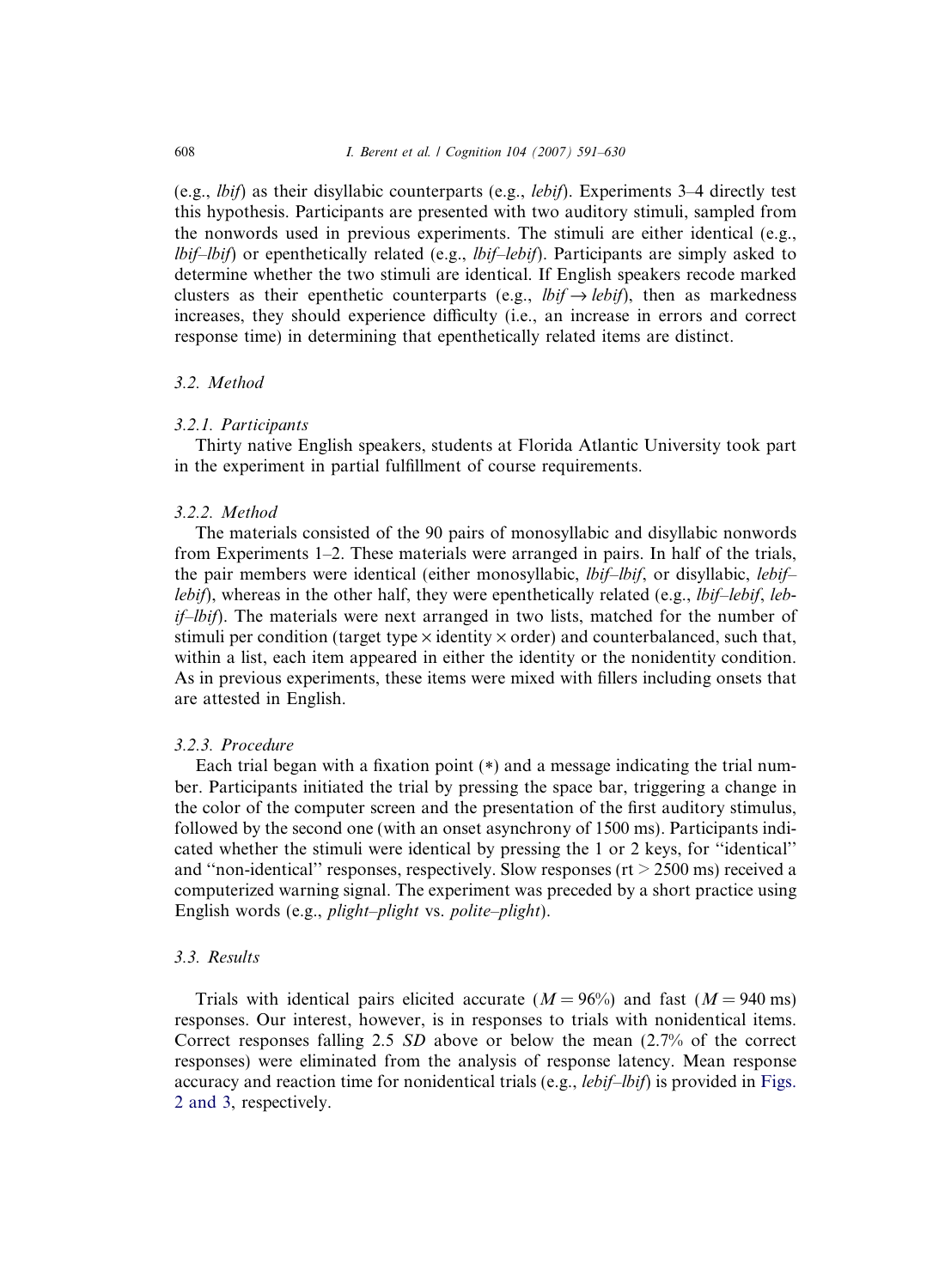<span id="page-18-0"></span>

Fig. 2. Mean response accuracy of English and Russian speakers to non-identical trials in Experiments 3– 4 as a function of the markedness of the monosyllabic input. Error bars represent the confidence interval constructed for the difference among the means.



Fig. 3. Mean correct response time of English and Russian speakers to non-identical trials in Experiments 3–4 as a function of the markedness of the monosyllabic input. Error bars represent the confidence interval constructed for the difference among the means.

A one-way ANOVA yielded a significant effect of cluster type in response accuracy  $(Fs(2, 58) = 178.82, p < .0002$ ;  $Fi(2, 58) = 27.66, p < .0002$  and response time  $(Fs(2, 58) = 22.54, p < .0002; Fi(2, 56) = 15.65, p < .0002$ . Planned contrasts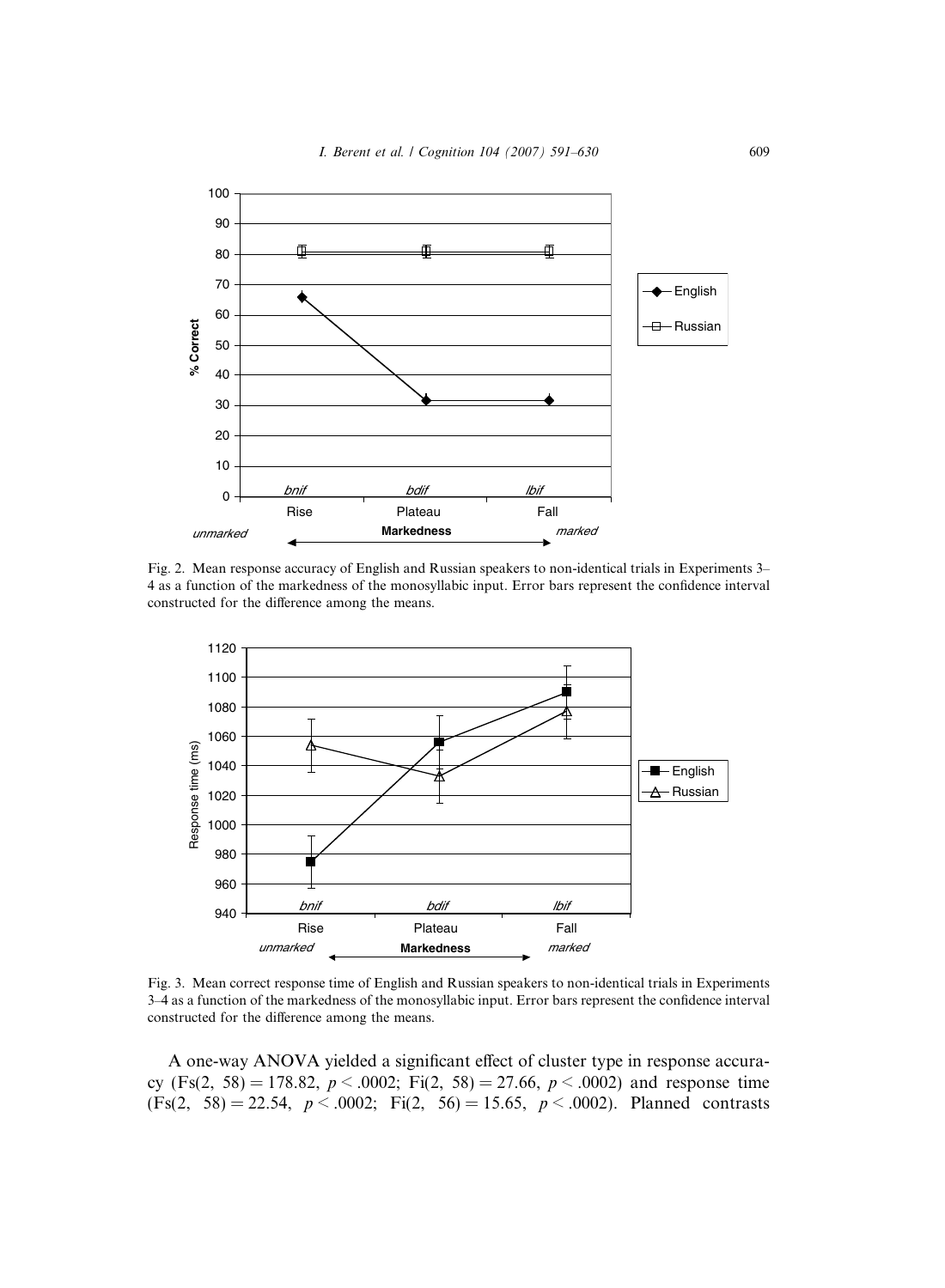| I able |  |
|--------|--|
|--------|--|

The contribution of various predictors of response accuracy in Experiment 3 (a linear step-wise regression analysis using forced entries of predictors)

|                    | Step | Predictor              | $R^2$ change | $F$ change |       | P value |
|--------------------|------|------------------------|--------------|------------|-------|---------|
| Rises vs. plateaus |      | Statistical properties | .08          | 1.25       | 4.55  | .30     |
|                    |      | Homorganicity          | .39          | 39.93      | 1.54  | .001    |
|                    | 3    | Markedness             | .22          | 38.70      | 1, 53 | .001    |
| Plateaus vs. falls |      | Statistical properties | .059         | $<$ 1      | 4.55  | n.s.    |
|                    |      | Homorganicity          | .034         | 2.06       | 1, 54 | .15     |
|                    | 3    | Markedness             | .003         | ≤1         | 1.53  | n.s.    |

showed onsets of rising sonority elicited significantly faster (ts(58) = 4.61,  $p < .0001$ ;  $\text{ti}(56) = 3.36, p \le 0.002$  and more accurate (ts(58) = 16.46, p  $\le 0.001$ ; Fi(58) = 6.48,  $p \leq 0.0001$  responses compared to onsets with sonority plateaus. Responses to onsets with sonority plateaus were faster compared to falls  $(ts(58) = 1.92, p < .06;$  $ti(56) = 2.19$ ,  $p < .04$ ; albeit no more accurate, both  $t < 1$ ).

#### 3.4. Discussion

The findings of Experiment 3 demonstrate that, as the markedness of the onset increases, people judge monosyllabic nonwords as identical to their disyllabic counterparts. On most trials, people misjudge non-identical pair-members with sonority plateaus  $(M = 68\%, \text{ts}(29) = 6.74, p < .0002; \text{ti}(29) = 5.63, p < .0002$  and falls  $(M = 65\%, \text{ts}(29) = 6.04, p < .0002; \text{ti}(29) = 4.62, p < .0002$  as identical.

As in Experiment 1, we examined whether the effect of markedness is due to the statistical properties of the English lexicon and the homorganicity of the onset consonants. To this end, we submitted participants' response accuracy data to a linear regression analysis in which we first forced in the statistical properties of the items, followed by homorganicity. Markedness was entered in the third and last step. We conducted two such analyses, one comparing sonority rises and plateaus, and one contrasting plateaus vs. falls. The comparison of plateaus and falls (see Table 7) did not yield a reliable unique effect of markedness. In contrast, the comparison of sonority rises and plateaus yielded a unique significant effect of markedness after controlling for the statistical properties of the items and homorganicity.<sup>7</sup>

The misperception of marked onsets as identical to their epenthetic counterparts agrees with the results form Experiment 1, in which the same items were misjudged as disyllabic. To determine whether this effect is at least partly due to linguistic experience (rather than across the board imperceptibility), we next compared the results of English speakers with Russian speakers.

<sup>7</sup> Similar outcomes were obtained when the same analyses were conducted on response time. Markedness accounted for significant unique variance in comparing onsets with sonority rises vs. plateaus ( $R^2 = .099$ ,  $F(1, 52) = 6.59$ ,  $p < .02$ ), but not in the comparison of sonority plateaus vs. falls  $(R<sup>2</sup> = .016, F(1, 52) < 1).$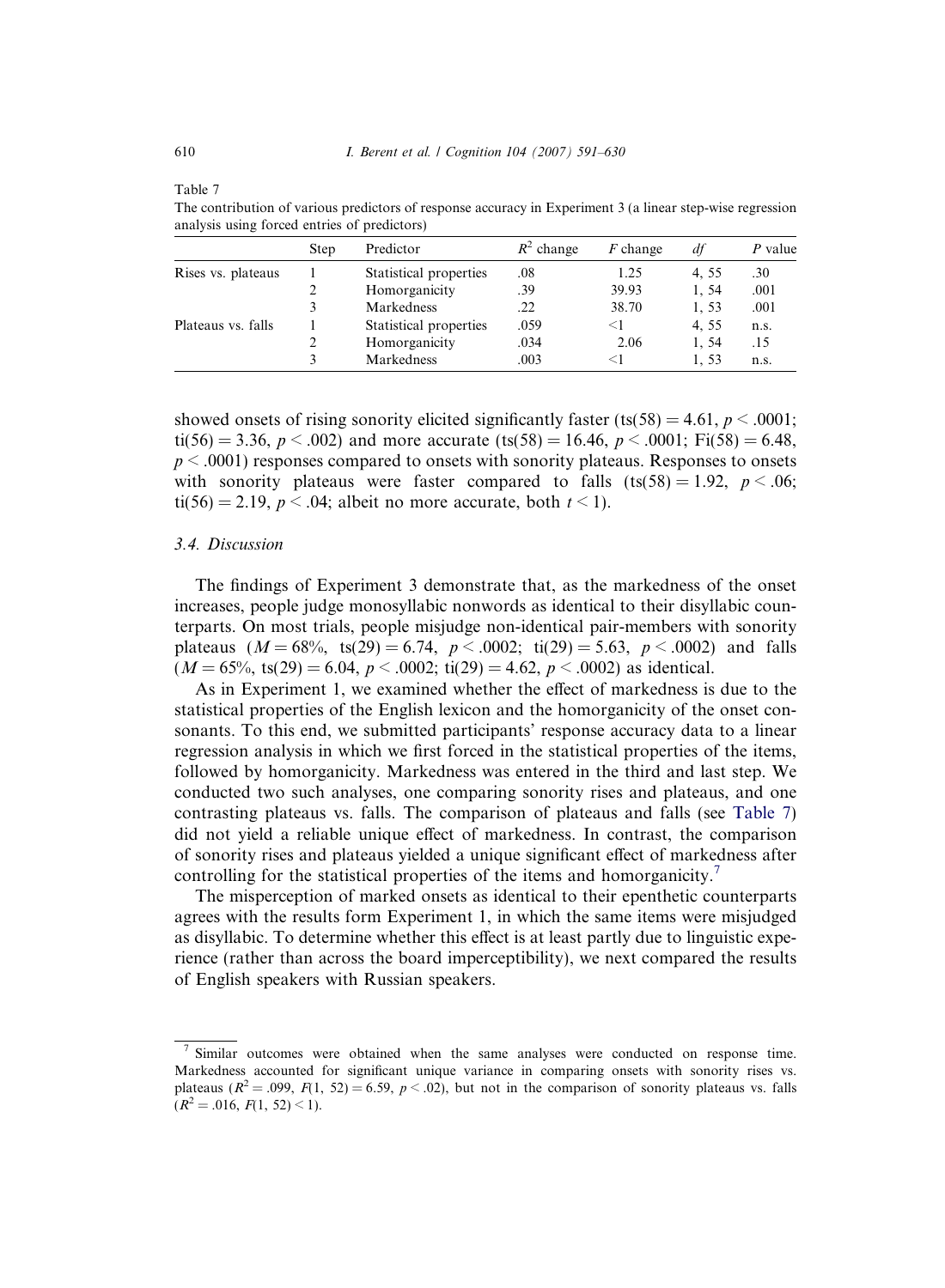## 3.5. Experiment 4

## 3.5.1. Method

Participants. Thirty Russian speakers, students at the University of Haifa, Israel, took part in the experiment. The characteristics of this population are described in Experiment 2. The materials and procedure are as in Experiment 3, except the use of Russian words for practice (e.g., drov–drov, darov–drov).

## 3.5.2. Results

Mean response accuracy and response time to identical trials were 96% and 1011 ms. Of interest are the responses to trials with nonidentical items (e.g.,  $lbi\bar{l}-leb-$ if), presented in [Figs. 2 and 3](#page-18-0). Correct responses falling 2.5  $SD$  above or below the mean (2.62% of the correct responses) were eliminated from the analysis of response latency.

We first compared the responses of Russian and English speakers (in Experiments 4 and 3, respectively) to non-identical items by means of a 2 Language  $(English \times Russian) \times 3$  Cluster type (rises, plateaus, falls) ANOVA's. The significance of the two-way interaction (In response accuracy:  $Fs(2, 116) = 99.46$ ,  $MSE = .006, p < .001$ ; Fi(2, 58) = 37.83, MSE = .016,  $p < .0001$ ), In response time:  $(Fs(2, 116) = 10.24, MSE = 4695, p < .0001; Fi(2, 56) = 6.67, MSE = 4732,$  $p < .0025$ ) indicates that the effect of cluster type is modulated by linguistic experience. We thus turned to examine the effect of cluster type on the responses of Russian speakers separately.

The effect of cluster type approached significance in the analysis of response time  $(Fs(2, 58) = 3.01, p < .06; Fi(2, 58) = 3.24, p < .05)$ , but not in response accuracy (both  $F < 1$ ). Planned contrasts showed that participants were slower to respond to highly marked clusters of falling sonority compared to lesser marked clusters with sonority plateaus (ts(58) = 2.45,  $p < .02$ ; ti(58) = 2.48,  $p < .02$ ). However, performance with the most marked onsets of falling sonority did not differ from the least marked onsets with sonority rise (ts(58) = 1.2,  $p < .24$ ; ti(58) = 1.72,  $p < .10$ ). As indicated previously (see Experiment 2), our analysis cannot distinguish the effect of markedness from the statistical properties of the Russian lexicon. Whether Russian speakers are sensitive to markedness remains to be seen. Nonetheless, the performance of the Russian speakers offers a valuable control in interpreting the results from English speakers. Unlike English speakers, Russian participants were clearly able to distinguish monosyllabic inputs from their disyllabic counterparts  $(M = 81\%$ , all  $p < .0002$ , testing against 50% chance). These findings demonstrate that the tendency of English speakers to consider marked onsets as identical to their disyllabic counterpart must be partly shaped by their linguistic experience.

## 4. Why *lbif* is perceived as *lebif*: phonetic confusion vs. phonological repair?

Experiments 1–4 have established that English speakers represent marked clusters as identical to their epenthetic counterparts. These results are consistent with the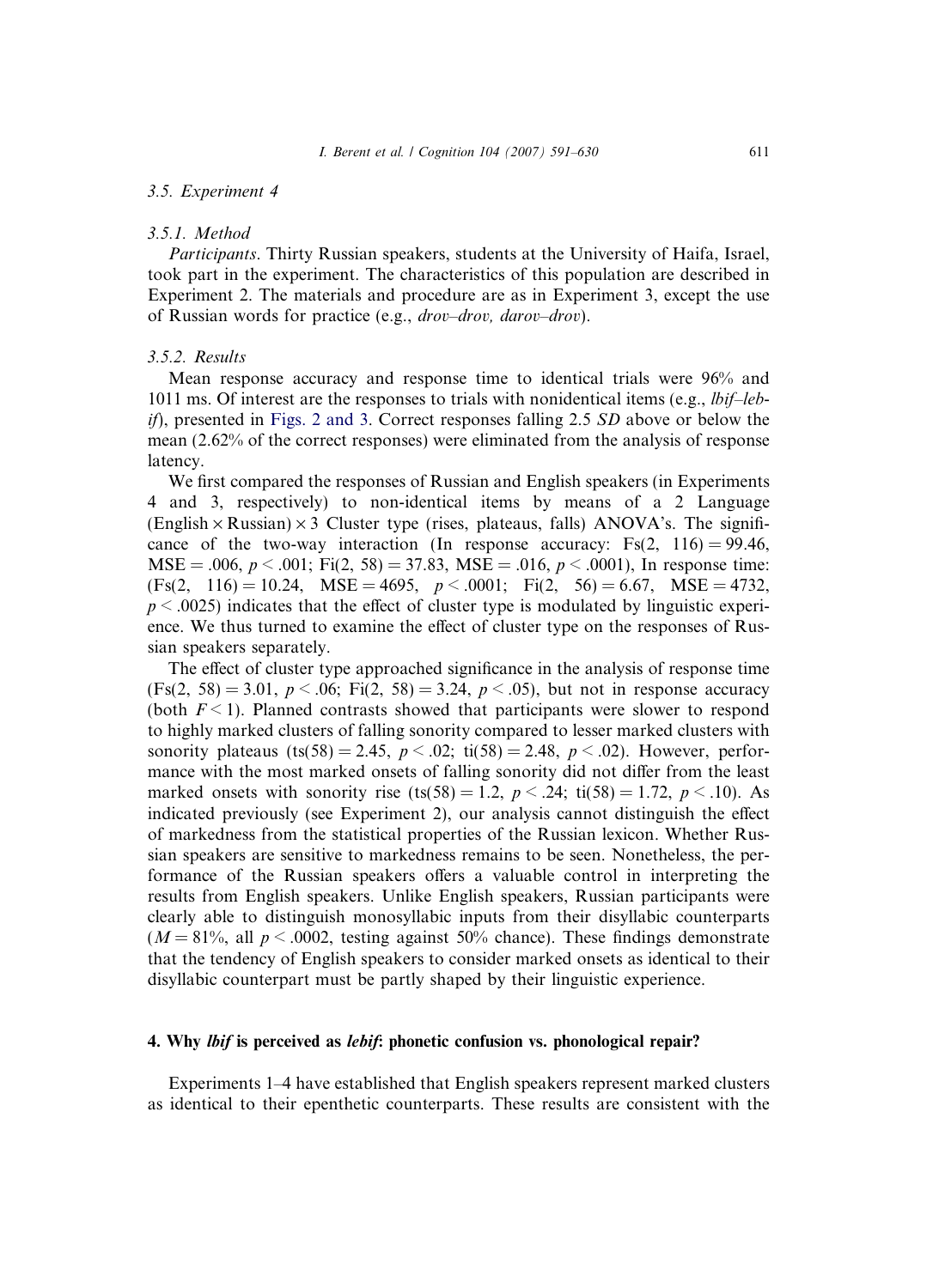proposal that marked onsets are actively recoded by the grammar. However, an alternative phonetic explanation attributes the findings to an inability to represent the acoustic properties of these auditory inputs (hereafter, phonetic confusion). In this view, English speakers misperceive marked clusters because the acoustic properties of these stimuli are more similar to their disyllabic counterparts. For example, the misperception of *lbif* as *lebif* might be due to the similar spectral properties of vowels and sonorants. Because the acoustic boundaries between sonorants and vowels are harder to identify, the initial sonorant in *lbif* might be more confusable with a sonorant-vowel sequence (e.g., *lebif*) compared to the initial obstruent in *bdif* and its epenthetic counterpart (e.g., bedif). The finding that Russian speakers can perceive such onsets accurately (in Experiments 2 and 4) demonstrates that the difficulties in encoding marked onsets can be partly overcome by linguistic experience, but it does not rule out the possibility that those difficulties are phonetic, rather than grammatical in nature.

Although markedness preferences may have their roots in the avoidance of perceptual confusion (cf, contributions in [Hayes, Kirchner, & Steriade, 2004; Hume](#page-37-0) [& Johnson, 2001\)](#page-37-0), we do not think that this fact explains our findings. A careful inspection of the results challenges the attribution of our findings to phonetic confusion alone, specifically, the confusion between  $CC$  and  $C_2C<sup>8</sup>$  If the perceptual errors with marked  $lb$  onsets were solely due to the difficulty of discriminating the acoustic properties of lbif from lebif, then, to the extent they had any effect on the disyllabic counterpart, this effect should have been deleterious (i.e., since the input *lebif* is indistinguishable from lbif). But our findings show that disyllabic counterparts of marked onsets are perceived more accurately than counterparts of unmarked onsets. For instance, people were more accurate to classify *bedif* (the counterpart of *bdif*) compared to *benif* (the counterpart of *bnif*). This effect is inexplicable by the phonetic properties of disyllabic forms, such as the length of the pre-tonic vowel (which contrasts them with their monosyllabic counterparts). Disyllabic forms like bedif did not have a longer pre-tonic vowel than disyllabic forms like *benif* ( $M = 0.077, 0.068$ , and 0.086 s, for the counterparts of sonority rises, plateaus, and falls, respectively). In contrast, this effect has a simple grammatical explanation: Because marked monosyllabic forms are dispreferred, people avoid interpreting the acoustic input as a marked monosyllable (e.g., interpreting *lebif* as an intended *lbif*), and opt, instead, for a disyllabic interpretation. To further test this explanation, we submitted the response accuracy for disyllabic forms in Experiment 1 to a linear stepwise regression analysis, forcing the length of initial vowel in the disyllabic forms, and the statistical properties and homorganicity of the monosyllabic counterparts as the initial third predictors. The markedness of the monosyllabic counterpart, entered as the last predictor,

<sup>&</sup>lt;sup>8</sup> The phonetic confusion account also makes incorrect predictions regarding the perception of medial clusters. If the misperception of *lbif* as *lebif* were solely due to the acoustic properties of these auditory inputs, then similar confusion should have occurred in word medial positions (cf. elbow). Although our experiments do not test this prediction, it is nonetheless significant that the literature on English contains no reports of confusion between falling sonority clusters like /lb/ and their epenthetic counterparts.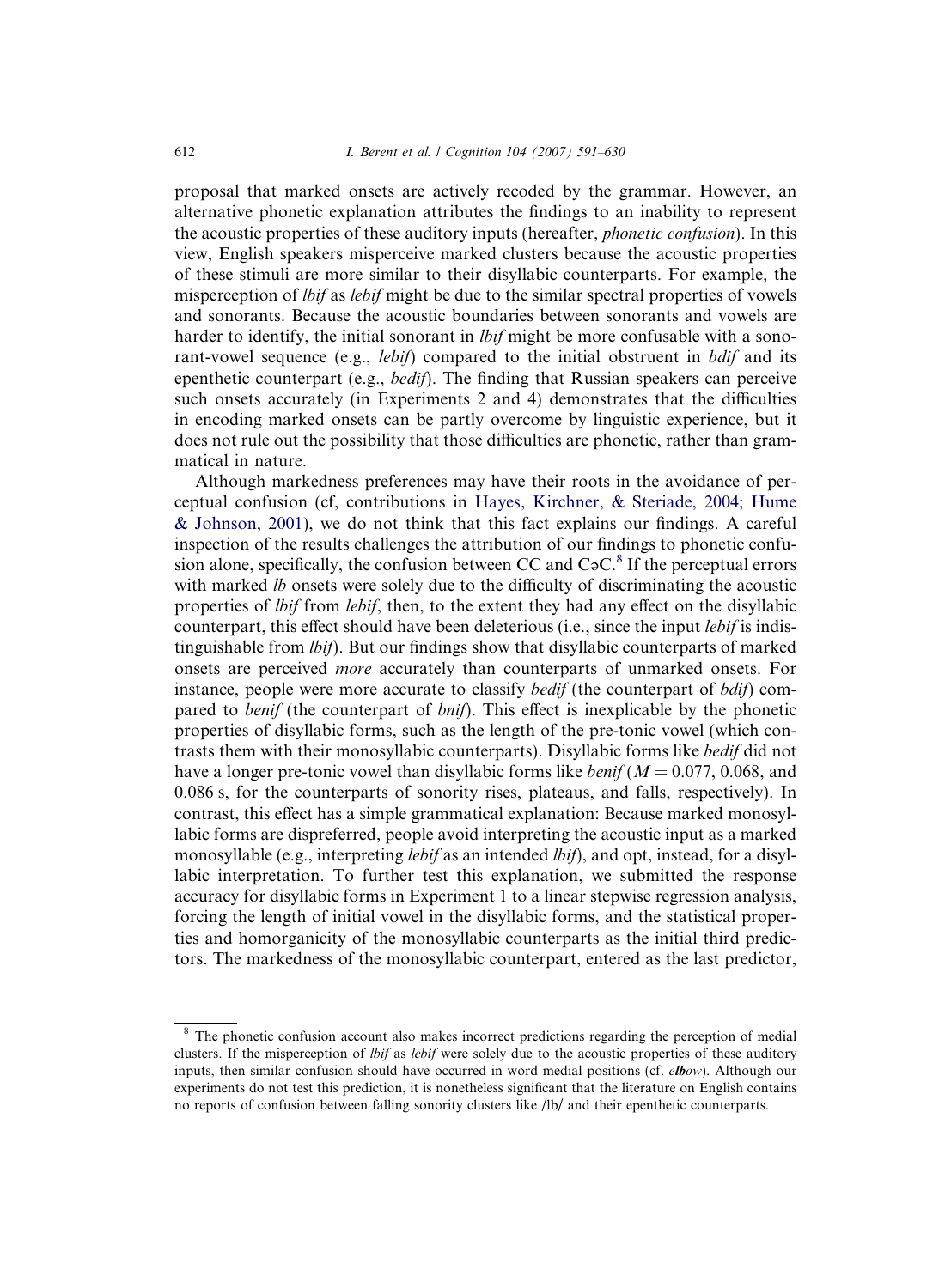<span id="page-22-0"></span>Table 8

|              |      | The contribution of various predictors of the response accuracy of English speakers to disyllabic nonwords<br>in Experiment 1 (a linear step-wise regression analysis using forced entries) |              |            |      |           |
|--------------|------|---------------------------------------------------------------------------------------------------------------------------------------------------------------------------------------------|--------------|------------|------|-----------|
|              | Step | Predictor                                                                                                                                                                                   | $R^2$ change | $F$ change | df   | $P$ value |
| Cluster type |      | Vowel length                                                                                                                                                                                | .026         | 2.33       | 1.88 | .13       |

| Cluster type | Vowel length           | .026 | 2.33  | 1.88 |      |
|--------------|------------------------|------|-------|------|------|
|              | Statistical properties | .458 | 18.60 | 4.84 | .001 |
|              | Homorganicity          | .008 | 1.38  | 1.83 |      |
|              | Markedness             | .033 | 5.61  | 1.82 |      |

accounted for unique variance even after controlling for vowel length, statistical properties and homorganicity (see Table 8).

In the following experiments, we further test whether the perceptual errors of English speakers with marked monosyllabic clusters are due to grammatical markedness or to phonetic confusions alone. To this end, we compare the perception of marked onsets under conditions that are either neutral (e.g., Experiment 5) or encourage participants to attend to phonetic detail (in Experiment 6). Our experiments specifically focus on the markedness of onsets with sonority plateaus and falls. The phonetic confusability account predicts that marked onsets should always be harder to perceive, hence, they should always be more confusable with their disyllabic counterparts relative to less marked onsets with sonority plateaus (e.g., *bdif*). Conversely, on the scenario that involves active phonological repair (illustrated in Fig. 4), grammatical repair selectively modifies the phonological form of marked onsets, a representation that is distinct from the output of the initial stage in speech perception (hereafter, we refer to that initial output as the *phonetic form*). This allows for the possibility that the surface form of marked onsets is not more confusable to their epenthetic counterparts compared to the less marked onsets with sonority plateaus. If so, the effect of phonological markedness might be dissociable from difficulties related to phonetic encoding. Previous research suggests that speakers store detailed phonetic episodes that encode indexical information (Dupoux  $\&$  Green,



Fig. 4. The phonological repair hypothesis.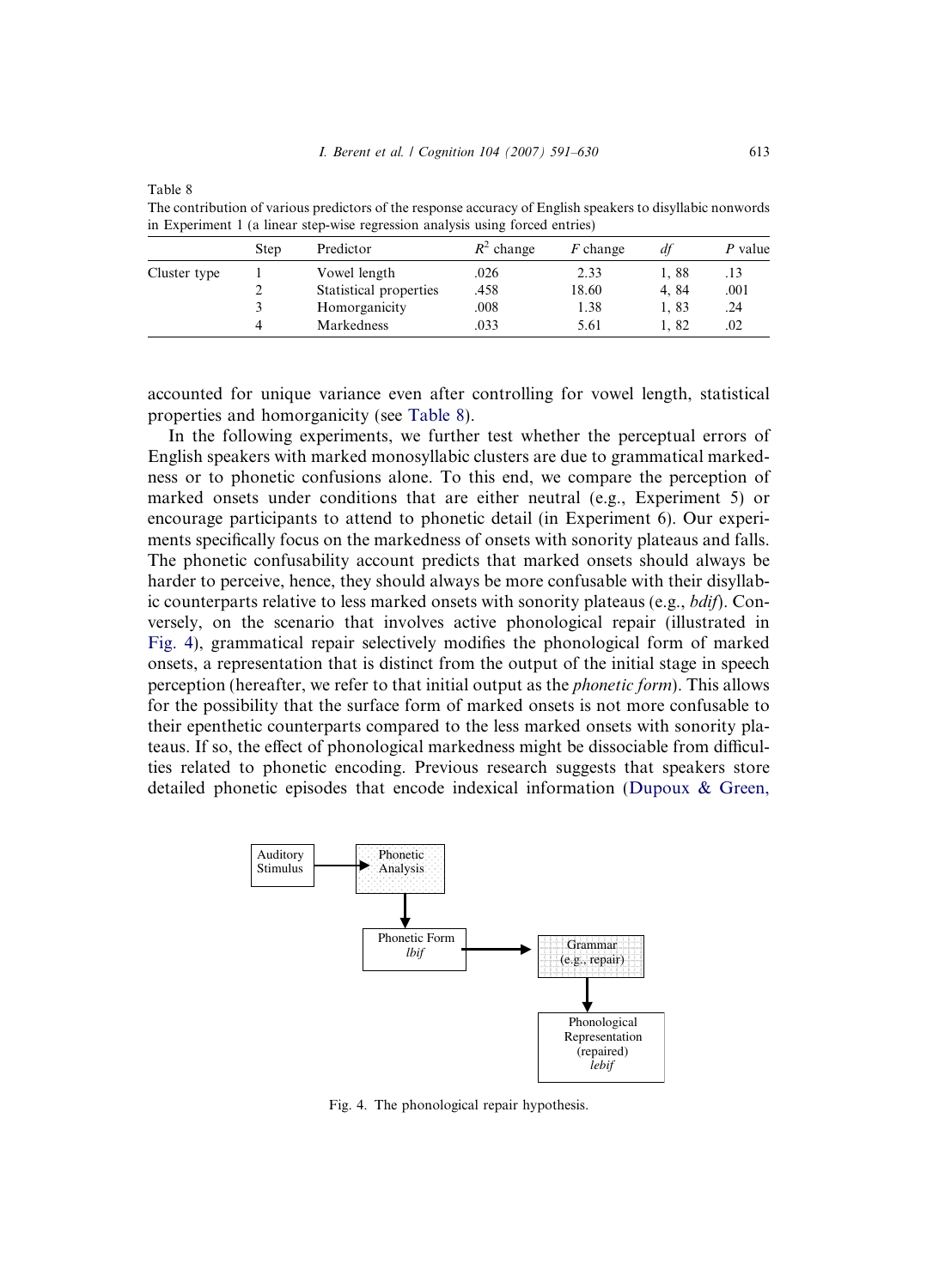<span id="page-23-0"></span>[1997; Goldinger, 1998; McLennan & Luce, 2005](#page-37-0)) and allophonic variations ([Gow,](#page-37-0) [2001; Maye, Werker, & Gerken, 2002; McLennan, Luce, & Charles-Luce, 2003;](#page-37-0) McMurray  $\&$  Aslin, 2005), especially when such information is relevant to task demands (e.g., [Goldinger, 1996](#page-37-0)). If speakers could access this (un-repaired) surface form under some special circumstances, then conditions that encourage the recovery of phonetic detail (e.g., in Experiment 6) should eliminate the greater confusability of marked onsets.

## 4.1. Experiment 5

Experiment 5 examines whether highly marked onsets of falling sonority are more likely to be repaired than the less marked onsets with sonority plateaus given conditions that do not specifically encourage accurate phonetic encoding. To this end, we compare the potential of marked and unmarked onsets to exert identity priming using a variant of the lexical decision procedure. Participants in our experiment are presented with two auditory stimuli, and they are asked to determine whether the stimuli are both existing English words (a double lexical-decision task, [Meyer](#page-38-0) [& Schvaneveldt, 1971\)](#page-38-0). Although participants are instructed to respond to both stimuli in the same fashion, we expect the processing of the first stimulus to affect the second, hence, we refer to them as prime and target, respectively. In the critical trials, participants are presented with foils displaying sonority falls (e.g., *lbif*) or plateaus (e.g., *bdif*). Each foil is preceded either by an identity prime (e.g., *lbif–lbif*; *bdif–bdif*) or its epenthetic counterpart (e.g., *lebif–lbif*; *bedif–bdif*). Identity priming is assessed by comparing responses with the identity prime and the epenthetic control. Given the findings from Experiments 1–4, we expect the representation of novel onsets to be modulated by their markedness: Highly marked onsets with sonority falls (e.g., lbif) should be more likely to be perceived as identical with their epenthetic counterparts (e.g., *lebif*) than the less marked onsets with sonority plateaus (e.g., *bdif*). Accordingly, the magnitude of identity priming (reflecting the disadvantage of epenthetic primes relative to identity primes) should be smaller for the highly marked onsets with sonority falls relative to those with sonority plateaus.

|              | Prime      | Target  | Example                    |    | Experiment 5 |    | Experiment 6 |
|--------------|------------|---------|----------------------------|----|--------------|----|--------------|
| "No" trials  | Identity   | Plateau | bdif-bdif                  | 15 | 30           | 15 | 30           |
|              |            | Fall    | $lbif$ - $lbif$            | 15 |              | 15 |              |
|              | Epenthesis | Plateau | bedif-bdif                 | 15 | 30           | 15 | 30           |
|              |            | Fall    | lebif-lbif                 | 15 |              | 15 |              |
|              | Dissimilar | Fillers | train-bdif<br>parade-mcug  |    | 60           |    | 60           |
| "Yes" trials | Identity   | Fillers | plight-plight              |    | 30           |    | 60           |
|              | Epenthesis |         | polite-plight              |    | 30           |    | 60           |
|              | Dissimilar |         | sustain-from<br>crest-brow |    | 60           |    | $\theta$     |

Table 9 The structure of Experiments 5–6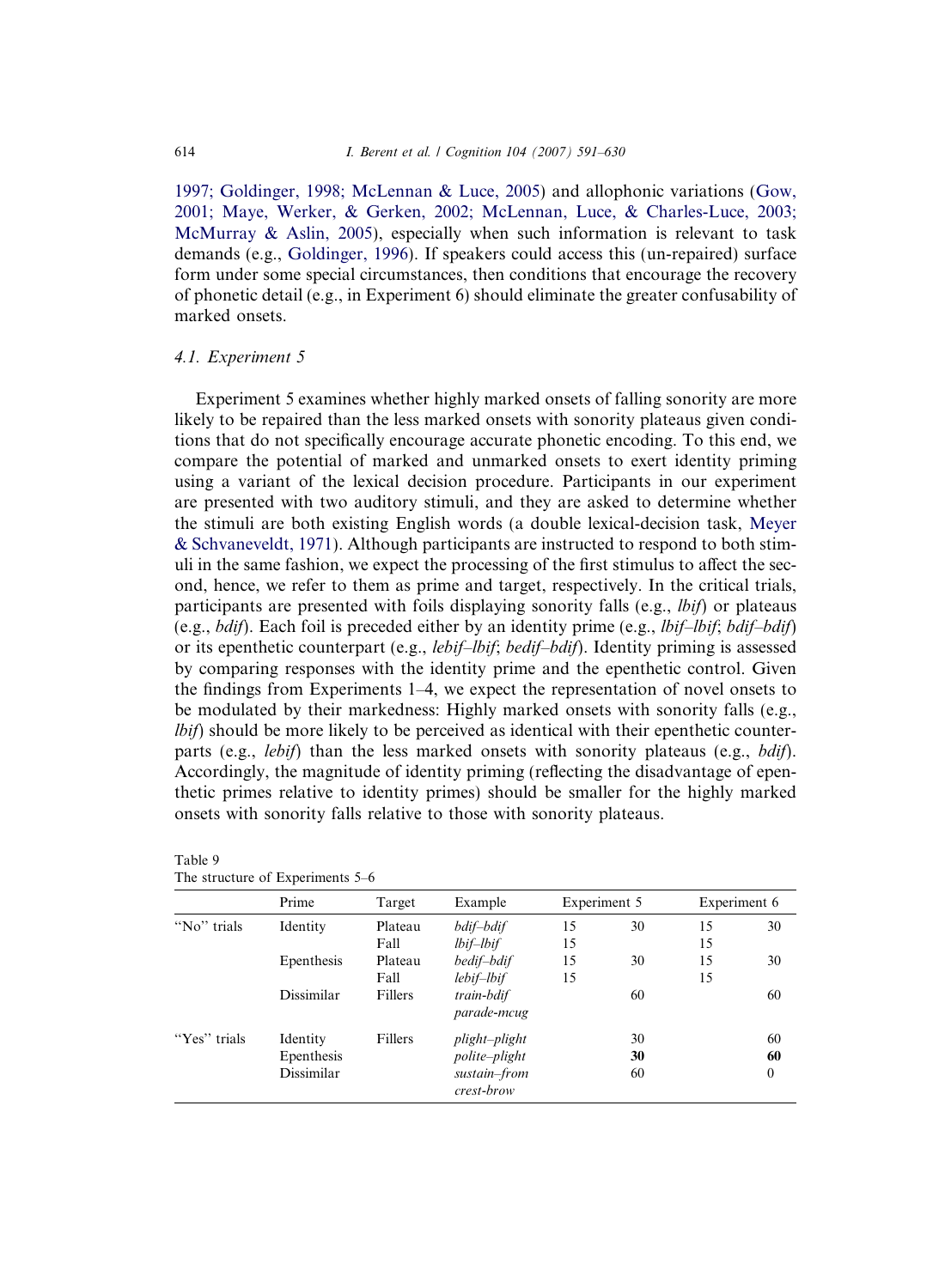To interpret the source of these effects, it is useful to consider whether speakers' sensitivity to the relationships between targets and primes might reflect task-specific strategies. To this end, we provide the structure of our experimental materials in [Table 9.](#page-23-0) Note that, in addition to the critical trials with sonority plateaus and falls (both items are nonwords, hence, they require a ''no'' response), the experiment also includes trials comprised of two words (e.g., plight-polite, requiring a ''yes'' response). Some of the ''yes'' and ''no'' trials include identical items, some are epenthetically related, whereas others are dissimilar. However, the distribution of epenthetic, identical and dissimilar trials is the same for ''yes'' and ''no'' trials. Because the detection of an epenthetic relationship between the target and prime is not beneficial for performing the experimental task, these conditions do not encourage attention to acoustic properties differentiating CCVC from C $\phi$ CVC. Experiment 6 will next examine whether the potential of marked onsets to yield identity priming can be enhanced when attention to the phonetic distinction between CCVC and C<sub>2</sub>CVC is encouraged.

#### 4.2. Method

#### 4.2.1. Participants

Thirty-four native English speakers, students at Florida Atlantic University took part in the experiment in partial fulfillment of a course requirement.

## 4.2.2. Materials

The experiment included 240 trials (see [Table 9\)](#page-23-0). Each trial presented a pair of auditory stimuli. Half of the trials consisted of two English words (e.g., ''yes'' trials) whereas in the other half, at least one of the pair members was not a real English word (''no'' trials). The second pair member (hereafter, the target) had a complex onset, whereas the first member either had a complex or a simple onset. Of interest are the trials in which the target contained an unattested onset. These targets included 30 pairs of CCVC targets whose complex onsets manifested either sonority plateaus or falls (see [Appendix B\)](#page-36-0). The statistical properties of these items (the position-specific probability of the four segments, bi-phone probability, neighborhood count and neighborhood frequency, calculated using the same databases described in Experiment 1) are presented in Table 10. An ANOVA suggested that items with sonority plateaus had significantly higher phoneme probability (Fi(1,  $29$ ) = 5.07, p < .04) and tended to have more neighbors than those with sonority falls

Table 10 The statistical properties of the nonwords with unattested onsets used in Experiments 5–6

| Cluster type                         | Phoneme     |       | Biphone     |      | Number of |      | Neighbors' |       |
|--------------------------------------|-------------|-------|-------------|------|-----------|------|------------|-------|
|                                      | probability |       | probability |      | neighbors |      | frequency  |       |
|                                      | M           | SD    | M           | SD   | M         | SD   | M          | SD.   |
| Sonority plateau (e.g., <i>bdif)</i> | .124        | .0298 | .0018       | .001 | 1.033     | .999 | 21.80      | 34.80 |
| Sonority fall (e.g., <i>lbif</i> )   | 112         | .0144 | .0018       | .001 | .733      | .785 | 20.0       | 42.79 |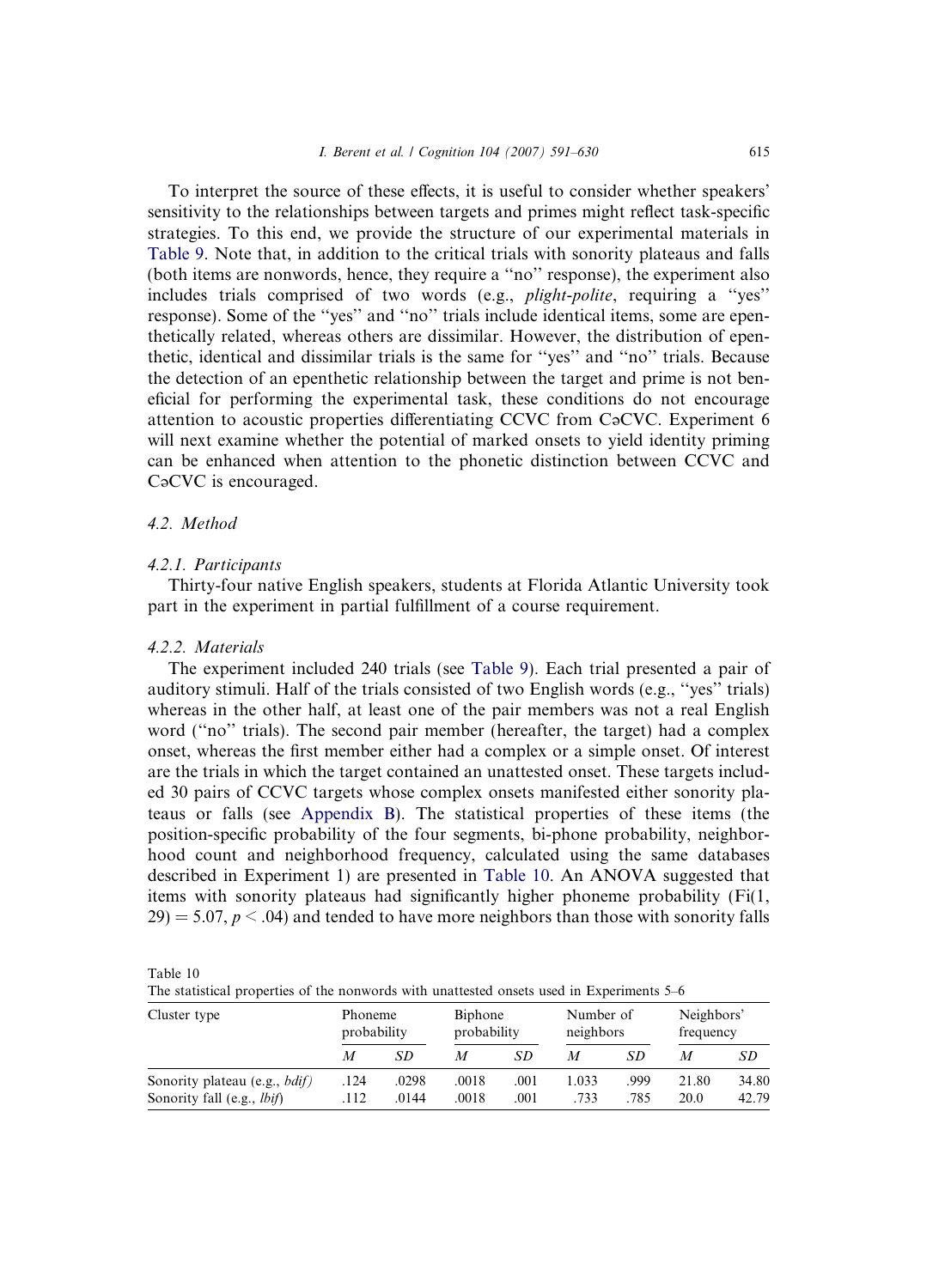$(Fi(1, 29) = 3.85, p < .06)$ , but the two types of items did not differ significantly on their bi-phone probability or the frequency of their neighbors (both  $F < 1$ ).

Each participant was presented with 60 trials with unattested targets. In half of these trials, the target had an onset containing a sonority plateau (e.g.,  $bdi$ ), whereas in the other half it had a sonority fall (e.g.,  $lbif$ ). Each such target was preceded by either an identical nonword (e.g., *bdif–bdif*; *lbif–lbif*) or its epenthetic counterpart (e.g., bedif–bdif; lebif–lbif). To avoid repetition of the target, these materials were arranged in two sub-lists using a Latin-square design that balanced the prime  $\times$  target combinations across participants and items (a total of 60 such trials per list).

To assure that participants attend to both stimuli, the remaining 60 ''no'' trials consisted of word–nonword combinations in a counterbalanced order. The structure of the nonword–word fillers was similar to that of the experimental trials: The nonwords had either sonority falls or sonority plateaus. In half of the filler trials, the prime had an onset cluster, whereas in the other half it was disyllabic.

The structure of ''yes'' trials was similar to the ''no'' trials. In half of the trials, the prime was monosyllabic, either identical to the target (e.g.,  $brick–brick$ ) or dissimilar (e.g., speck–sport), whereas in other half, it was disyllabic, either similar to the target (e.g., support–sport) or dissimilar (e.g., sustain–from).

## 4.2.3. The preparation of the materials

Because this experiment compared nonwords with English words, it was necessary to record both types of materials by an English speaker. Words and nonwords were recorded in separate lists by a female voice. Words were recorded as natural speech. Nonwords were generated by splicing out the vowels from the recordings of their disyllabic counterparts (e.g., excising  $[bdIf]$  from  $[b\text{-}dIf]$ ) using visual and auditory scrutiny of their waveforms. The initial syllable of the disyllabic source had either a secondary stress or no stress, and the precise quality and duration of its nucleus (schwa or vowel) were determined by the speaker. An inspection of the disyllabic waveforms of syllables beginning with a sonorant  $(e.g., lebit)$  revealed a silence between the initial vowel and the following consonant. To prevent the perception of initial sonorant consonants as syllabic, it was sometimes necessary to maintain that silence or, at times, lengthen it. The mean length of clusters with sonority falls (see Table 11) was shorter than those with sonority plateau  $(F(1, 29) = 9.07$ ,  $p \leq .006$ ).

The spliced materials were inspected by a linguist (D. Steriade) to assure that the splicing procedure effectively eliminated the traces of the initial vowel in the disyllabic source. As further assurance, we obtained rating of these materials by a group of

|  | The measurements (in ms) of the nonwords with unattested clusters used in Experiments 5–6                              |  |  |
|--|------------------------------------------------------------------------------------------------------------------------|--|--|
|  | $\alpha$ , $\alpha$ , $\alpha$ , $\alpha$ , $\alpha$ , $\alpha$ , $\alpha$ , $\alpha$ , $\alpha$ , $\alpha$ , $\alpha$ |  |  |

|         | Cluster type Consonant 1 Silence |      |          |    | Consonant 2 Vowel |    |        |     | Consonant 3 Total length |    |     |     |
|---------|----------------------------------|------|----------|----|-------------------|----|--------|-----|--------------------------|----|-----|-----|
|         | Mean                             | -SD. | Mean SD  |    | Mean SD Mean SD   |    |        |     | Mean SD Mean SD          |    |     |     |
| Plateau | 118                              | 28   | $\Omega$ |    | $0 \t 101$        |    | 34 262 | 91. | 330                      | 77 | 812 | -99 |
| Fall    | 135                              | 29   | 16       | 14 | 88                | 27 | 246    | 61. | 260                      | 85 | 745 | 111 |

Table 11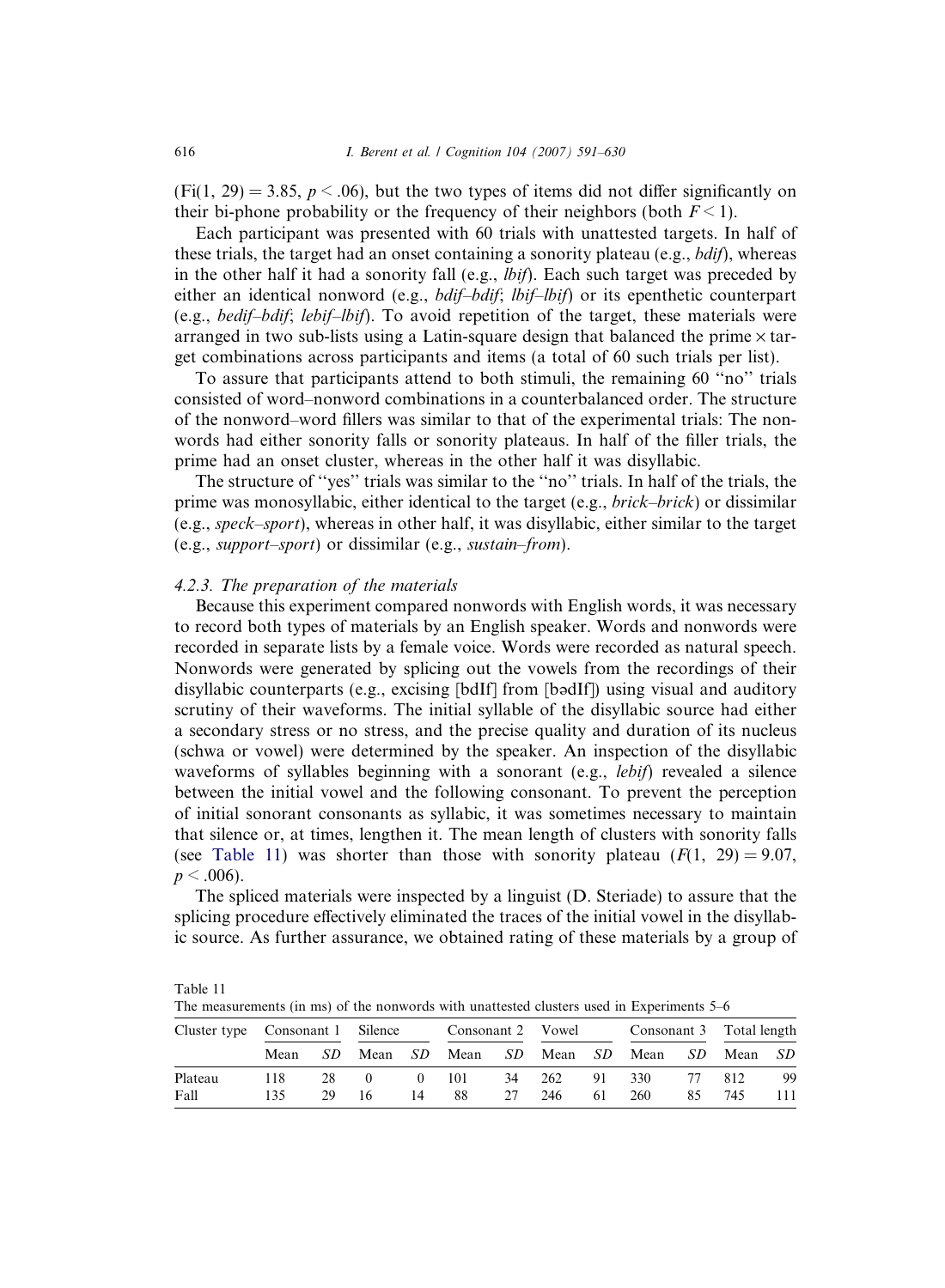seven speakers of Russian. The mean response accuracy for the disyllabic source words was 92%. Response accuracy for the monosyllabic words with sonority plateaus and falls (89%) did not differ significantly (both  $F < 1$ ).

#### 4.2.4. Procedure

Participants were seated in front of a computer screen wearing headphones. Each trial began with a fixation point in the center of the computer screen and participants initiated the start of the trial by pressing the space-bar key. Upon pressing the spacebar, two spoken stimuli were presented consecutively through the headphones. The onset-asynchrony between the two auditory stimuli was 1500 ms. Participants were instructed to determine if both of the spoken stimuli were real English words, and to indicate their response as fast and as accurately as possible by pressing the corresponding number on the numeric key pad  $(1 - \text{``yes''},$  indicating that both stimuli are words, 2 –''no'', indicating that at least one stimulus is a nonword). Slow (slower than 3000 ms) and inaccurate responses triggered negative feedback from the computer (all response times are measured from the onset of the second word). The trials were presented in random order. Prior to the experimental phase, participants completed a practice session consisting of eight trials. Participants were tested in groups of up to three people.

# 4.3. Results and discussion

Correct responses falling 2.5 SD above or below the mean (2.5% of the correct responses) were eliminated from the analysis of response latency. Mean response latency for targets with sonority plateaus vs. falls preceded by identity prime and epenthetic controls are presented in Fig. 5. An inspection of the means suggests that



Fig. 5. Mean correct response time as a function of prime and target type in Experiment 5. Error bars represent the confidence interval constructed for the difference among the means.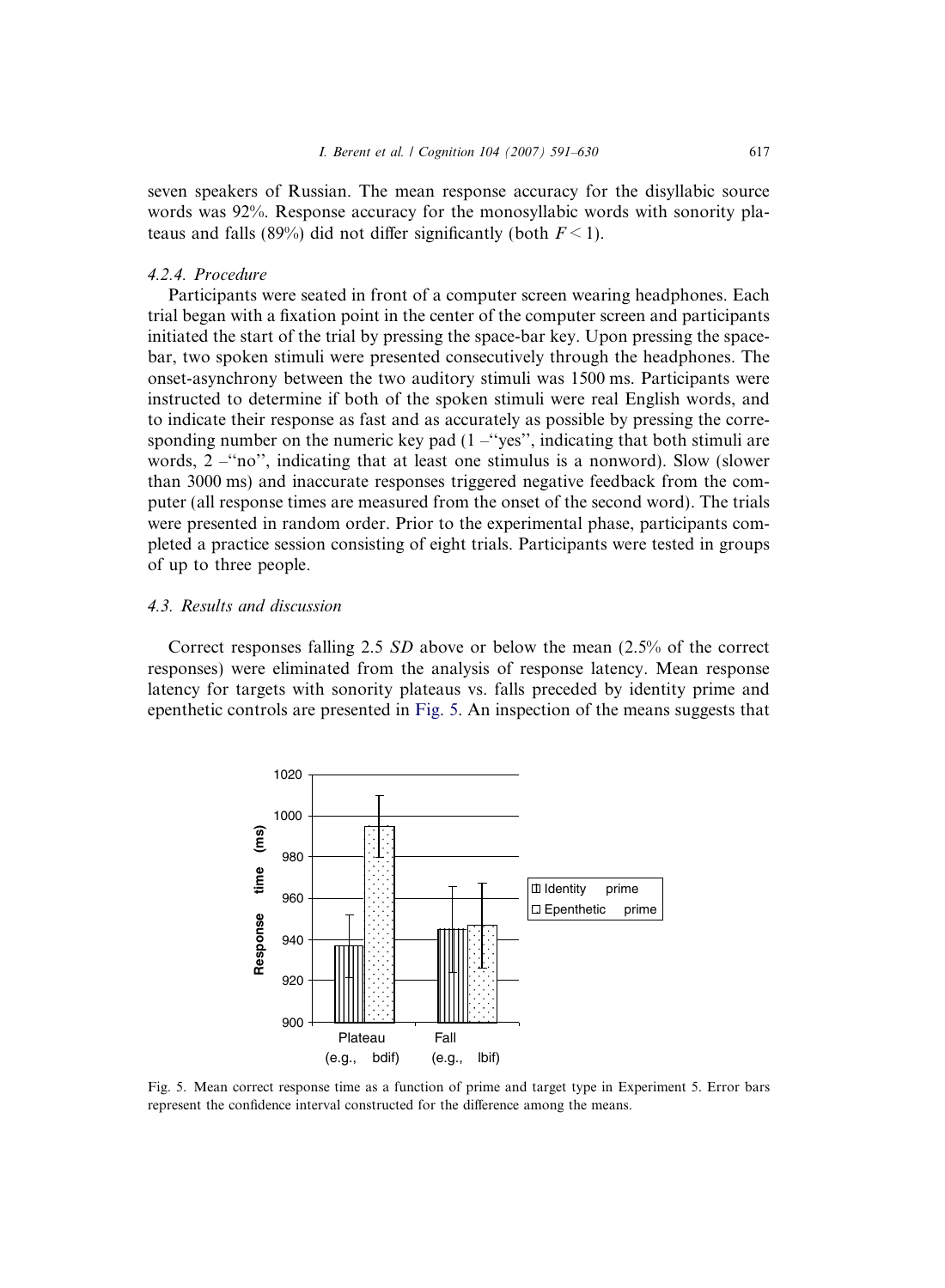identity priming is found for targets with sonority plateaus, but not for targets with sonority falls. This pattern is confirmed by the significance of the 2 (target type)  $\times$  2 (prime type) interaction in the ANOVA's by participants and items (Fs(1, 33) = 6.75,  $p < .02$ ; Fi(1, 29) = 8.32,  $p < .008$ ). The simple main effect of prime type was significant for onsets with sonority plateaus (Fs(1, 33) = 15.17,  $p < .001$ ; Fi(1, 29) = 11.36,  $p \leq 0.003$ ). In contrast, for targets with sonority falls, responses with the identity prime did not differ relative to controls (both  $F_s < 1$ ). Mean response accuracy was 97%, and it was unaffected by either prime or target type.

The finding that targets of falling sonority benefit from an epenthetic prime (e.g., *lebif–lbif*) as much as they do from an identity prime (e.g., *lbif–lbif*) suggests that the representation of such onset clusters is isomorphic to their epenthetic controls. Experiment 6 examines the source of this perceptual illusion.

# 4.4. Experiment 6

The results of Experiments 1–5 suggest that onsets of falling sonority, typologically the most marked class of onsets, are more likely to be perceived as identical to their epenthetic counterparts relative to less marked onsets with sonority plateaus. The findings are compatible with either a phonetic explanation (i.e., the inability to perceive the phonetic form of  $lbif$ ) or a phonological explanation (i.e., the active recoding of the intact phonetic form lbif as lebif). On either account, identity primes are represented in a manner that is indistinguishable from epenthetic controls, hence, they do not differ on their priming potential.

To adjudicate between these explanations, it is necessary to determine whether the effects of markedness can be dissociated from the difficulties to represent the acoustic properties of such onsets. If the perceived isomorphism of marked onsets with their disyllabic counterparts is due to phonetic confusions, then such confusions should be always maintained, regardless of whether participants attend to phonetic cues in the input. In contrast, if the difficulties with marked onsets are due to an active grammatical repair, a process that modifies their (possibly intact) surface phonetic forms, then conditions that encourage attention to phonetic detail might eliminate the confusion of marked onsets with their disyllabic counterparts.

To encourage phonetic discrimination, Experiment 6 introduces a contingency between the response and the presence of epenthesis. Recall that Experiment 5 included a group of trials in which the prime and target were related epenthetically. However, the epenthetic relationship among primes and targets was equally likely in "yes" (e.g., *polite–plight*) and "no" trials (e.g., *lebif–lbif*, see [Table 9\)](#page-23-0). Because the presence of epenthesis was not predictive of the response, this manipulation did not encourage participants to attend to epenthesis. To promote attention to epenthesis, Experiment 6 creates a contingency between the presence of epenthesis and response. In this experiment, an epenthetic relationship between target and prime is twice as likely in trials consisting of two words (50% of the ''yes'' response) compared to trials consisting of at least one nonword (e.g., 25% of ''no'' response). Because epenthesis is a good predictor of response, this condition tacitly encourages participants to attend to the presence of acoustic cues for a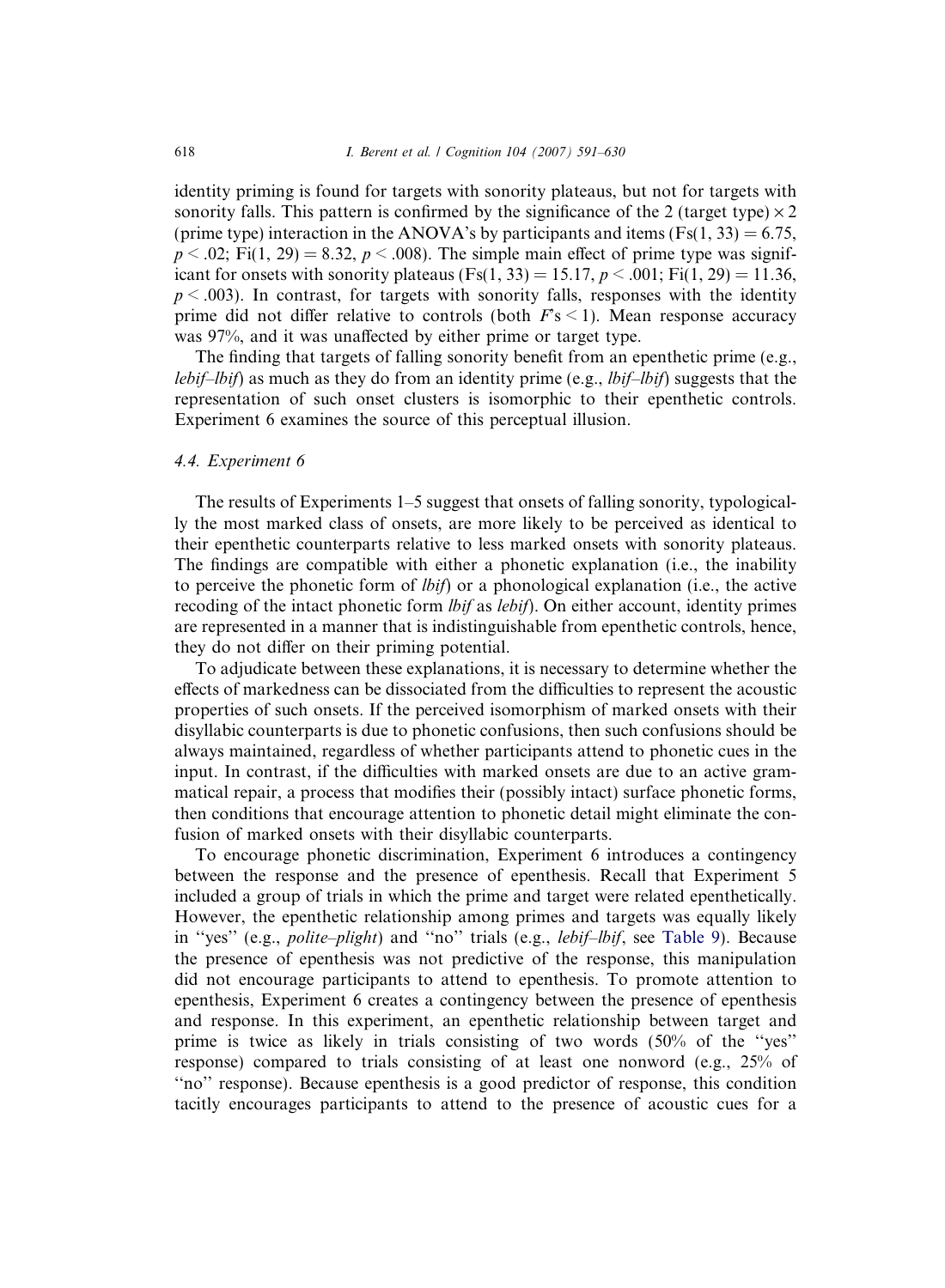vowel in the auditory stimulus. To the extent that such phonetic cues are securely encoded, they might allow participants to distinguish stimuli that carry acoustic cues for an extra vowel (e.g., lebif) from those in which epenthesis is generated by the grammar (e.g., *lbif*).

The two hypotheses of phonetic confusability and grammatical repair make distinct predictions with respect to the effect of this manipulation on identity priming. If the failure of targets of falling sonority onsets to produce identity priming (in Experiment 5) is due to their phonetic confusion with their epenthetic counterparts, then the same finding should emerge in the present experiment: Although attention to phonetic detail might improve the accurate perception of these onsets overall, it cannot eliminate their greater susceptibility to confusion with their disyllabic counterparts (e.g., of *lbif* with *lebif*) compared to onsets with sonority plateaus. Conversely, if the lack of priming was due to active phonological repair, then the heightened attention to phonetic detail might allow speakers to discriminate between marked clusters and their disyllabic counterparts, thereby enhancing the capacity of onsets with sonority falls to produce identity priming.

# 4.5. Method

#### 4.5.1. Participants

Thirty-four native English speakers, students at Florida Atlantic University took part in this experiment in partial fulfillment of a course requirement.

## 4.5.2. Materials

The materials were identical to Experiment 5 with the exception that the group of 60 dissimilar word-word trials was eliminated (see [Table 9](#page-23-0)). These trials were replaced by increasing the number of epenthetic word-word trials (e.g., *polite–plight*) from 30 to 60, and increasing the number of identical word-word trials from 30 to 60. Consequently, the proportion of epenthetic trials among the ''yes'' responses was 50%, which is twice as frequent as the proportion of epenthetic trials among ''no'' responses (25%).

#### 4.5.3. Procedure

The procedure is the same as in Experiment 5.

# 4.6. Results

Correct responses falling 2.5 SD above or below the mean (2.4% of the correct responses) were eliminated from the analysis of response latency. Mean response latency as a function of prime type (identity vs. epenthetic control) and target (targets with sonority plateau vs. sonority fall) is depicted in [Fig. 6.](#page-29-0)

We first examined whether our attempt to induce phonetic discrimination modulated the pattern of priming across Experiments 5–6 by means of a 2 Strategy (phonetic discrimination is either encouraged or not, Experiments 6 vs.  $5 \times 2$  Target (sonority plateaus vs. falls)  $\times$  2 Prime (identity or epenthetic). The three-way interaction was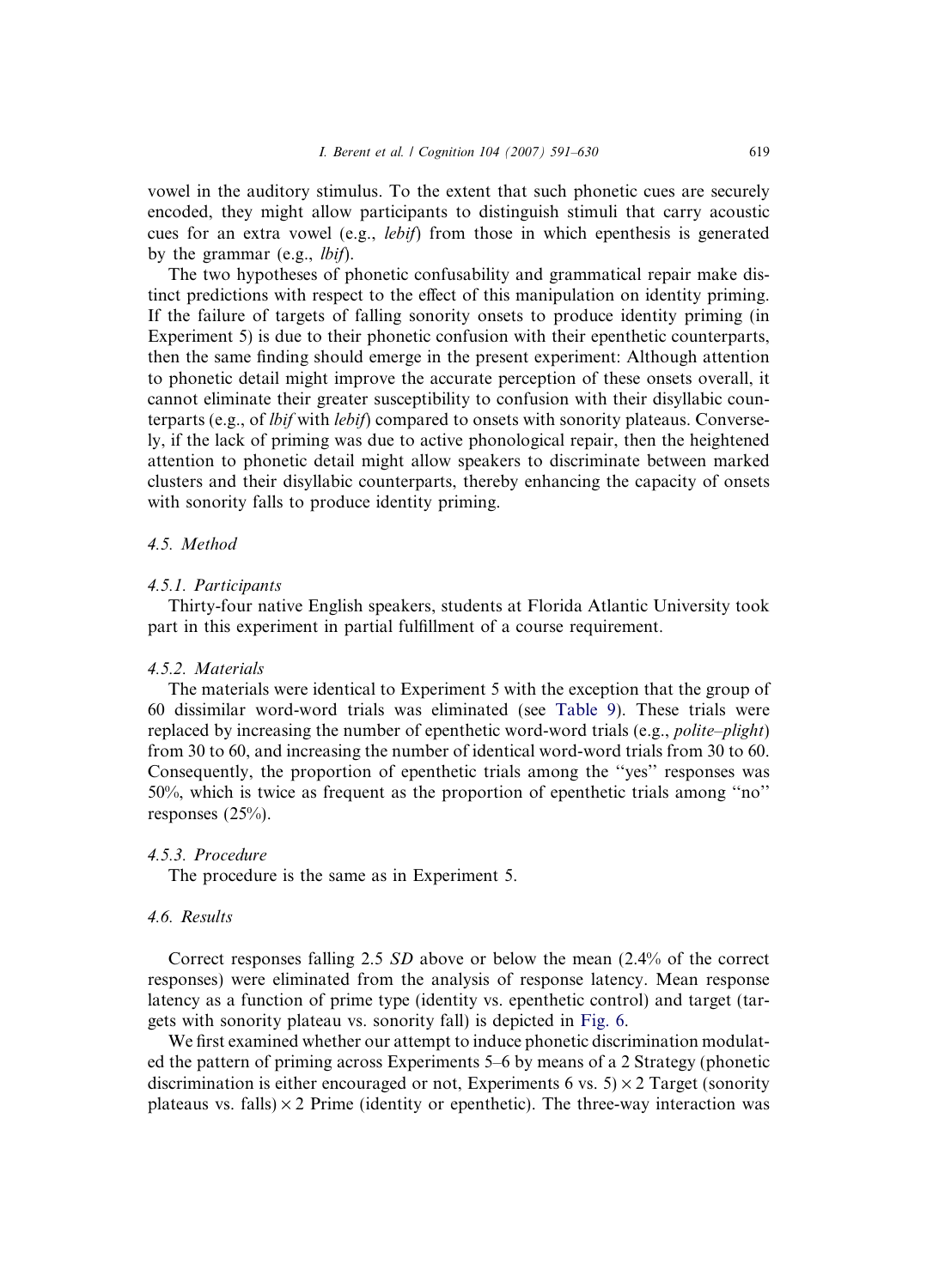<span id="page-29-0"></span>

Fig. 6. Mean correct response time as a function of prime and target type in Experiment 6. Error bars represent the confidence interval constructed for the difference among the means.

significant in the analysis of response time (Fs(1, 66) = 7.23, MSE = 3716,  $p < 0.01$ , Fi(1, 29) = 5.41, MSE = 3901,  $p < .03$ ; for accuracy: Fs(1, 66) = 1.0, MSE = .001,  $Fi(1, 29) = 1.45$ ,  $MSE = .001$ ,  $p < .24$ , n.s.), suggesting that the strategy manipulation indeed modulated the effect of priming for targets with sonority plateaus and falls.

We next turned to examine the pattern of priming when attention to phonetic discrimination is specifically encouraged (in Experiment 6). An inspection of the means suggests that participants responded more quickly in the presence of an identity prime compared to the epenthetic control for both types of targets. This conclusion is confirmed by the ANOVA (2 target  $\times$  2 prime) on response latency. There was a significant main effect of prime type  $(Fs(1, 33) = 19.38, p < .0002; Fi(1,$ 29) = 12.75,  $p < .002$ ), and no evidence of an interaction (Fs(1, 33) = 1.37,  $p < .26$ , n.s.; Fi(1, 29) = 1.03,  $p < 0.32$ , n.s.). The simple effect of prime type was significant for targets with sonority falls  $(Fs(1, 33) = 13.93, p < .002; Fi(1, 29) = 14.58$ ,  $p < .002$ ) as well as for those with sonority plateaus (Fs(1, 33) = 10.53,  $p < .004$ ;  $Fi(1, 29) = 4.47$ ,  $p < .05$ ). Mean response accuracy was 97%, and it was unaffected by either prime or target type.

#### 4.7. Discussion

The results of Experiment 5 demonstrated that nonwords with sonority falls do not produce identity priming relative to epenthetic controls. This finding suggests that people do not discriminate the representation of onset clusters with sonority falls (e.g., *lbif*) from their epenthetic counterparts (e.g., *lebif*). However, these results could not determine the source of this effect: Is it due to the active phonological repair of such targets, or does it reflect their phonetic confusability with sequences that lack clusters? To adjudicate between these explanations, Experiment 6 promoted attention to the number of syllables in the stimulus. We reasoned that if the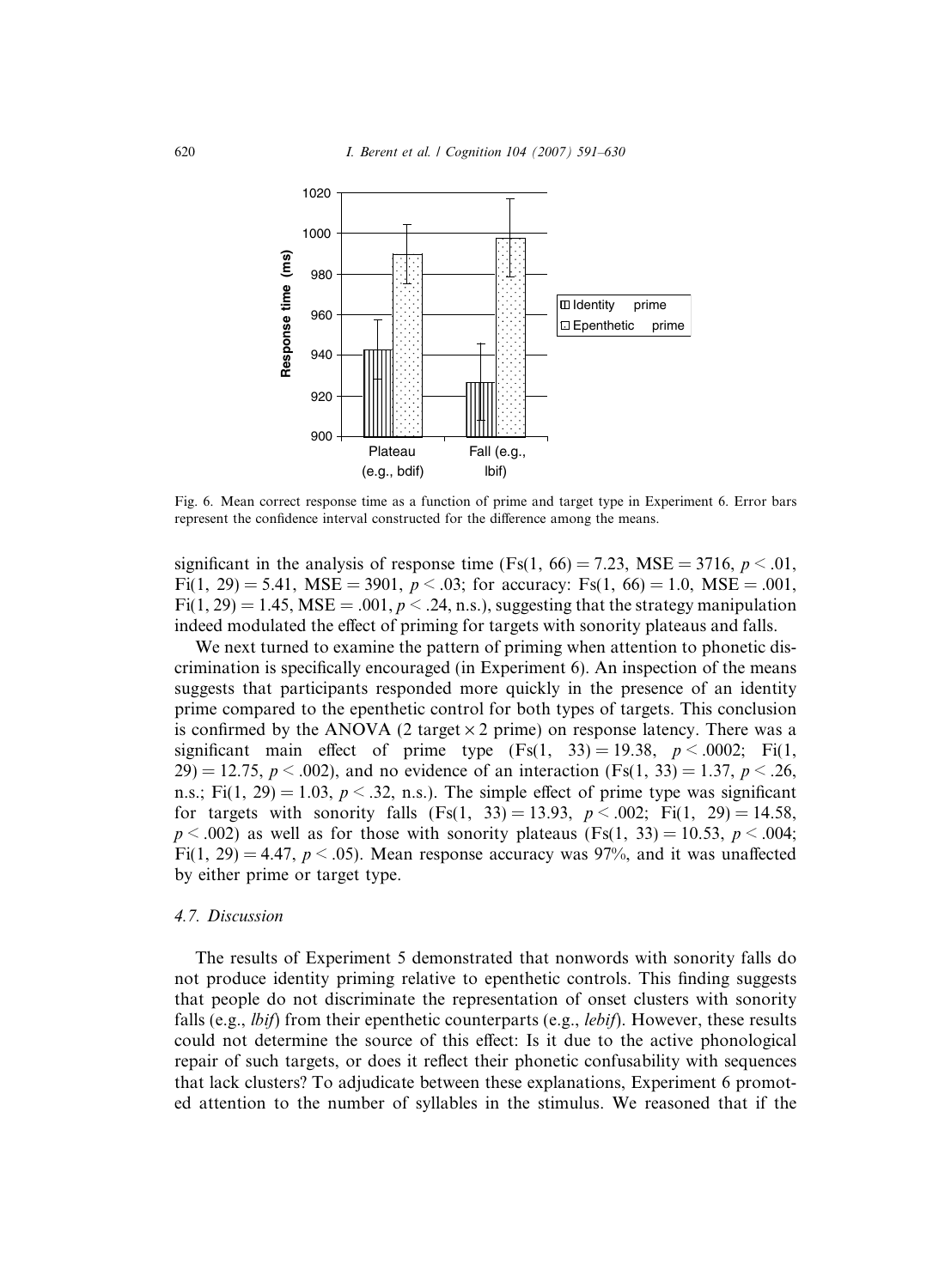previous failure of onsets with sonority falls to produce identity priming were due to phonetic confusion, then attention to the acoustic properties that distinguish CCVC from CECVC might improve their overall encoding, but not their inferiority relative to onsets with sonority plateaus. Conversely, if marked onsets are subject to grammatical repair, then the heightened attention to such acoustic properties might improve their discrimination from their epenthetic counterparts, resulting in a benefit to the identity prime relative to its epenthetic control.

The findings of Experiment 6 are consistent with the phonological repair hypothesis: Not only did onsets with sonority falls benefit from identity priming relative to controls, but the magnitude of the priming ( $\Delta = 71$  ms) was numerically (albeit not significantly) larger than the priming of onsets with sonority plateaus ( $\Delta = 47$  ms). These results suggest that when attention to the number of syllables in the stimulus is encouraged, people can encode highly marked onsets just as accurately as they encode onsets of lesser markedness. Note that, according to the phonological repair account, the null priming effect for targets of falling sonority in Experiment 5 is due to the capacity of the epenthetic counterpart to prime the target fully, whereas the resurrection of the priming effect, in Experiment 6, actually reflects a decrease in its priming potential due to reliance on a phonetically precise representation for the target. A comparison of the two experiments is consistent with this interpretation (see Fig. 7). When attention to the number of syllables in the stimulus was not emphasized (in Experiment 5), the effect of the epenthetic prime on targets of falling sonority was comparable to the identity prime, suggesting that the epenthetic counterpart primed targets of falling sonority as well as the identity prime. The enhanced attention to phonetic detail (in Experiment 6) slowed down responses by 51 ms to the



Fig. 7. Mean correct response time as a function of prime and target type under neutral conditions and conditions that encourage attention to phonetic detail (Experiments 5–6, respectively). Error bars represent the confidence interval constructed for the difference among the means.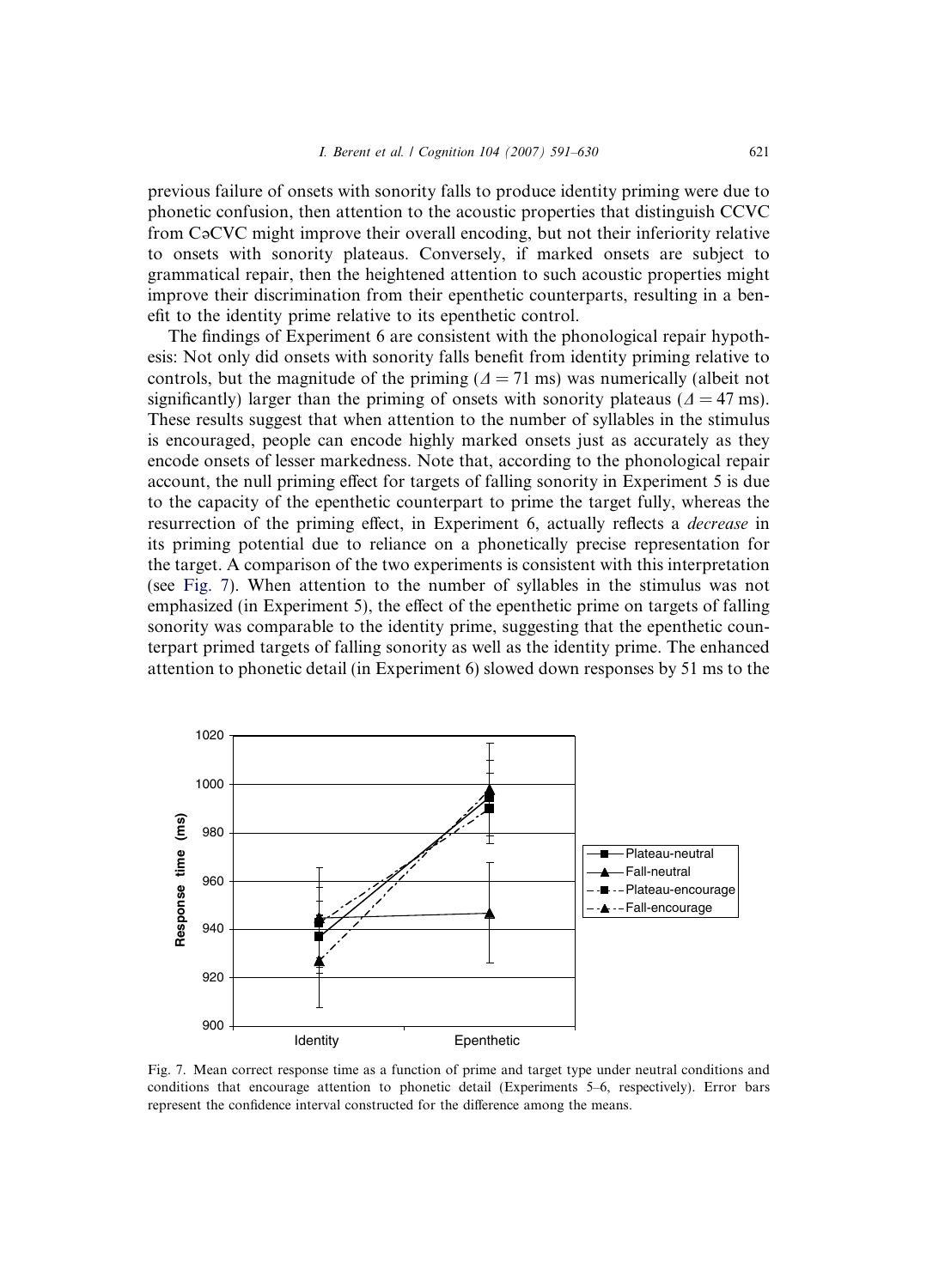*lebif–lbif* condition (Fs(1, 66) = 2.33,  $p < .14$ , n.s., Fi(1, 29) = 17.02,  $p < .0004$ ; for comparison, targets with sonority plateaus exhibited a benefit of 5 ms), suggesting that the change in task demands affected participants' reliance on an (intact) phonetic representation of such onsets.

The nature of this task shift is not entirely clear from our results. One possibility is that the emphasis on accurate phonetic encoding (in Experiment 6) encouraged participants to abandon the phonological repair of the falling sonority onsets. This account, however, cannot explain why repair is used in the first place: If onsets with sonority falls are admissible by the grammar in their un-repaired form, then why are they repaired in Experiments 1–5? An alternative explanation is that the change in task demands only affected the reliance on surface phonetic cues. On this view, spoken language is encoded in (minimally) two representational formats (see [Fig. 4](#page-22-0)): One corresponds to the surface phonetic form, whereas another captures the output of the phonological grammar. Although listeners normally access just the phonological form, special circumstances might encourage participants to access the unrepaired phonetic form. It is possible that some of the phonetic cues used by participants in our experiments are specifically due to the preparation of our materials by splicing. Nonetheless, the results of Experiment 6 make it clear that onsets with sonority falls are not invariably more confusable with their epenthetic counterparts than sonority plateaus. Accordingly, the repeated failure of participants to distinguish onsets like *lbif* from their epenthetic counterpart *lebif* (given the same materials and experimental task) implicates a process of phonological repair, triggered by their markedness.

## 5. General discussion

This research has investigated whether speakers are equipped with universal preferences regarding the structure of language. As a case study, we have examined restrictions on the sonority profile of onsets. Typological research suggests that onsets with large sonority rises (e.g., blif) are preferred to onsets with smaller rises (e.g., bnif), which, in turn are preferred to sonority plateaus (e.g., bdif); the plateaus, in turn, are preferred to onsets with sonority falls (e.g.,  $lbif$ ). The structure of the English lexicon offers English speakers little evidence for the sonority hierarchy: English manifests onsets with large sonority rises (e.g.,  $blif$ ), and it systematically lacks onsets with smaller rises or lacking rises (e.g., bnif, bdif, lbif). Of interest is whether English speakers are nonetheless sensitive to the markedness of onset clusters that are unattested in their lexicon.

Our experiments examined such sonority-related preferences by investigating the potential of unattested onset clusters to elicit perceptual illusions. Previous linguistic and psycholinguistic research suggests that English speakers repair illicit clusters by the epenthesis of a vowel between the onset consonants (e.g.,  $t/a \rightarrow tela$ , [Anderson,](#page-36-0) [1974; Davidson & Stone, 2004\)](#page-36-0). Such repairs reflect the recoding of marked inputs to abide by the phonotactics of the language. Our experiments exploit such perceptual illusions to gauge the organization of the grammar. We reasoned that, if speakers are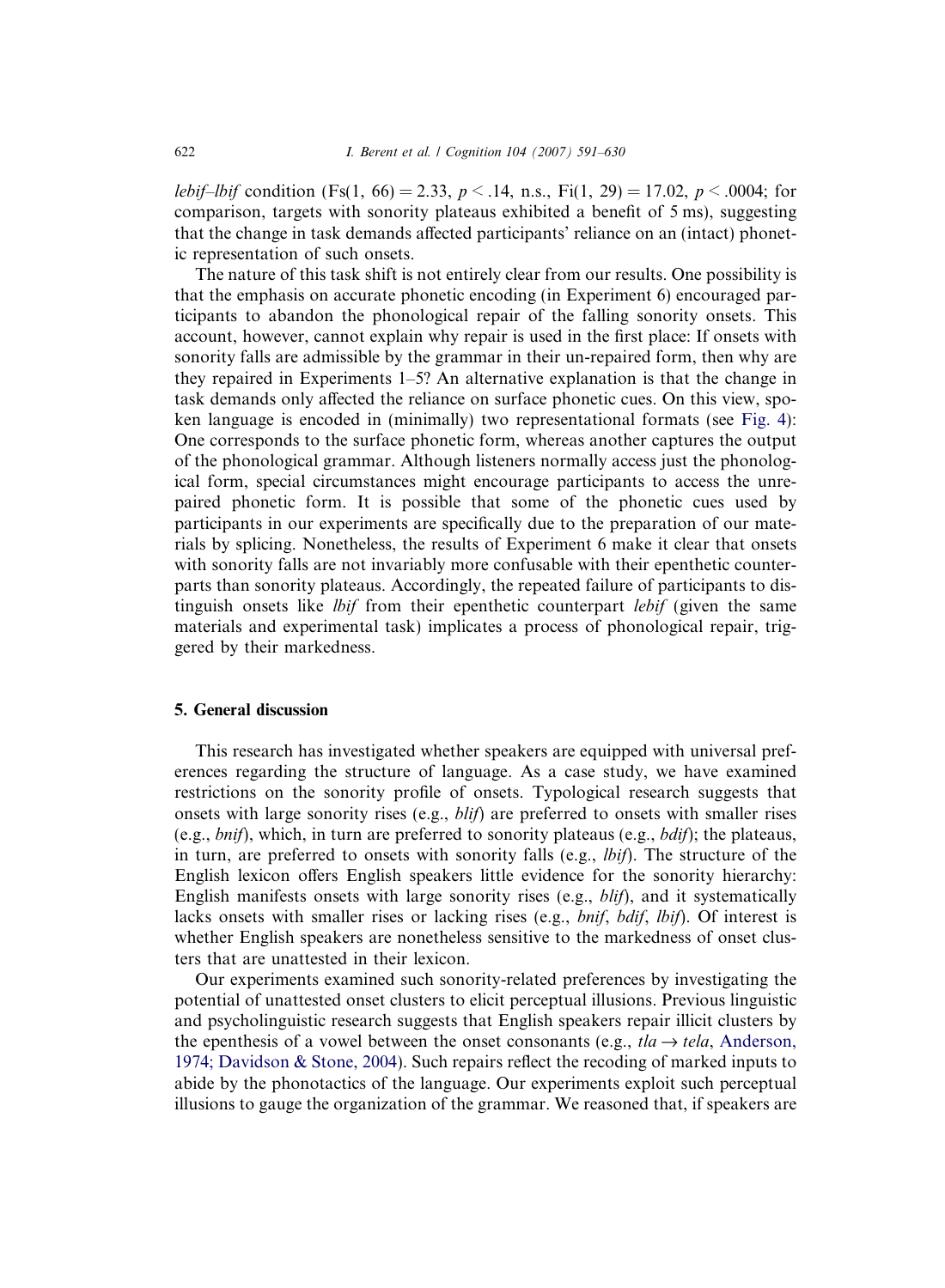equipped with grammatical knowledge regarding the markedness of all sonority profiles, attested or unattested, then marked onsets should be more likely to elicit repair than less marked ones. Our experimental results are consistent with this prediction. As the markedness of the onset increases, speakers are more likely to consider the onset as disyllabic, and they tend to misperceive it as identical to its disyllabic counterpart. For this reason, highly marked onsets also benefit from priming by their epenthetic counterpart (e.g., *lebif–lbif*) as much as they benefit from identity priming  $(e.g., *lbif*–*lbif*).$ 

It is unlikely that the perceptual distortions of marked onsets are solely due to their phonetic properties. First, unlike English speakers, speakers of Russian (a language tolerating all onset types examined in our experiments) do perceive the same items accurately on most trials, suggesting that these clusters are not invariably imperceptible. Second, the markedness of onset clusters affects the perception of their disyllabic counterparts: As the markedness of the monosyllabic form increases, people are more likely to perceive its disyllabic counterpart accurately. For example, people perceive *bedif* (the counterpart of the marked *bdif*) more accurately than *benif* (the counterpart of the less marked *bnif*). These findings have a simple grammatical explanation (i.e., the dispreference for marked monosyllabic onsets prevents the representation of their disyllabic counterparts as monosyllabic), but we are unaware of a phonetic explanation for this result. Finally, English speakers are capable of perceiving marked onsets accurately when attention to phonetic detail is emphasized. Specifically, under conditions that encourage attention to the presence of epenthesis, marked onsets with sonority falls benefit from identity priming to the same extent as less marked onsets with sonority plateaus, suggesting that participants are capable of distinguishing highly marked onset clusters from their epenthetic counterparts.<sup>9</sup>

The systematic misperception of marked sonority profiles (e.g., misperception of  $lb > bd > bn$  suggest that marked onsets are dispreferred relative to less marked ones (e.g., preference of  $bn > bd > lb$ ). These preferences are found despite the absence of such onsets in the English lexicon, and even when several statistical properties of the lexicon (the position-specific frequency of phonemes, bi-phone combinations, the number of neighbors and their frequency) are controlled by means of a regression analysis. These findings challenge the wide spread belief that phonological knowledge can be reduced to statistical knowledge of patterns instantiated in the lexicon. [Dell et al. \(2000\)](#page-37-0) articulate this hypothesis quite clearly in discussing the effect of phonological knowledge on speech errors:

''You may say ''blug'' instead of ''bug'' because you have said words beginning with [bl] in your recent past. But you would never say ''lbug''. Perhaps that is

<sup>9</sup> Our proposal that English speakers can recover an accurate phonetic representation of marked clusters does not imply that phonetic encoding is independent of linguistic experience. The well-established effect of linguistic experience on categorical perception (e.g., [Kuhl, Williams, Lacerda, Stevens, & Lindblom, 1992;](#page-38-0) [Werker & Tees, 1984\)](#page-38-0) speaks against this possibility.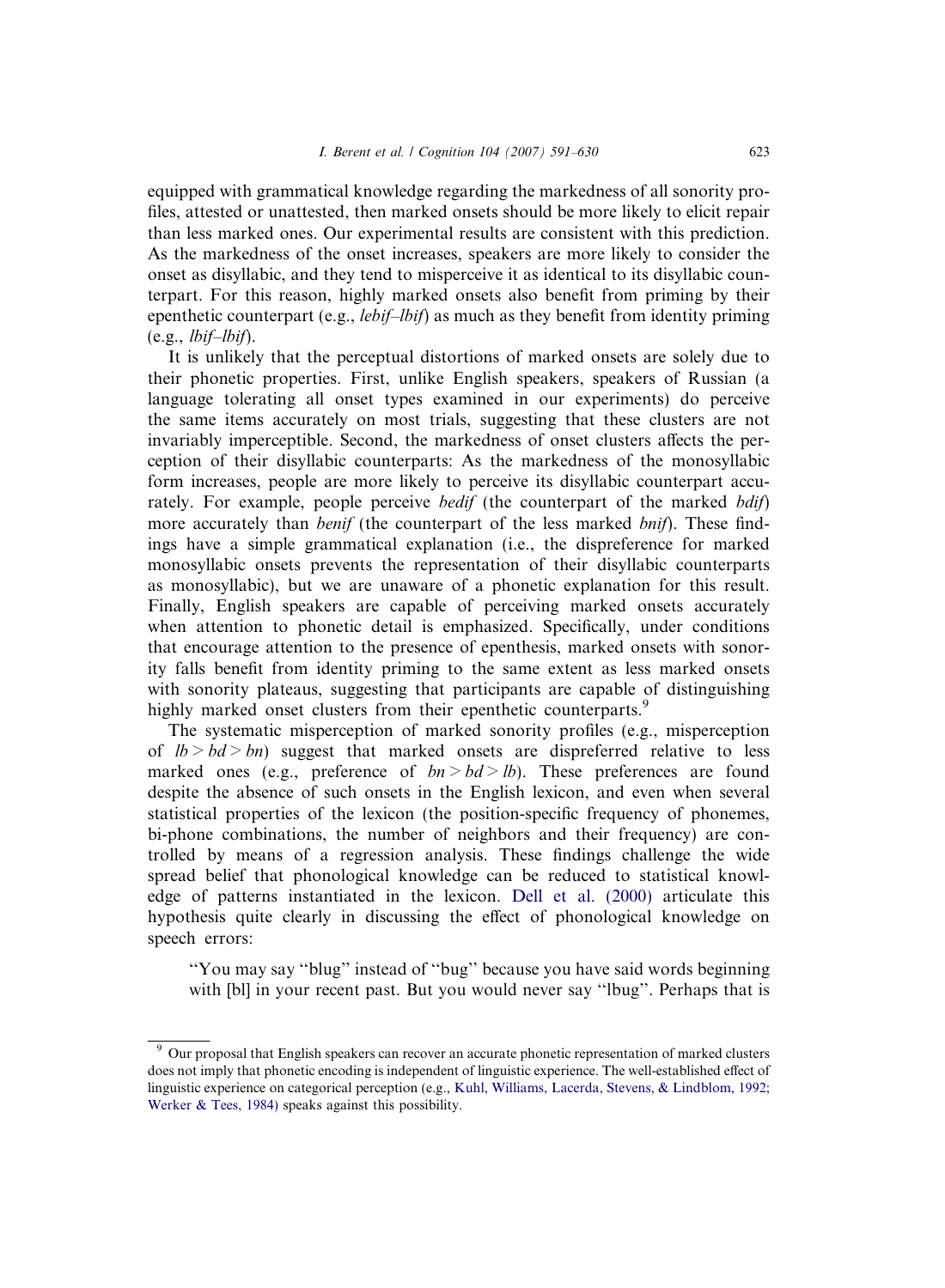because your phonology does not allow syllable initial [lb]. But perhaps it is instead because you do not have any recent experience saying this cluster. Some modern phonological theories tend to see the phonology of a language as being projected from its lexicon (see Broe and Pierrehumbert, 1999). That is, there is no independent abstract representation of phonological patterns aside from what is stored in the lexicon. Or, if there is some abstraction, it is computed from the contents of the lexicon. We would only add to this notion that the phonology is projected preferentially from those parts of the lexicon that are most accessible, such as recently experienced sound forms.'' ([Dell et al.,](#page-37-0) [2000, p. 1365,](#page-37-0) the italics are added).

Our findings obviously do not negate speakers' demonstrable sensitivity to statistical lexical information (e.g., [Dell et al., 2000; Jusczyk, Luce, & Luce, 1994; Mattys,](#page-37-0) [Jusczyk, Luce, & Morgan, 1999; Vitevitch, Armbruster, & Chu, 2004\)](#page-37-0). Likewise, we cannot exclude all statistical accounts of our findings. For example, we do not evaluate the possibility that the preferences for novel onsets might reflect statistical knowledge of feature co-occurrence (a similar possibility is considered by [Warker](#page-39-0) [& Dell, 2006\)](#page-39-0). In particular, participants might discriminate among unattested clusters by tracking the frequency of obstruents and sonorants at C1 and C2 positions. Unlike the hypothesis that speakers are equipped with knowledge about the hierarchy of sonority profiles (e.g.,  $3a-c$ ), such a modified statistical explanation might fail to exhibit the preference for unmarked sonority profiles given onsets with unattested feature combinations (e.g., a preference for the sonority rise in *mlif* to the plateau in mnif–both manifesting an unattested combination of two sonorants) or unattested features (cf., [Berent, Marcus, Shimron, & Gafos, 2002](#page-36-0)). Whether speakers manifest such preferences remains to be seen.

Our findings suggest that a full account of phonotactics must incorporate a productive grammatical component that encodes sonority-related knowledge. The present results nonetheless leave several unanswered questions regarding the nature of this knowledge and its origins. Our findings clearly implicate knowledge that is related to sonority. But whether this knowledge in fact concerns sonority per se, or other factors that correlate with sonority (e.g., amplitude modulation) remains unknown. The attempt to account for the preferences among different syllable structures in terms of sonority has been faced with numerous challenges, including the failure to clearly define the phonetic basis for sonority ([Kawasaki-Fukumori, 1992; Ohala,](#page-37-0) [1990;](#page-37-0) but see [Parker, 2002\)](#page-38-0), the difficulties in devising a general scale of sonority (cf., [Clements, 1990](#page-37-0) vs. [Steriade, 1982](#page-39-0)), and the presence of counterexamples to the sonority generalization [\(Levin, 1985; Selkirk, 1982; Steriade, 1982; Wright, 2004](#page-38-0)). Indeed, our present results do not necessarily demonstrate that the grammar directly constrains the markedness of sonority profiles. The preference for onsets such as bdif over lbif could reflect a narrow preference for obstruent–obstruent over liquid– obstruent onsets – a preference that does not extend to all profiles of sonority plateaus vs. falls.

Likewise, important questions remain regarding the source of sonority-related knowledge. Our findings demonstrate that English speakers manifest sonority-re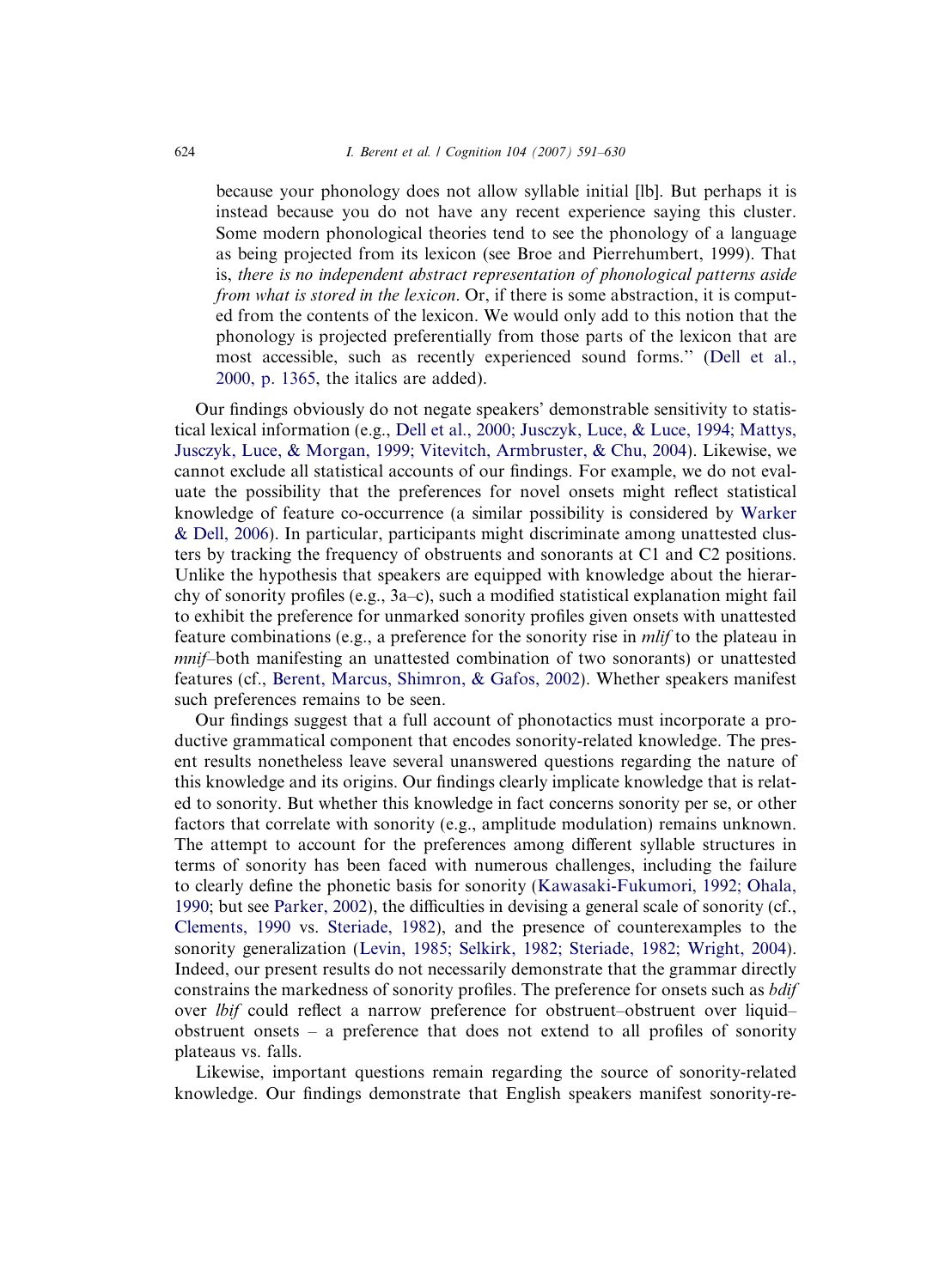lated preferences despite the lack of lexical evidence, either direct (i.e., the existence of the relevant onsets in the English lexicon) or indirect (the statistical cooccurrence of segments in English words). The lack of lexical evidence, however, does not amount to the absence of linguistic evidence altogether. English speakers might encounter consonant combinations such as bn due to schwa reduction in fast speech (e.g., *beneath*  $\rightarrow$  *bneath*), and the familiarity with such reduced forms could lead to the sonority-related preferences implicated by our results. Although the effect of sonority on schwa reduction has not been fully explored, the existing evidence does not support the attribution of our findings to the distribution of those clusters in reduced forms. First, speakers are unlikely to encounter clusters in reduced forms, since the rate of schwa reduction in conversational American English is low ([Patterson, LoCasto, & Connine, 2003\)](#page-38-0). Second, English listeners distinguish the outputs of schwa-reduction from underlying clusters (e.g., support vs. sport, [LoCasto & Connine, 2002; Manuel](#page-38-0) [et al., 1992\)](#page-38-0). Thus, the encounter with a reduced form (e.g., the reduction of beneath) does not provide evidence for the existence of a CC cluster (e.g.,  $b_n$ ). Finally, the distribution of reduced forms fails to account for the preference for sonority plateaus over falls. The distributional account specifically assumes that speakers are more likely to encounter rises or plateaus than falls in fast speech. But a careful phonetic analysis of the reduced obstruent–vowel–obstruent sequences in novel forms (e.g., *pateen*  $\rightarrow$  *pteen*) indicates cues (e.g., the release phase between consonants and the aspiration of the second obstruent) that distinguish such forms from the underlying clusters ([Walter, 2006](#page-39-0)). These findings suggest that sonority plateaus do not occur at the beginning of English words (including fast speech).

Although it is unlikely that participants encounter the onset clusters used in our experiments, their preferences for such onsets might be informed by indirect sources, including their experience with the phonetic properties of such consonant sequences in word-medial positions (e.g., *obnoxious*, *abdomen*, Albany), as well as their experience with the onset clusters attested in the English language. Whether such phonetic experience is necessary for the induction of markedness remains to be seen. But the possibility that the sonority markedness hierarchy might be induced from phonetic experience is perfectly compatible with the existence of innate constraints on the organization of the grammar [\(Hayes & Steriade, 2004; Wright, 2004](#page-37-0)). Such constraints on language acquisition would further account for the repeated emergence of the sonority hierarchy across languages and its convergence with the preferences of individual speakers.

#### Acknowledgements

This research was supported by NIDCD grant DC003277. We are indebt to Paul Smolensky, who urged us to pursue this project and laid out its theoretical foundation. We also thank Mike Sagristano, for statistical advice, Gary Marcus, for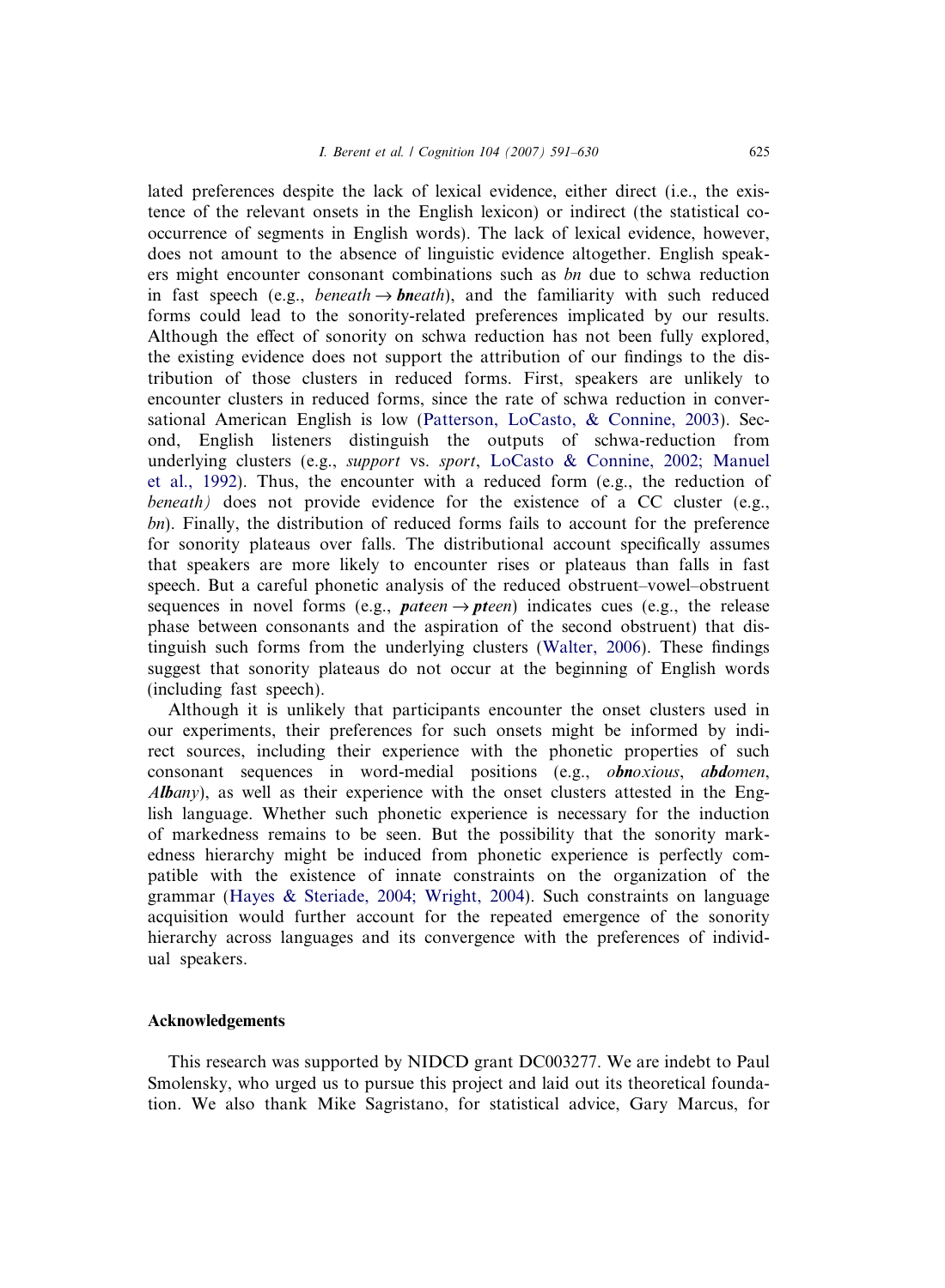<span id="page-35-0"></span>comments on an earlier version of this manuscript, and Adam Albright, for discussions of this project. Finally, we are grateful to Samantha Murphy, for her continuous assistance in the recording and splicing of the auditory materials, and to Sasha Makarova, for recording the Russian materials.

# Appendix A

| Sonority rises   | Sonority plateaus | Sonority falls |  |  |
|------------------|-------------------|----------------|--|--|
| bwif             | bdif              | <b>lbif</b>    |  |  |
| bnap             | bdap              | rgap           |  |  |
| knim             | kpim              | lpim           |  |  |
| knek             | ktεk              | rtsk           |  |  |
| dlif             | dbif              | rdif           |  |  |
| dlaf             | dgaf              | rdaf           |  |  |
| dmip             | dgip              | mdip           |  |  |
| dmop             | dgop              | mdop           |  |  |
| dnop             | dbop              | rdop           |  |  |
| dnif             | dgif              | rbif           |  |  |
| gmep             | gdεp              | lgsp           |  |  |
| gman             | gban              | lfan           |  |  |
| gmef             | gbef              | rgef           |  |  |
| gmit             | gbit              | mgit           |  |  |
| kmef             | ktef              | lkεf           |  |  |
| kmæf             | kpæf              | rgæf           |  |  |
| knik             | ktik              | rkik           |  |  |
| knok             | kpak              | mkok           |  |  |
| km <sub>op</sub> | ktap              | ltap           |  |  |
| kmep             | ktεp              | rkεp           |  |  |
| pnik             | pkik              | ltik           |  |  |
| pnæf             | ptæf              | rpæf           |  |  |
| tlof             | tkof              | rtof           |  |  |
| tlεp             | tkεp              | mtεp           |  |  |
| tnak             | tkak              | rtak           |  |  |
| tmæf             | tpæf              | mtæf           |  |  |
| tnef             | tpif              | rtsf           |  |  |
| tnok             | tgok              | mgok           |  |  |
| tmæp             | tpæp              | rpæp           |  |  |
| tmak             | tpak              | mtak           |  |  |

The nonwords used in Experiments 1–4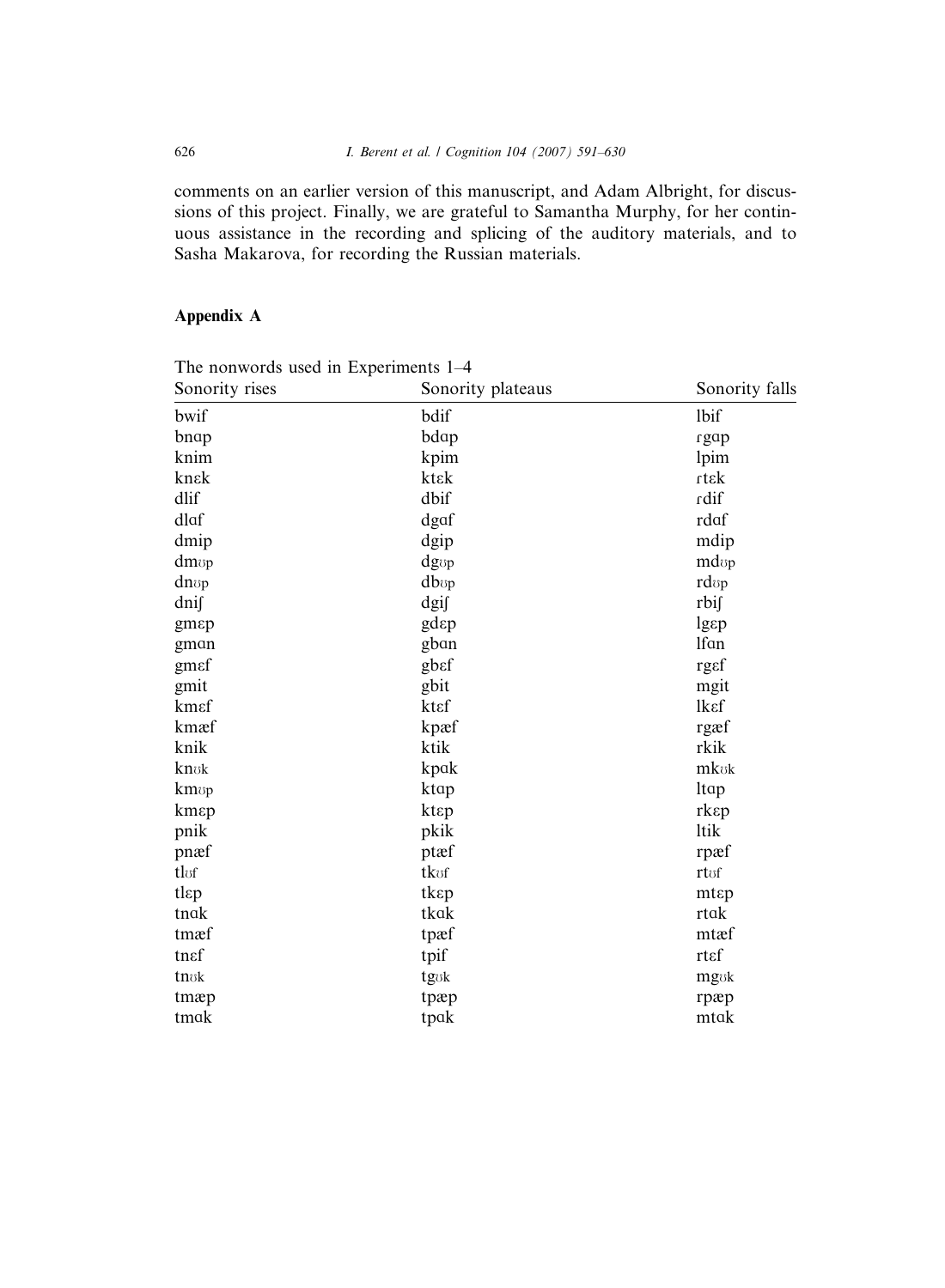# <span id="page-36-0"></span>Appendix B

| The nonwords used in Experiments 5–6 |                    |
|--------------------------------------|--------------------|
| Sonority plateaus                    | Sonority falls     |
| bdıf                                 | lbıf               |
| bdœp                                 | rgœp               |
| kpim                                 | lpim               |
| ktεg                                 | rtεg               |
| dbif                                 | rdıf               |
| dgœf                                 | rdœf               |
| dgib                                 | mdib               |
| dgAp                                 | md <sub>A</sub> p  |
| db <sub>A</sub> p                    | rd <sub>A</sub> p  |
| dgī∫                                 | rb                 |
| gdeb                                 | lgeb               |
| gbœn                                 | lfœn               |
| gbef                                 | rgef               |
| gbid                                 | mgid               |
| $kte\theta$                          | $1k\epsilon\theta$ |
| kpœf                                 | rgœf               |
| ktig                                 | rkig               |
| kpœg                                 | mk^g               |
| ktœb                                 | ltæb               |
| ktεp                                 | rkεp               |
| pkig                                 | ltıg               |
| ptœf                                 | rpœf               |
| tkaf                                 | rtaf               |
| tkεp                                 | mtεp               |
| tkœg                                 | rtœg               |
| tpœf                                 | mtœf               |
| tpif                                 | rtεf               |
| tgak                                 | mg <sub>A</sub> k  |
| tpœb                                 | rpœb               |
| tpœg                                 | mtœg               |
|                                      |                    |

## References

Anderson, S. R. (1974). The organization of phonology. New York: Academic Press.

- Berent, I., Marcus, G. F., Shimron, J., & Gafos, A. I. (2002). The scope of linguistic generalizations: Evidence from Hebrew word formation. Cognition, 83, 113–139.
- Blevins, J. (1995). The syllable in phonological theory. In J. Goldsmith (Ed.), The handbook of phonological theory (pp. 206–244). Cambridge, MA: Blackwell.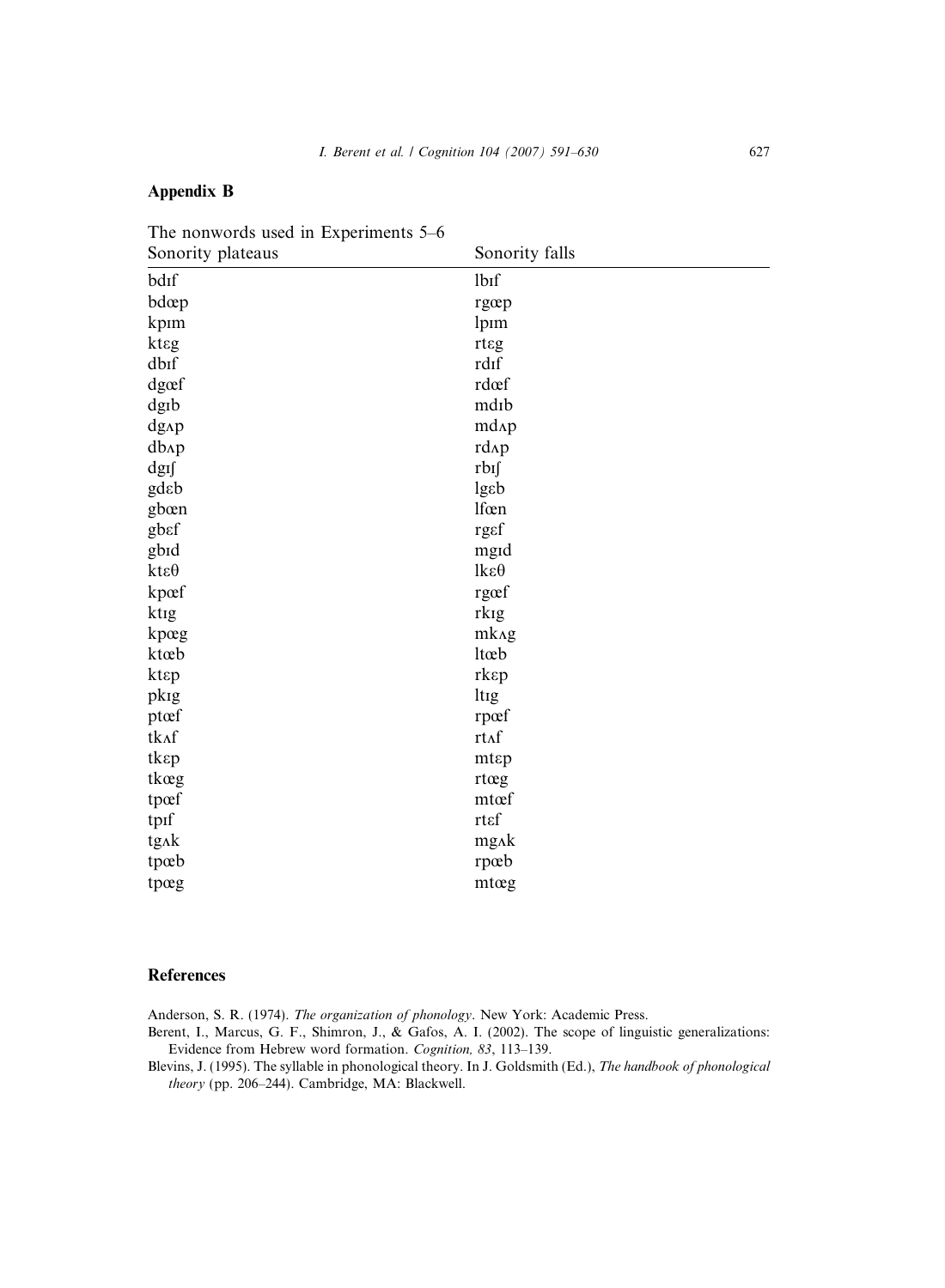- <span id="page-37-0"></span>Broselow, E., & Finer, D. (1991). Parameter setting in second language phonology and syntax. Second Language Research, 7, 35–59.
- Chomsky, N., & Halle, M. (1968). The sound pattern of English. New York: Harper & Row.
- Clements, G. N. (1990). The role of the sonority cycle in core syllabification. In M. Beckman (Ed.), Papers in laboratory phonology I: Between the grammar and physics of speech (pp. 282-333). Cambridge: Cambridge University Press.
- Davidson, L. (2000). Experimentally uncovering hidden strata in English phonology. In L. Gleitman & A. Joshi (Eds.), Proceedings of the 22nd annual conference of the Cognitive Science Society. Mahwah, NJ: Lawrence Erlbaum Associates.
- Davidson, L., & Stone, M. (2004). Epenthesis versus gestural mistiming in consonant cluster production. In Proceedings of the West Coast Conference on Formal Linguistics (WCCFL), San Diego.
- Dell, G. S., Reed, K. D., Adams, D. R., & Meyer, A. S. (2000). Speech errors, phonotactic constraints, and implicit learning: A study of the role of experience in language production. Journal of Experimental Psychology: Learning, Memory & Cognition, 26, 1355–1367.
- Dupoux, E., & Green, K. (1997). Perceptual adjustment to highly compressed speech: Effects of talker and rate changes. Journal of Experimental Psychology: Human Perception and Performance, 23, 914–927.
- Dupoux, E., Kakehi, K., Hirose, Y., Pallier, C., & Mehler, J. (1999). Epenthetic vowels in Japanese: A perceptual illusion?. Journal of Experimental Psychology: Human Perception and Performance 25, 1568–1578.
- Dupoux, E., Pallier, C., Kakehi, K., & Mehler, J. (2001). New evidence for prelexical phonological processing in word recognition. Language and Cognitive Processes, 5, 491–505.
- Gierut, J. A. (1999). Syllable onsets: Clusters and adjuncts in acquisition. Journal of Speech, Language and Hearing Research, 42, 708–726.
- Goldinger, S. D. (1996). Words and voices: Episodic traces in spoken word identification and recognition memory. Journal of Experimental Psychology: Learning Memory and Cognition, 22, 1166–1183.
- Goldinger, S. D. (1998). Echoes of echoes? An episodic theory of lexical access. *Psychological Review*, 105, 251–279.
- Gouskova, M. (2002). Exceptions to sonority distance generalizations. 38th meeting of the Chicago Linguisitc Society, Chicago.
- Gow, D. W. J. (2001). Assimilation and anticipation in continuous spoken word recognition. *Jounal of* Memory and Language, 45, 133–159.
- Greenberg, J. H. (1978). Some generalizations concerning initial and final consonant clusters. In E. A. Moravcsik (Ed.), Universals of human language (Vol. 2, pp. 243–279). Stanford, CA: Stanford University Press.
- Halle, M. (1971). The sound pattern of Russian. The Hauge: Mouton.
- Hallé, P., Segui, J., Frauenfelder, U. H., & Meunier, C. (1998). The processing of illegal consonant clusters: A case of perceptual assimilation?. Journal of Experimental Psychology: Human Perception and Performance 24, 592–608.
- Hammond, M. (1999). The phonology of English: A prosodic optimality-theoretic approach. Oxford, New York: Oxford University Press.
- Hayes, B., Kirchner, R. M., & Steriade, D. (Eds.). (2004). Phonetically based phonology. Cambridge: Cambridge University Press.
- Hayes, B., & Steriade, D. (2004). A review of perceptual cues and cue robustness. In D. Steriade (Ed.), Phonetically based phonology (pp. 1–33). Cambridge: Cambridge University Press.

Hume, E. V., & Johnson, K. (2001). The role of speech perception in phonology. San Diego: Academic Press.

- Jakobson, R. (1941). Kindersprache, Aphasie und allgemeine Lautgesetze [Child language, aphasia and phonological universals]. Frankfurt: Suhrkamp.
- Jusczyk, P. W., Luce, P. A., & Luce, C. J. (1994). Infants' sensitivity to phonotactic patterns in the native language. Journal of Memory and Language, 33, 630–645.
- Kawasaki-Fukumori, H. (1992). An acoustical basis for universal phonotactic constraints. Language and Speech, 35, 73–86.
- Kenstowicz, M. (1994). Phonology in generative grammar. Cambridge, MA: Blackwell.
- Kiparsky, P. (1979). Metrical structure assignment is cyclic. Linguistic Inquiry, 10, 421–442.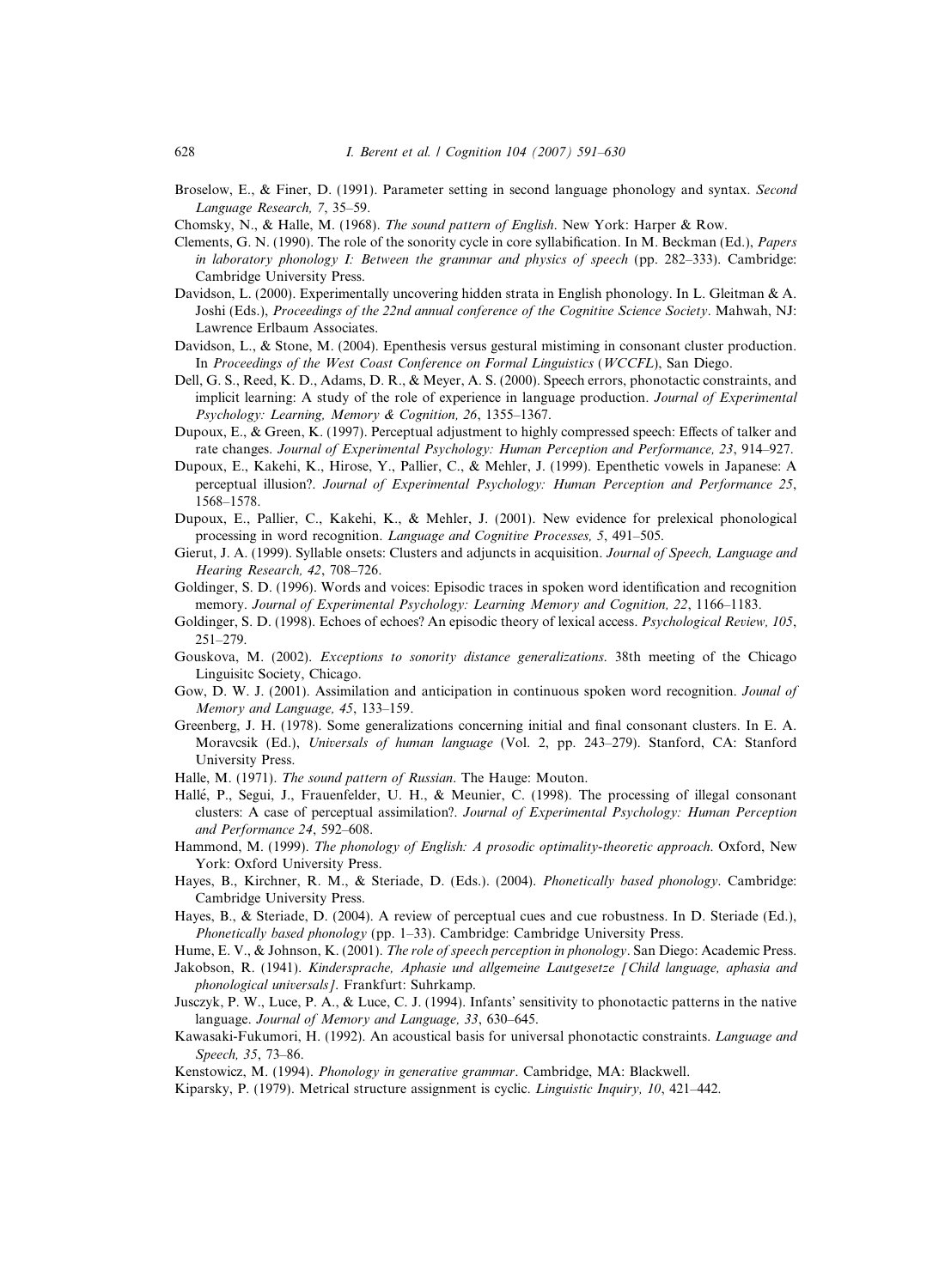- <span id="page-38-0"></span>Kucera, H., & Francis, W. (1967). Computational analysis of present-day American English. Providence, RI: Brown University Press.
- Kuhl, P. K., Williams, K. A., Lacerda, F., Stevens, K. N., & Lindblom, B. (1992). Linguistic experience alters phonetic perception in infants by 6 months of age. Science, 255, 606–608.
- Ladefoged, P. (1975). A course in phonetics. New York: Harcourt Brace Jovanovich.
- Levin, J. (1985). A Metrical Theory of Syllabicity. Ph.D. dissertation. Unpublished doctoral dissertation, MIT.
- LoCasto, P. C., & Connine, C. M. (2002). Rule-governed missing information in spoken word recognition: Schwa vowel deletion. Perception & Psychophysics, 64, 208-219.
- Manuel, S. Y., Shattuck-Hufnagel, S., Huffman, M., Stevens, K. N., Carlson, R., & Hunnicut, S. (1992). Studies of vowel and consonant reduction. In Proceedings of the 1992 international conference on spoken language processing.
- Massaro, D. W., & Cohen, M. M. (1983). Phonological constraints in speech perception. *Perception* & Psychophysics, 34, 338–348.
- Mattys, S. L., Jusczyk, P. W., Luce, P. A., & Morgan, J. L. (1999). Phonotactic and prosodic effects on word segmentation in infants. Cognitive Psychology, 38, 465–494.
- Maye, J., Werker, J. F., & Gerken, L. (2002). Infant sensitivity to distributional information can affect phonetic discrimination. Cognition, 82, B101–B111.
- McLennan, C. T., & Luce, P. A. (2005). Examining the time course of indexical specificity effects in spoken word recognition. Journal of Experimental Psychology: Learning Memory and Cognition, 31, 306–321.
- McLennan, C. T., Luce, P. A., & Charles-Luce, J. (2003). Representation of lexical form. Journal of Experimental Psychology: Learning Memory and Cognition, 29, 539–553.
- McMurray, B., & Aslin, R. N. (2005). Infants are sensitive to within-category variation in speech perception. Cognition, 95, B15–B26.
- Meyer, D. E., & Schvaneveldt, R. W. (1971). Facilitation in recognizing pairs of words: Evidence of a dependence between retrieval operations. Journal of Experimental Psychology, 90, 227–234.
- Moreton, E. (2002). Structural constraints in the perception of English stop-sonorant clusters. Cognition, 84, 55–71.
- Ohala, D. K. (1999). The influence of sonority on children's cluster reductions. Journal of communication disorders, 32, 397–421.
- Ohala, J. J. (1990). Alternatives to the sonority hierarchy for explaining segmental sequential constraints. Papers from the regional meetings, Chicago Linguistic Society (Vol. 2, pp. 319–338).
- Parker, S. (2002). Quantifying the Sonority Hierarchy. Unpublished doctoral dissertation, University of Massachusetts, Amherst, MA.
- Patterson, D., LoCasto, P. C., & Connine, C. M. (2003). Corpora analyses of frequency of schwa deletion in conversational American English. Phonetica, 60, 45–69.
- Pertz, D. L., & Bever, T. G. (1975). Sensitivity to phonological universals in children and adolescents. Language, 51, 149–162.
- Pitt, M. A. (1998). Phonological processes and the perception of phonotactically illegal consonant clusters. Perception & Psychophysics, 60, 941–951.
- Prince, A., & Smolensky, P. (1993/2004). Optimality theory: Constraint interaction in generative grammar. Malden, MA: Blackwell Pub.
- Romani, C., & Calabrese, A. (1998). Syllabic constraints on the phonological errors of an aphasic patient. Brain and Language, 64, 83–121.
- Saffran, J. R., Aslin, R. N., & Newport, E. L. (1996). Statistical learning by 8-month-old infants. Science, 274, 1926–1928.
- Selkirk, E. O. (1982). The syllable. In N. Smith (Ed.), The structure of phonological representations (pp. 337–383). Dordrecht, Holland: Foris Publications.
- Smolensky, P. (1996). On the comprehension/production dilemma in child language. *Linguistic Inquiry*, 27, 720–731.
- Smolensky, P. (2006). Optimality in phonology II: Markedness, feature domains, and local constraint conjunction. In P. G. L. Smolensky (Ed.), The harmonic mind: From neural computation to optimality-